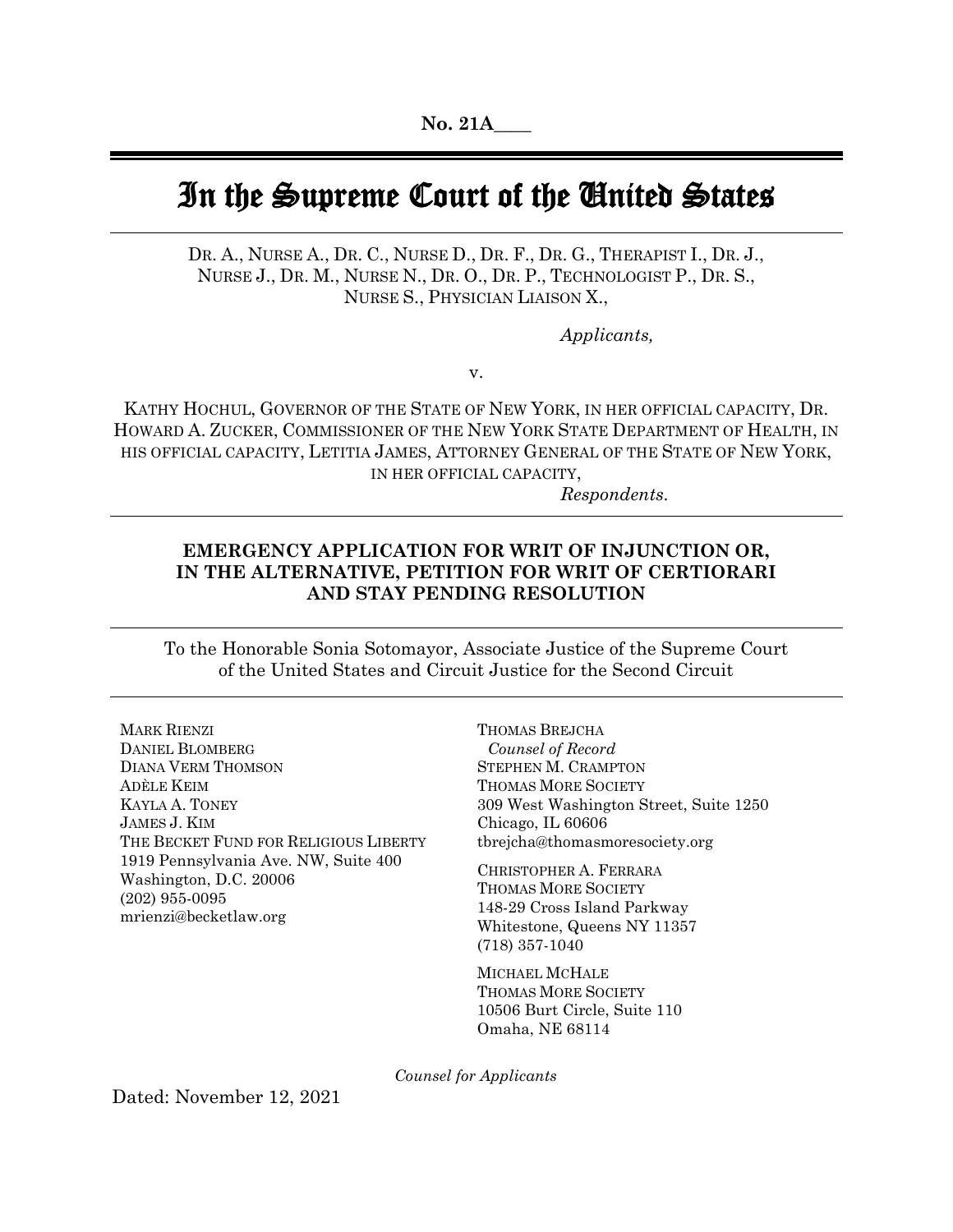## **QUESTIONS PRESENTED**

1. Whether an administrative rule is generally applicable when it bans specific religiously motivated conduct inside a covered facility while expressly permitting otherwise identical secular conduct in the same facility at the same time.

2. Whether an administrative rule mandating vaccination for health care workers is religiously neutral for purposes of the Free Exercise Clause when it targets religion by removing a religious exemption while retaining a medical exemption, when the governor declared that the removal was intentional and that religious objectors to vaccination are "not doing what God wants," and when the State enforces that view by punitively denying unemployment benefits to terminated religious objectors.

3. Whether a state administrative rule can forbid private employers from offering any religious accommodations under Title VII other than exclusion from the employer's premises.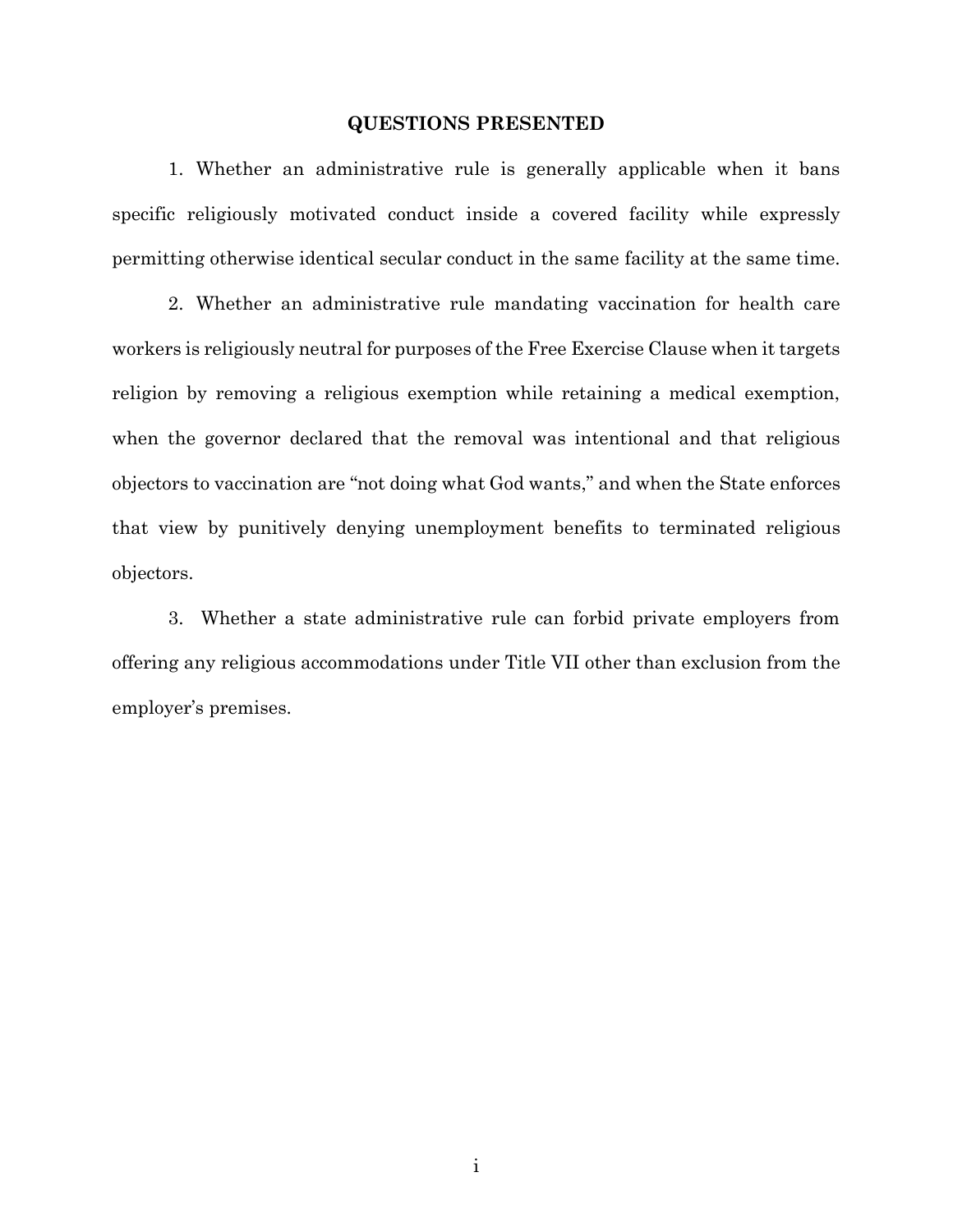#### **RULE 29.6 STATEMENT AND PARTIES TO THE PROCEEDING**

Pursuant to Supreme Court Rule 29.6, Applicants Doctor A, Nurse A, Doctor C, Nurse D, Doctor F, Doctor G, Therapist I, Doctor J, Nurse J, Doctor M, Nurse N, Doctor O, Doctor P, Technologist P, Doctor S, Nurse S, and Physician Liaison X were plaintiffs below in proceedings before both the U.S. Court of Appeals for the Second Circuit and the U.S. District Court for the Northern District of New York, and they each represent that they do not have any parent entities and do not issue stock.

Respondents, who were defendants in the state court proceedings, are Kathy Hochul, in her official capacity as Governor of the State of New York, Dr. Howard A. Zucker, in his official capacity as Commissioner of the New York State Department of Health, and Letitia James, in her official capacity as the Attorney General of the State of New York.

Respectfully submitted,

/s/ Thomas Brejcha *Counsel of Record* THOMAS MORE SOCIETY 309 W. Washington St., Suite 1250 Chicago, IL 60606 (312) 782-1680 tbrejcha@thomasmoresociety.org

Dated: November 12, 2021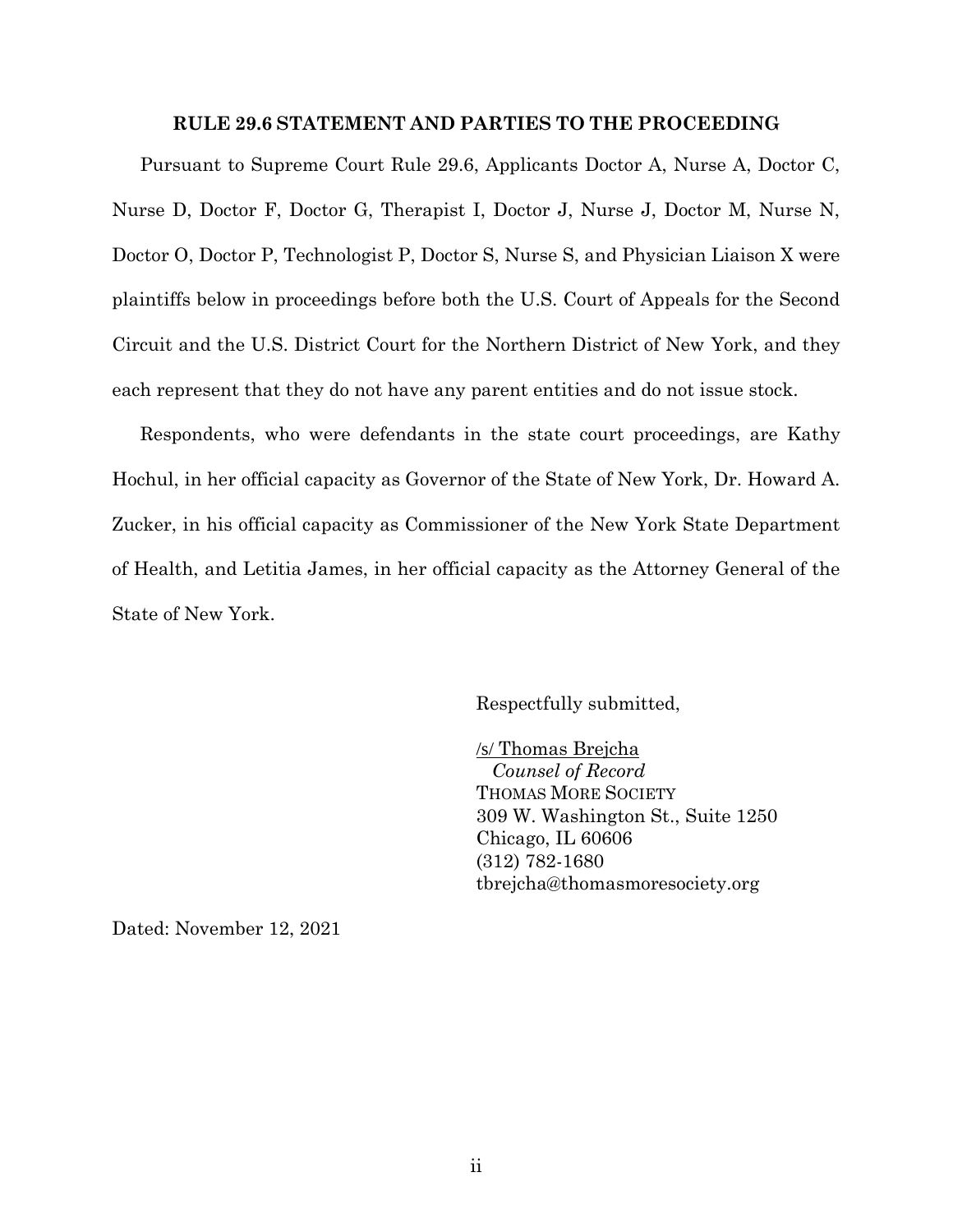## **LIST OF RELATED PROCEEDINGS**

*Dr. A.* v. *Hochul*, No. 21-2566, (2d Cir. Nov. 4, 2021), Appx.1-54.

*Dr. A.* v. *Hochul*, No. 1:21-cv-1009 (N.D.N.Y., Oct. 12, 2021), Appx.55-88.

*We the Patriots, Inc.* v. *Hochul*, No. 21A125 (Application for injunctive relief, Nov. 1, 2021).

*We the Patriots, Inc.* v. *Hochul*, No. 21-2179 (2d Cir. Nov. 4, 2021).

*We the Patriots, Inc.* v. *Hochul*, No. 1:21-cv-04954 (E.D.N.Y., Sept. 13, 2021).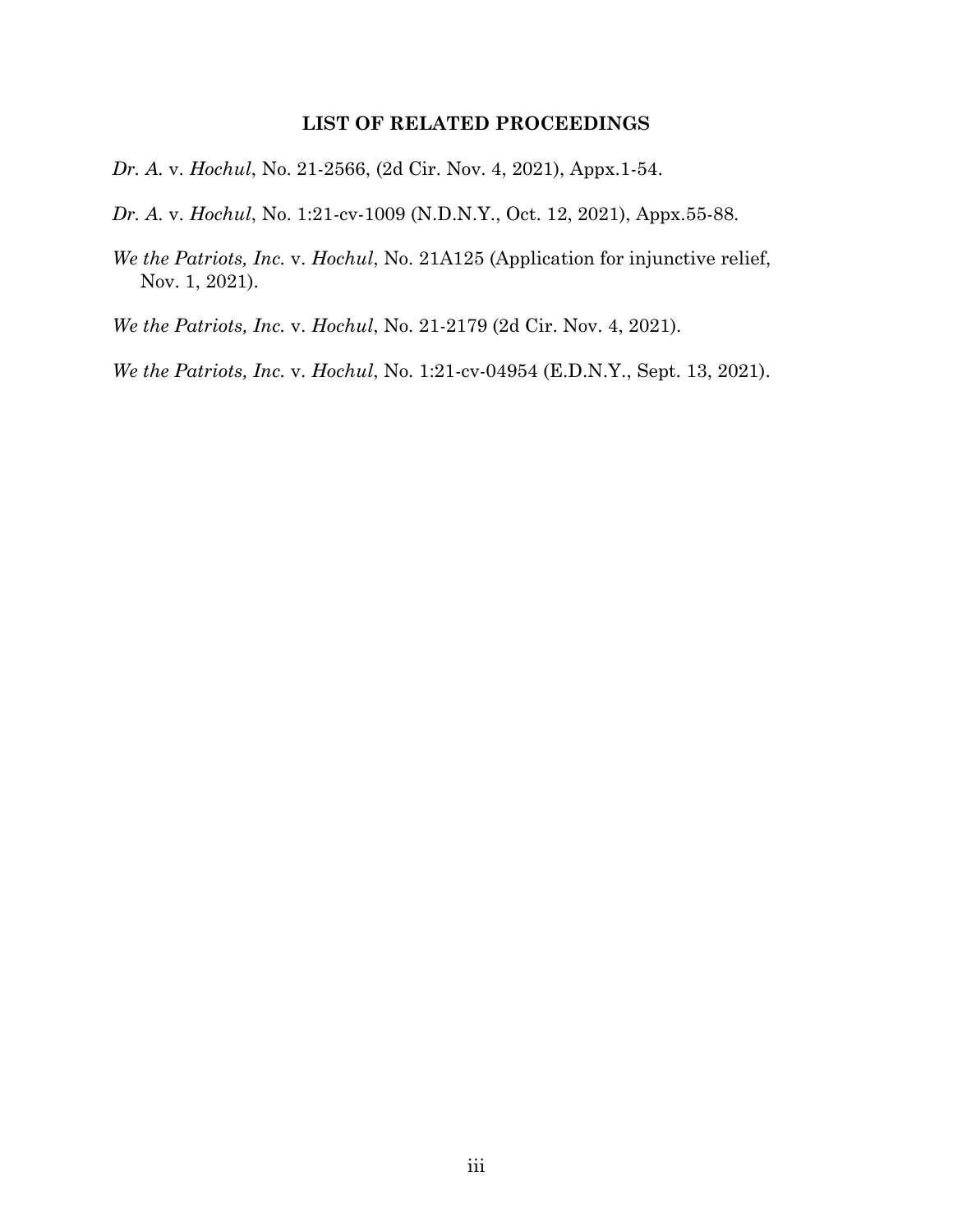# **TABLE OF CONTENTS**

| RULE 29.6 STATEMENT AND PARTIES TO THE PROCEEDING  ii                             |     |
|-----------------------------------------------------------------------------------|-----|
|                                                                                   |     |
|                                                                                   |     |
|                                                                                   |     |
|                                                                                   |     |
|                                                                                   |     |
|                                                                                   |     |
|                                                                                   |     |
|                                                                                   |     |
|                                                                                   |     |
|                                                                                   |     |
| I. Applicants are likely to prevail because New York's ban on religious           |     |
| A. Applicants have made out a <i>prima facie</i> Free Exercise case because their |     |
|                                                                                   |     |
| 1. New York's medical exemption treats comparable secular conduct                 | .16 |
| 2. New York's broadened medical exemption is an individualized                    |     |
| 3. New York targeted religion by removing the religious exemption.  19            |     |
|                                                                                   |     |
| C. New York's ban independently triggers strict scrutiny by categorically         |     |
|                                                                                   |     |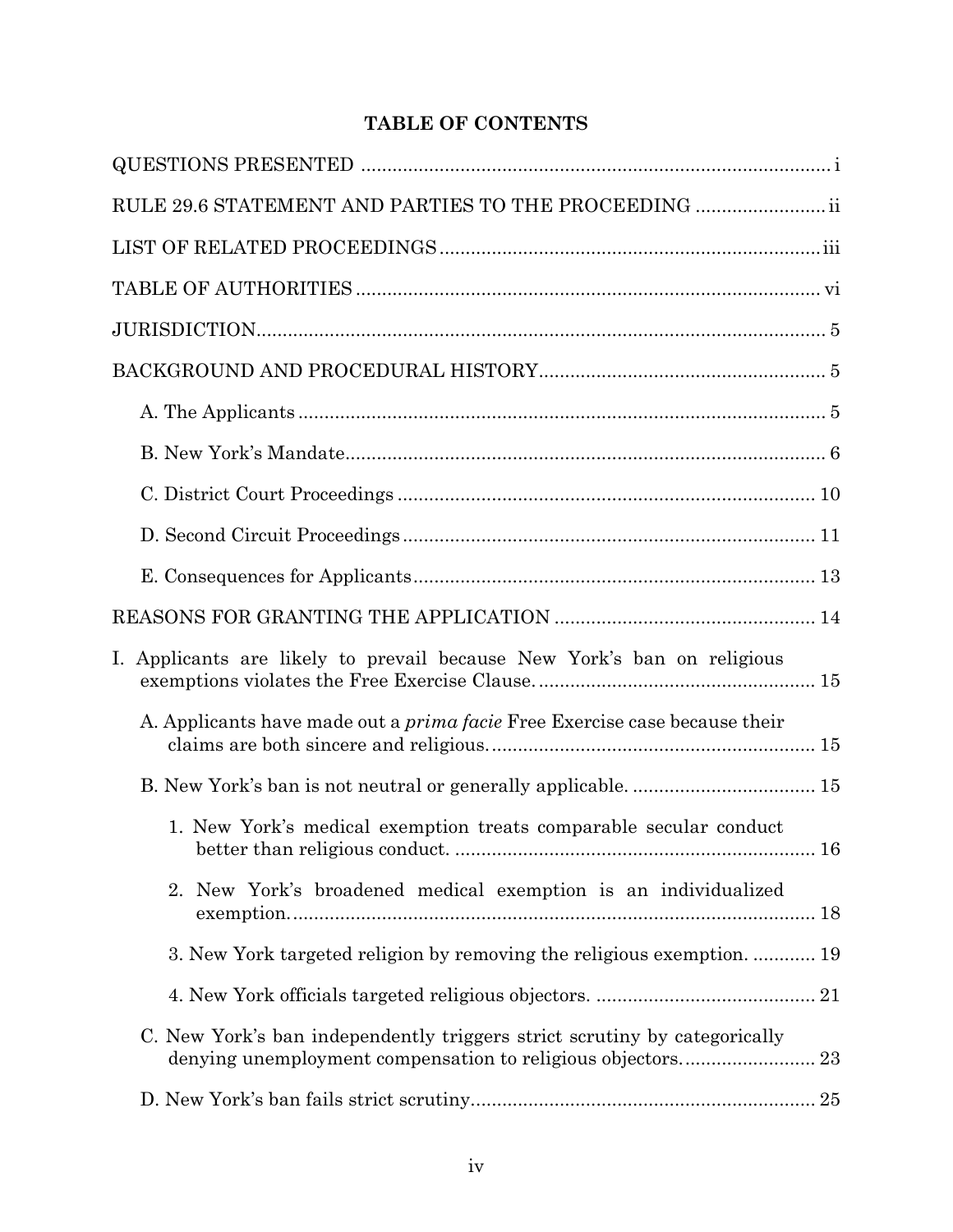| 1. New York has not shown that it needs greater restrictions than 47<br>25                                                                                 |
|------------------------------------------------------------------------------------------------------------------------------------------------------------|
| 2. New York has shown that it can accommodate religious objectors.  27                                                                                     |
| 3. New York's categorical denial of unemployment benefits is not the<br>29                                                                                 |
| II. New York's categorical ban on religious accommodations directly conflicts<br>29                                                                        |
| III. Immediate injunctive relief is warranted to prevent irreparable harm and<br>34                                                                        |
| IV. Alternatively, Applicants respectfully request that the Court either stay<br>enforcement of New York's mandate or treat this application as a petition |
|                                                                                                                                                            |
| <b>APPENDIX OF EXHIBITS</b>                                                                                                                                |
|                                                                                                                                                            |
|                                                                                                                                                            |
|                                                                                                                                                            |
|                                                                                                                                                            |
| Exhibit 5, Appx.89  November 5, 2021: N.D.N.Y. Order Vacating Prelim. Inj.                                                                                 |
|                                                                                                                                                            |
|                                                                                                                                                            |
| Exhibit 8, Appx.98  August 18, 2021: N.Y. DOH Order for Summary Action                                                                                     |
| Exhibit 9, Appx.106  August 26, 2021: N.Y. DOH Amendment to Rule                                                                                           |
| Exhibit 10, Appx.132 September 13, 2021: N.D.N.Y. Verified Complaint                                                                                       |
| Exhibit 11, Appx.200 September 17, 2021: Thomas More Society Letter                                                                                        |
|                                                                                                                                                            |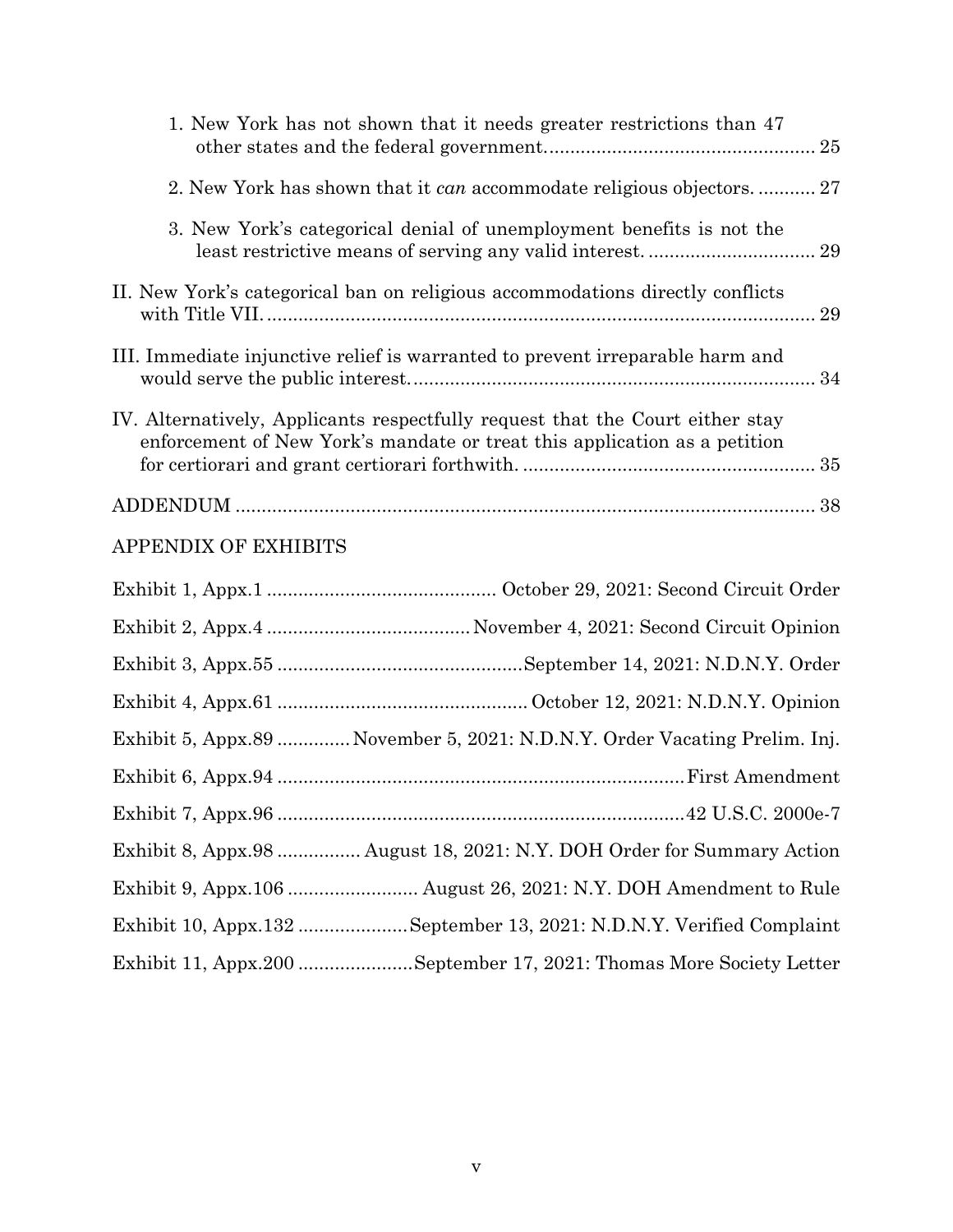## **TABLE OF AUTHORITIES**

**Cases**

| 303 Creative LLC v. Elenis,                               |
|-----------------------------------------------------------|
| Ansonia Bd. of Educ. v. Philbrook,                        |
| Brown v. Entertainment Merchs. Ass'n,                     |
| Calvary Chapel Dayton Valley v. Sisolak,                  |
| Church of the Lukumi Babalu Aye, Inc. v. City of Hialeah, |
| City of Boerne v. Flores,                                 |
| Dahl v. Board of Trustees of Western Michigan University, |
| Dignity Health v. Minton,                                 |
| Does v. Mills,                                            |
| Does v. Mills,                                            |
| EEOC v. Abercrombie & Fitch Stores, Inc.,                 |
| <i>Employment Div. v. Smith,</i>                          |
| Fraternal Ord. of Police v. City of Newark,               |
| Fulton v. City of Philadelphia,                           |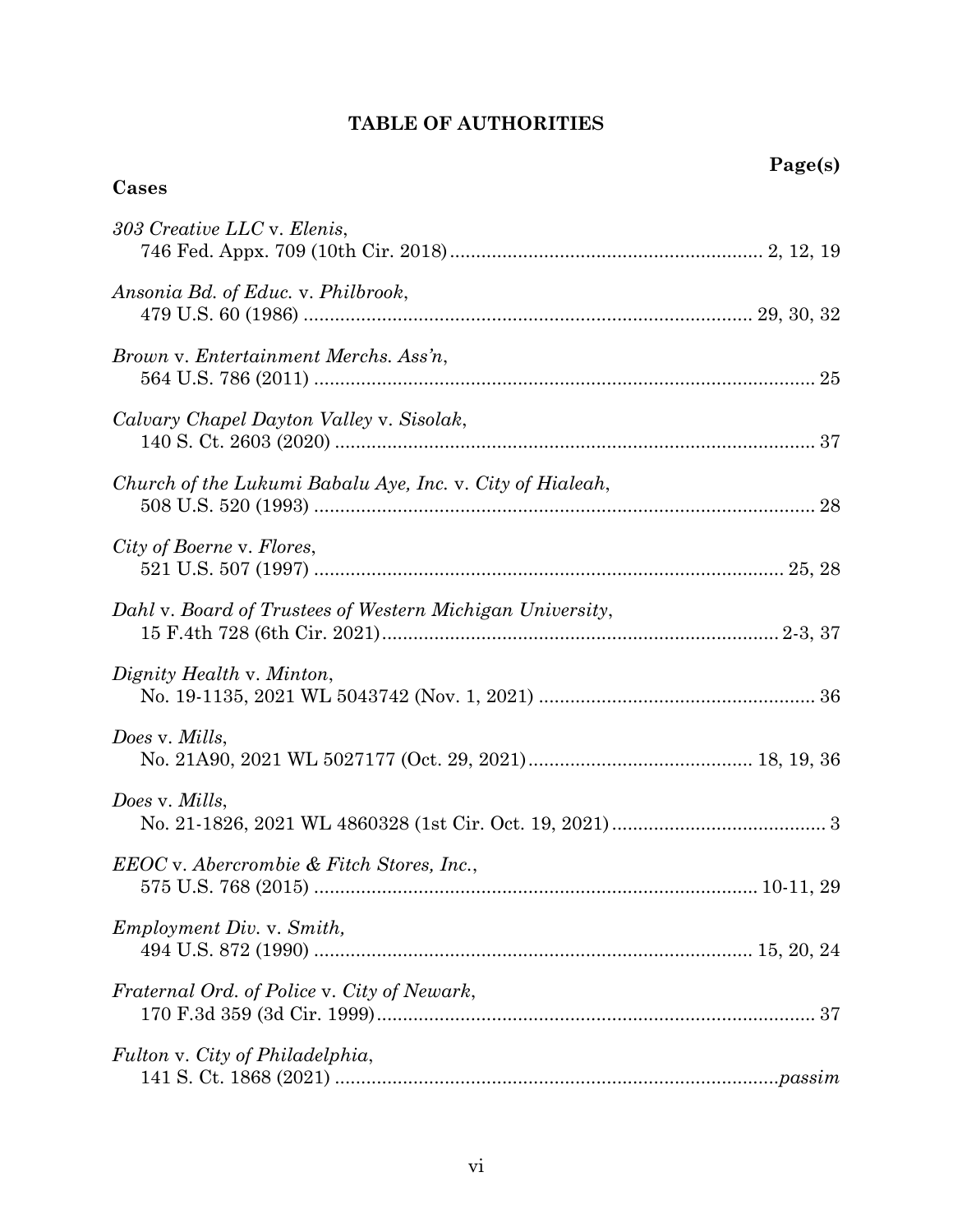| Gonzales v. O Centro Espirita Beneficente Uniao do Vegetal, |  |
|-------------------------------------------------------------|--|
| Gulino v. New York State Educ. Dep't,                       |  |
| Hobbie v. Unemployment Appeals Commission of Florida,       |  |
| Hollingsworth v. Perry,                                     |  |
| <i>Holt</i> v. <i>Hobbs</i> ,                               |  |
| Masterpiece Cakeshop Ltd. v. Colo. Civil Rights Comm'n,     |  |
| McCullen v. Coakley,                                        |  |
| O'Connor v. Bd. of Educ. of Sch. Dist. 23,                  |  |
| Roman Catholic Diocese v. Emami,                            |  |
| Roman Catholic Diocese of Brooklyn v. Cuomo,                |  |
| Sherbert v. Verner,                                         |  |
| Stormans v. Wiesman,                                        |  |
| Tandon v. Newsom,                                           |  |
| Thomas v. Review Bd. of Ind. Emp. Sec. Div.,                |  |
| Trinity Lutheran Church of Columbia, Inc. v. Comer,         |  |
| Winter v. Natural Res. Def. Council,                        |  |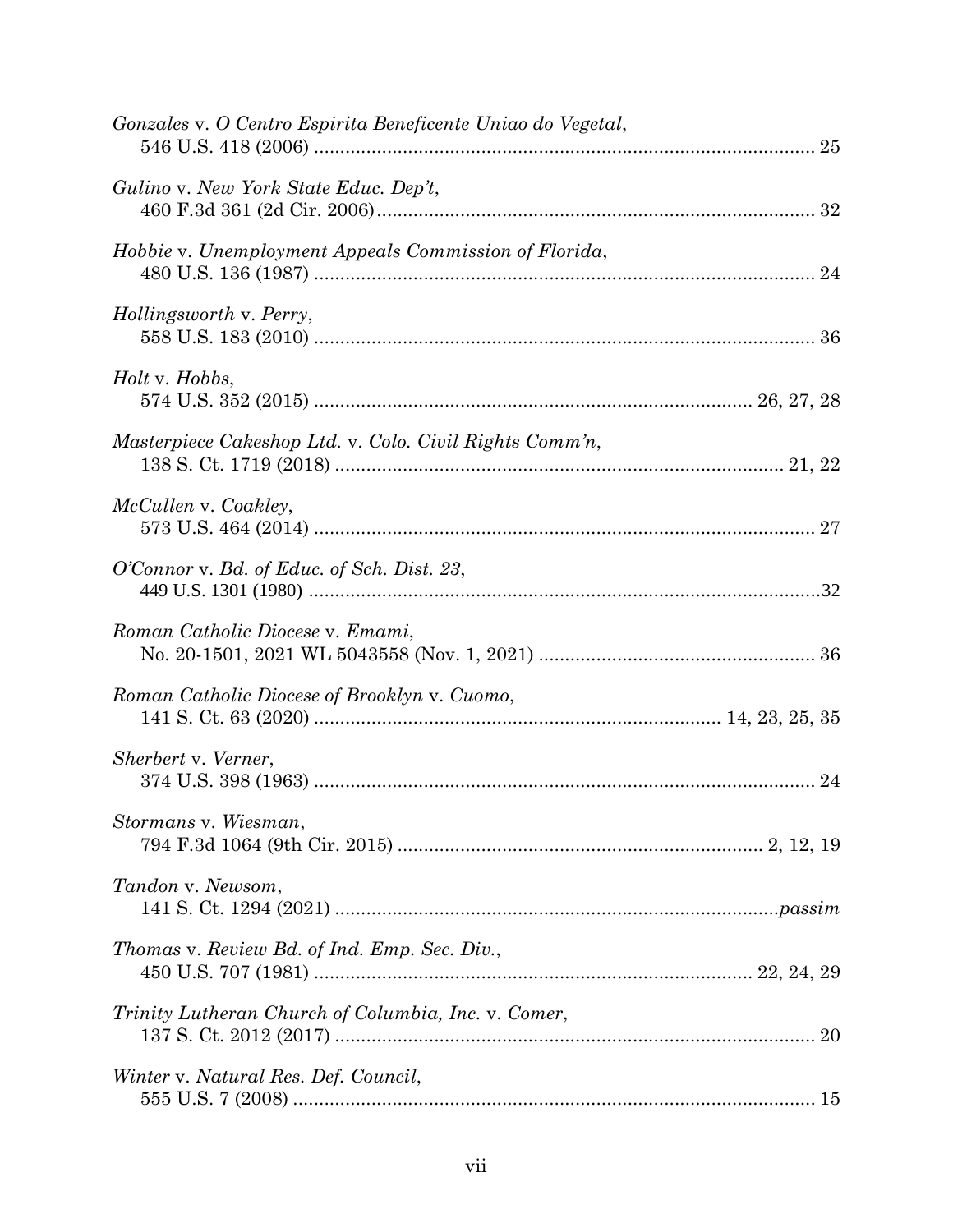| Wisconsin v. Yoder,                                                                                                                                                                                                 |  |
|---------------------------------------------------------------------------------------------------------------------------------------------------------------------------------------------------------------------|--|
| <b>Statutes</b>                                                                                                                                                                                                     |  |
|                                                                                                                                                                                                                     |  |
|                                                                                                                                                                                                                     |  |
| Regulations                                                                                                                                                                                                         |  |
|                                                                                                                                                                                                                     |  |
|                                                                                                                                                                                                                     |  |
| <b>Other authorities</b>                                                                                                                                                                                            |  |
| EEOC, What You Should Know About COVID-19 and the ADA, the                                                                                                                                                          |  |
| Rob Frehse, New York State Health Care Workers Will No Longer Have<br>Religious Exemption to COVID-19 Vaccine Mandate, Court Rules,                                                                                 |  |
|                                                                                                                                                                                                                     |  |
|                                                                                                                                                                                                                     |  |
| New York Dep't of Labor, Frequently Asked Questions (FAQs)<br>Regarding the August 26, 2021 – Prevention of COVID-19<br><i>Transmission of Covered Entities Emergency Regulation (last</i>                          |  |
| N.Y. State Dep't of Health, Unemployment Insurance Top Frequently                                                                                                                                                   |  |
| N.Y. State Governor's Office, Governor Cuomo Announces COVID-19                                                                                                                                                     |  |
| N.Y. State Governor's Office, <i>In Preparation for Monday Vaccination</i><br>Deadline, Governor Hochul Releases Comprehensive Plan to<br>Address Preventable Health Care Staffing Shortage (Sept. 25, 2021)  9, 23 |  |
| N.Y. State Governor's Office, Rush Transcript: Governor Hochul                                                                                                                                                      |  |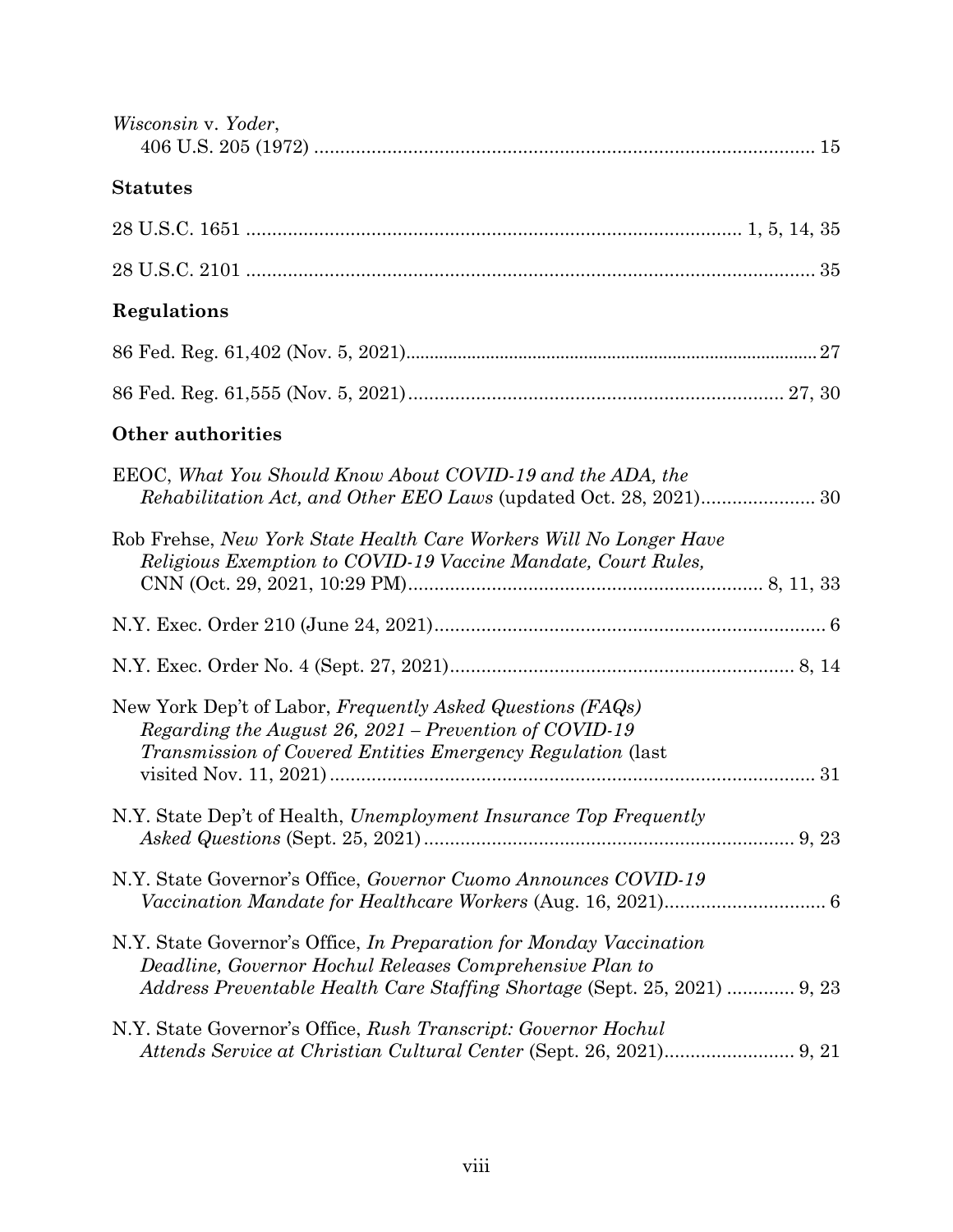| N.Y. State Governor's Office, Video, Audio, Photos & Rush Transcript:<br>Governor Hochul Attends Services at Abyssinian Baptist Church in |  |
|-------------------------------------------------------------------------------------------------------------------------------------------|--|
|                                                                                                                                           |  |
| N.Y. State Governor's Office, <i>Video &amp; Rough Transcript: Governor</i>                                                               |  |
| Safer Federal Workforce, Vaccinations (last visited Nov. 10, 2021)  26                                                                    |  |
|                                                                                                                                           |  |
|                                                                                                                                           |  |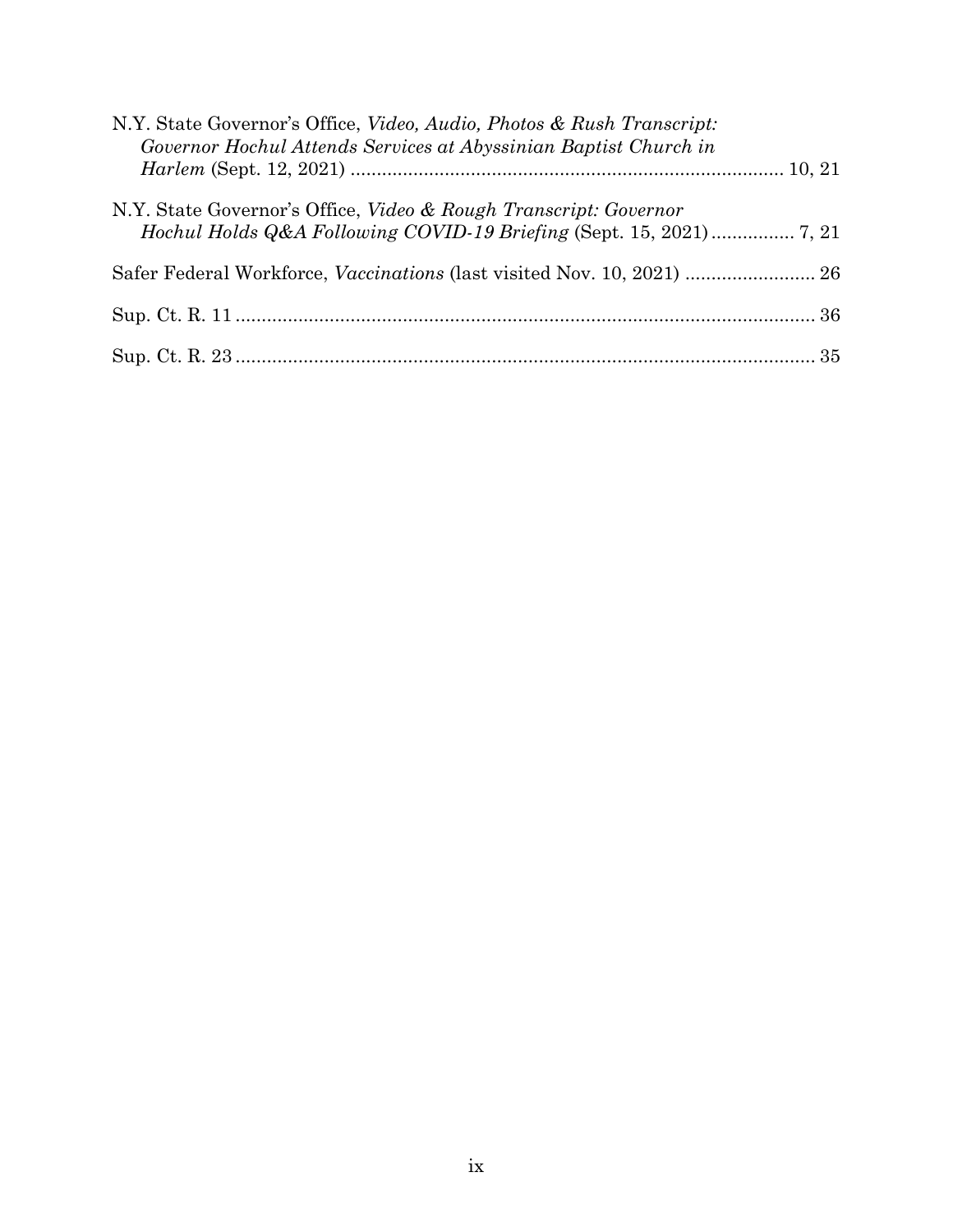To the Honorable Sonia Sotomayor, Associate Justice of the United States Supreme Court for the Second Circuit:

Pursuant to Rules 22 and 23 of this Court, and 28 U.S.C. 1651(a), Applicants respectfully request an injunction preventing enforcement of New York's ban on religious exemptions for healthcare workers opposed to mandatory COVID vaccination. In the alternative, Applicants ask that enforcement of New York's rule be stayed, and/or this application be treated as a petition for certiorari and granted, so that this Court can promptly address on its merits docket the important issues presented here. In either case, Applicants request an administrative stay during the emergency briefing and deliberations on this application.

This application arises from New York's extraordinarily punitive COVID vaccine mandate, which the district court rightly held is "not a neutral law," but a "'religious gerrymander'" that "targets religious opposition to the available COVID-19 vaccines." New York is a national outlier: While 47 states and the federal government respect religious objectors, New York punishes them. In fact, after originally announcing that it would respect religious objections, New York made a U-turn, revoking the religious exemption entirely, while at the same time *broadening* its medical exemption. It now allows medically exempt unvaccinated employees to continue normal job responsibilities so long as they wear personal protective equipment (PPE), but it refuses to allow unvaccinated religious objectors to work on-site at all. Worse, New York now even *bars religious objectors who lose their jobs from receiving unemployment compensation*. Other workers' unemployment claims "are reviewed on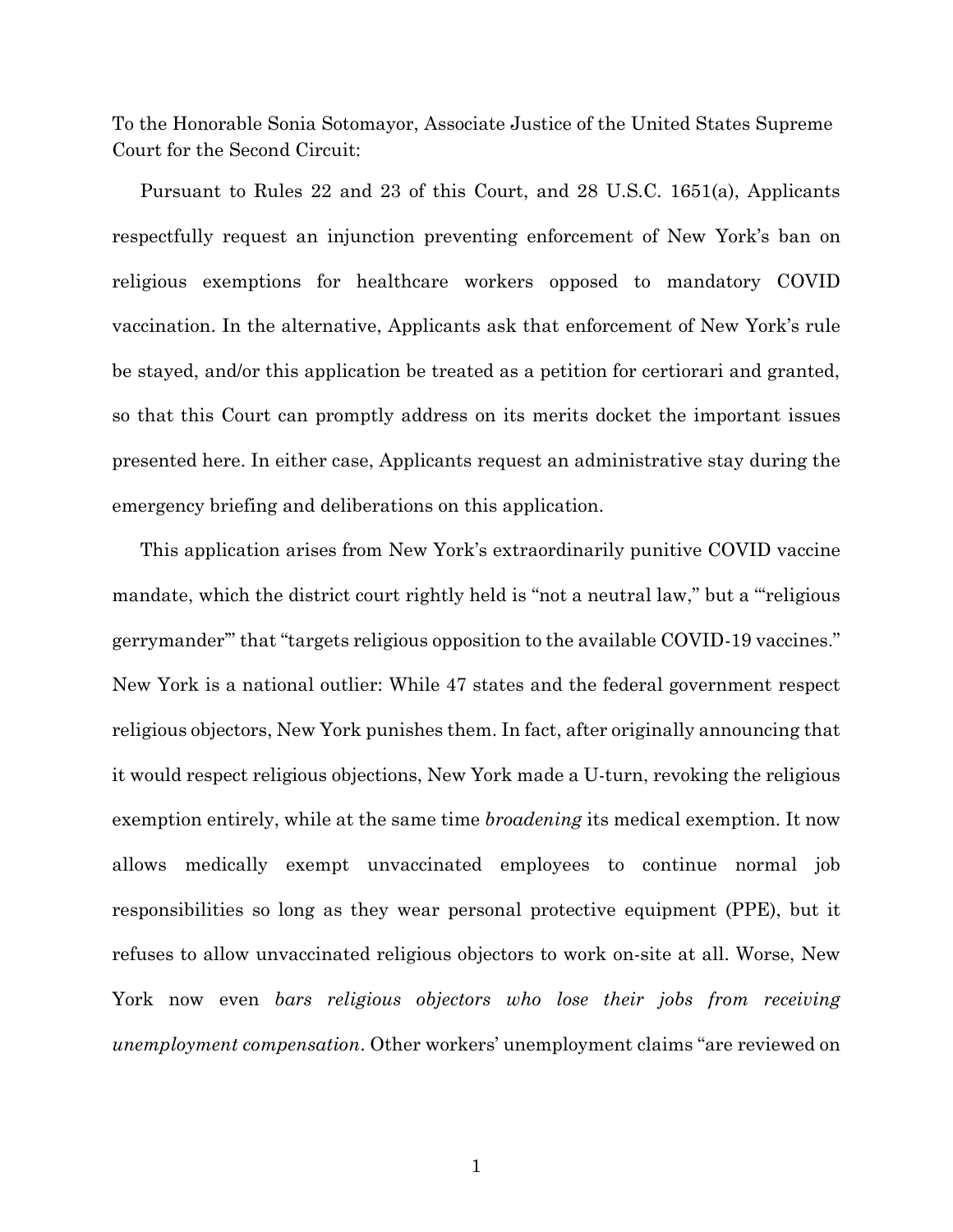a case-by-case basis," but healthcare workers fired over the vaccine mandate without a medical exemption "will be ineligible" for unemployment benefits.

New York's approach is therefore nothing like the "across-the-board" law in *Smith* that only "incidentally" burdened religion, and it should easily have triggered strict scrutiny under *Fulton* and *Tandon*—as the district court correctly held. Indeed, New York's recent addition of a categorical denial of unemployment compensation to religious objectors makes this an easy case under this Court's unemploymentcompensation cases—*Sherbert, Thomas,* and *Hobbie—*which all survived *Smith*.

The Second Circuit candidly acknowledged that New York's mandate imposes "meaningful burdens" on Applicants' religious exercise. But it held that those "meaningful burdens"—even on a textual constitutional right—were not "of a constitutional dimension." The panel openly admitted that it is "reasonable" to treat unvaccinated employees as "present[ing] statistically comparable risks" of spreading COVID, whether they were unvaccinated for religious or medical reasons. And the panel acknowledged that medically exempt employees were allowed to "continue normal job responsibilities" while wearing PPE—an option categorically denied to religious objectors. But the panel nevertheless applied only rational basis review, relying in part on decisions from other circuits that have badly misconstrued the Free Exercise Clause, including the heavily criticized decisions in *303 Creative LLC* v. *Elenis*, 746 Fed. Appx. 709 (10th Cir. 2018), and *Stormans* v. *Wiesman*, 794 F.3d 1064 (9th Cir. 2015), cert. denied, 136 S. Ct. 2433 (2016) (No. 15-862) (Alito, J., dissenting). And it deepened the circuit split between *Dahl* v. *Board of Trustees of Western*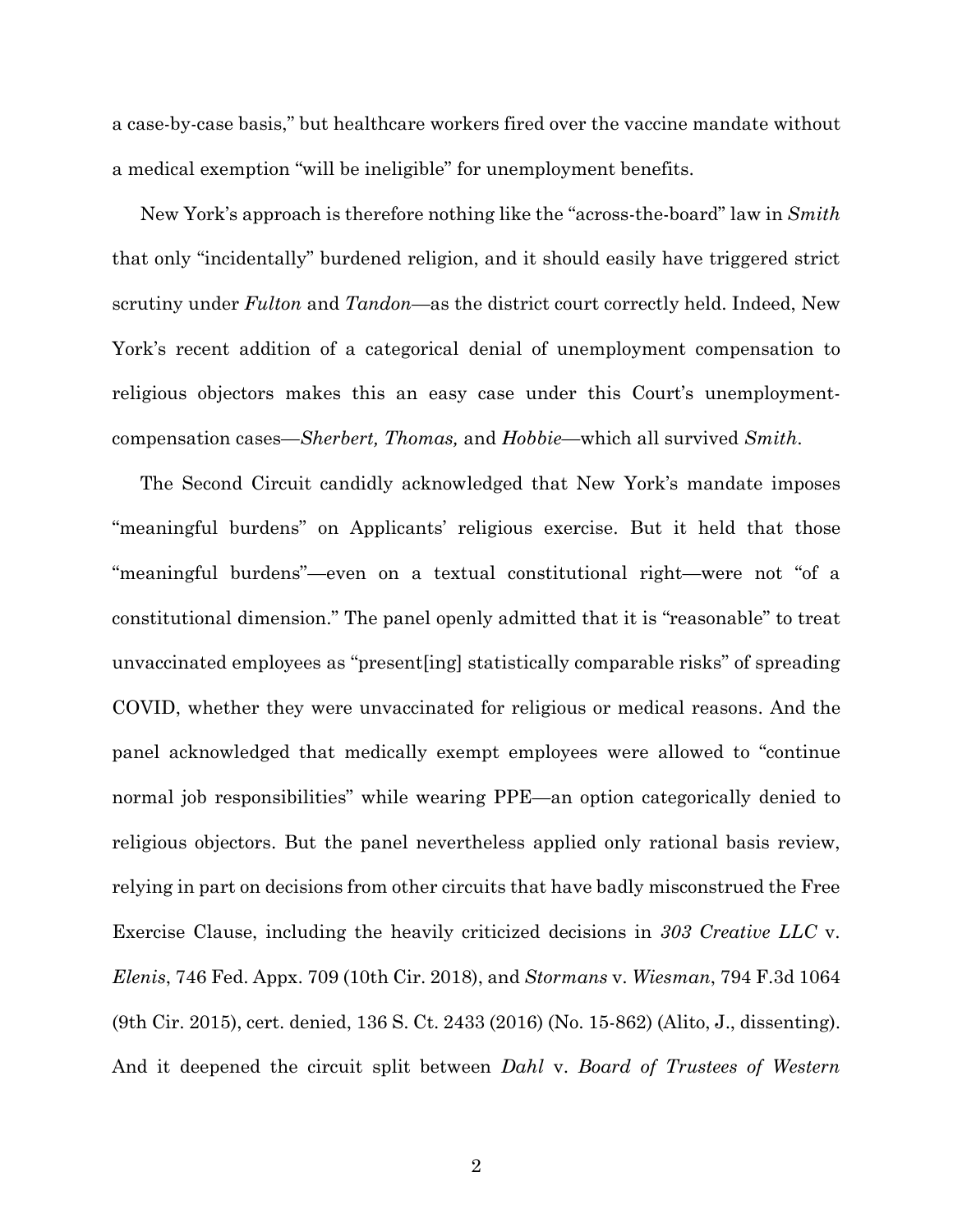*Michigan University*, 15 F.4th 728 (6th Cir. 2021) and *Does* v. *Mills*, No. 21-1826, 2021 WL 4860328 (1st Cir. Oct. 19, 2021). As a result, Applicants and thousands of other healthcare workers are poised to suffer irreparable harm, even while 47 other states and the federal government demonstrate that such harm is entirely unnecessary.

The panel did agree that New York's mandate cannot override the civil rights protections provided to employees by Title VII. And on November 5, the federal government issued its own vaccine mandates which repeatedly emphasized that religious employees retain their full Title VII right to reasonable accommodation. Yet rather than interpret its rule to be consistent with Title VII and the new federal rules, New York has now informed this Court that its rule allows far less: the *only* accommodation New York will allow is complete removal of the religious employee from the category of "personnel" under the rule. Response Br. at 36, *We the Patriots, Inc.* v. *Hochul*, No. 21A125 (Nov. 10, 2021) (citing the definition of "personnel" at Section 2.61(a)(2)). New York now even admits that the injunction in *this* case was "preventing" New York from "interfering" with employers' voluntary grants of religious exemptions. Response Br. at 13. Under Title VII, an employer who can reasonably accommodate an employee's religious exercise *must* do so, and states are not empowered to "interfere" with federal law. New York's aggressive position also directly contradicts recent EEOC guidance on Title VII, and it means that Applicants cannot be accommodated on-site, *even when their employers previously determined that they could be accommodated without undue hardship.*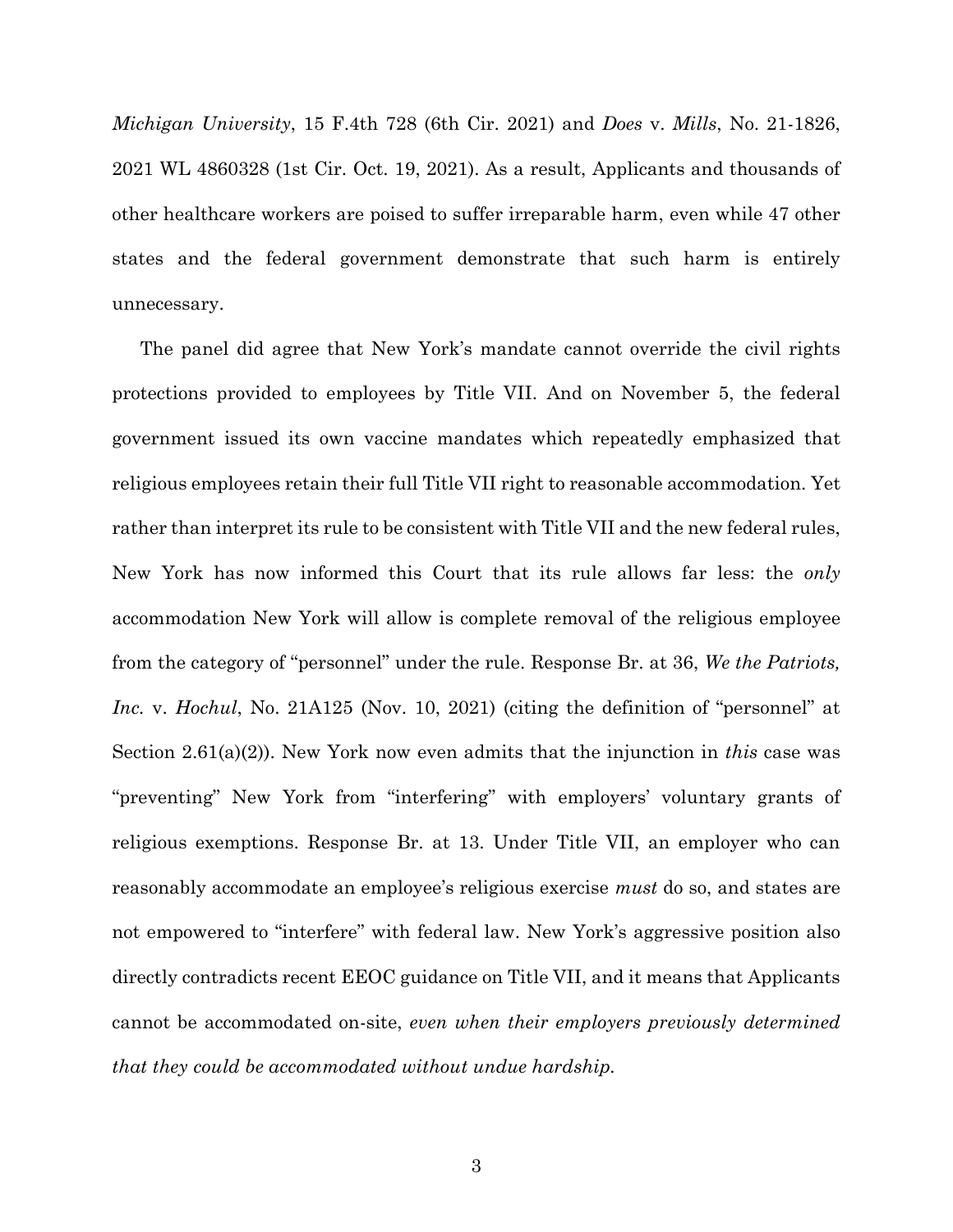If New York reverses course here and agrees to (1) allow employers to offer the *full* scope of Title VII protections and (2) allow religious objectors to continue their "normal job responsibilities" alongside their medically-exempt coworkers who are doing the same, then this Court could safely deny the petition. Ideally, any such denial would be accompanied by a statement clarifying that the basis for doing so is New York's acknowledgement that its law allows employers to offer what Title VII and the Free Exercise Clause require. But if New York offers anything less—if it continues to assert the power to "interfere" in religious but not medical accommodations—then this Court should either issue an injunction or grant certiorari now to address these recurring issues on the merits docket.

Finally, while a typical employment dispute will not necessitate emergency intervention, this case is anything but typical. Applicant healthcare workers face what the panel deemed "difficult, apparently unusual questions as to imminent irreparable harm." That is because the panel found it "not at all clear" that Applicants could ever recover meaningful remedies from either the State or employers under the current mandate. Worse, unlike typical Title VII plaintiffs, Applicants will be foreclosed by the State from pursuing other job prospects in their fields and simultaneously prevented even from obtaining unemployment benefits to feed their families while their case proceeds. New York has attainted them in all but name.

Just as with COVID worship restrictions, vaccine mandates raise difficult questions about balancing indubitably strong public health interests on one side and core constitutional rights on the other. But it is not difficult to see that New York's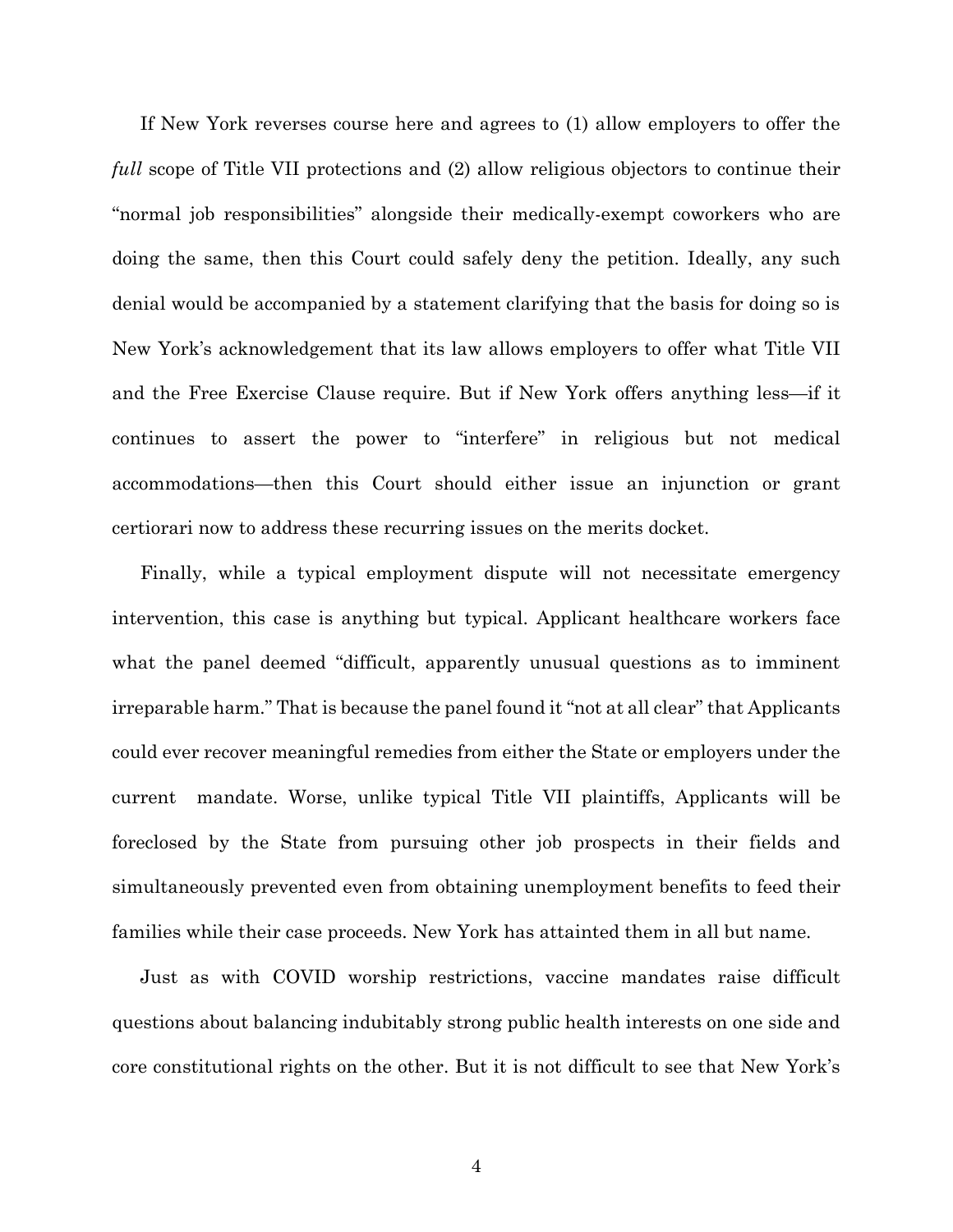uniquely punitive treatment of religious objectors, which is an extreme outlier nationally, violates the Free Exercise Clause. All Americans, especially our healthcare workers, deserve better.

#### **JURISDICTION**

Applicants appeal from the Second Circuit's reversal of the district court's grant of a preliminary injunction. This Court has jurisdiction under 28 U.S.C. 1651.

## **BACKGROUND AND PROCEDURAL HISTORY**

#### **A. The Applicants**

"Heroes work here." This phrase describes Applicants, healthcare workers who have served tirelessly during all phases of the COVID pandemic, since long before vaccines were available. For example, Therapist I is a Catholic brain injury specialist who temporarily served in the COVID unit of a nursing home to help with staffing shortages, and then returned to his rehabilitation clinic. Appx.155 ¶¶ 91-92.<sup>1</sup> Doctor J is a Catholic OB/GYN who treated many patients with COVID while she herself was pregnant. Appx.156 ¶ 99. Dr. O is a Catholic surgeon who treated many COVID patients, Appx.163 ¶ 141, and Dr. F is a Catholic oral surgeon who never turned away a patient with COVID who needed care in the rural upstate region that his clinic serves. Appx.152 ¶ 76. Dr. P is a third-year OB/GYN resident who cared for many COVID patients during her ICU rotation. Appx.165 ¶ 151. Three Applicants are

<sup>1</sup> Applicants' verified complaint contains signed, sworn declarations from each Applicant confirming its accuracy. Respondents have not refuted any of Applicants' factual assertions. As permitted by the district court, Applicants are proceeding under pseudonyms due to the tangible harms, including retaliation, that they would experience by identifying themselves publicly. Appx.87; Appx.140-143.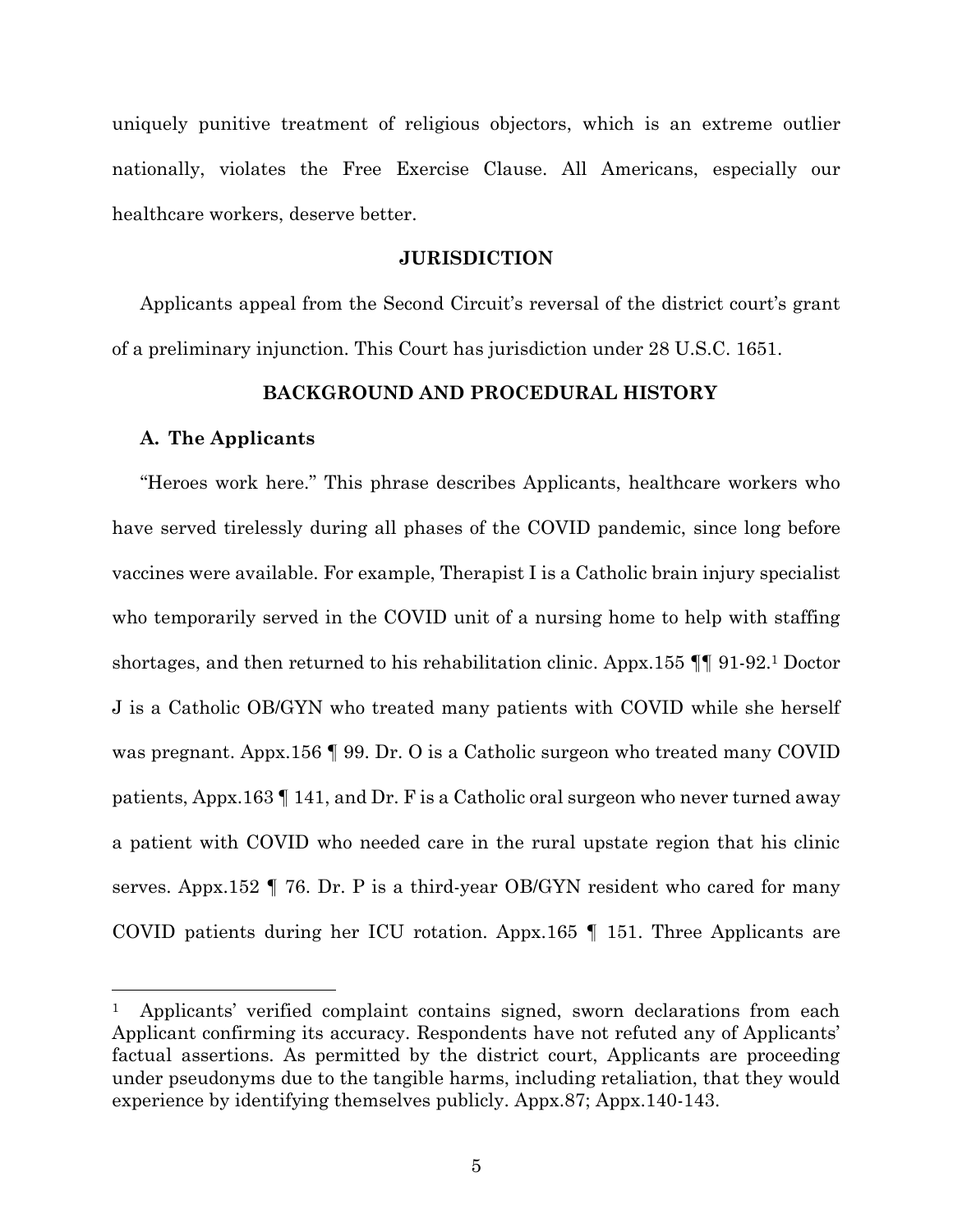currently breastfeeding, and four have already recovered from COVID. Appx.156, 158, 161-162, 165, 167-169.

All 17 Applicants have uncontested sincere religious objections to the COVID vaccines due to their origin from "abortion-derived fetal cell lines in testing, development, or production." Appx.144-145. These objections are rooted in the devout Catholic beliefs of 16 Applicants and the devout Baptist beliefs of Nurse J. Neither the Respondents nor the courts have questioned Applicants' sincerity or religiosity.

#### **B. New York's Mandate**

As the district court recognized, New York's state of emergency officially ended in June 2021.<sup>2</sup> Yet the state's use of emergency powers did not. On August 18, 2021, Respondent Zucker issued an initial vaccine mandate for health care workers which included an explicit medical and religious exemption, with the stated goal of "reduc[ing] the spread of the Delta variant." <sup>3</sup> The religious exemption provided that "[c]overed entities *shall grant* a religious exemption for COVID-19 vaccination for covered personnel if they hold a genuine and sincere religious belief" contrary to receiving the COVID vaccine. Appx.103-104 at  $(c)(2)$  (emphasis added). The medical exemption applied if "any licensed physician or certified nurse practitioner certifie[d]" that receiving the vaccine would be "detrimental" based on a "specific pre-existing health condition," "only until" the vaccine is no longer "detrimental to the health" of that employee. Appx. 103 at  $(c)(1)$ .

<sup>2</sup> N.Y. Exec. Order 210 (June 24, 2021), https://perma.cc/HA9J-DYR4.

<sup>3</sup> N.Y. State Governor's Office, *Governor Cuomo Announces COVID-19 Vaccination Mandate for Healthcare Workers* (Aug. 16, 2021), https://perma.cc/ZBP3-Y778.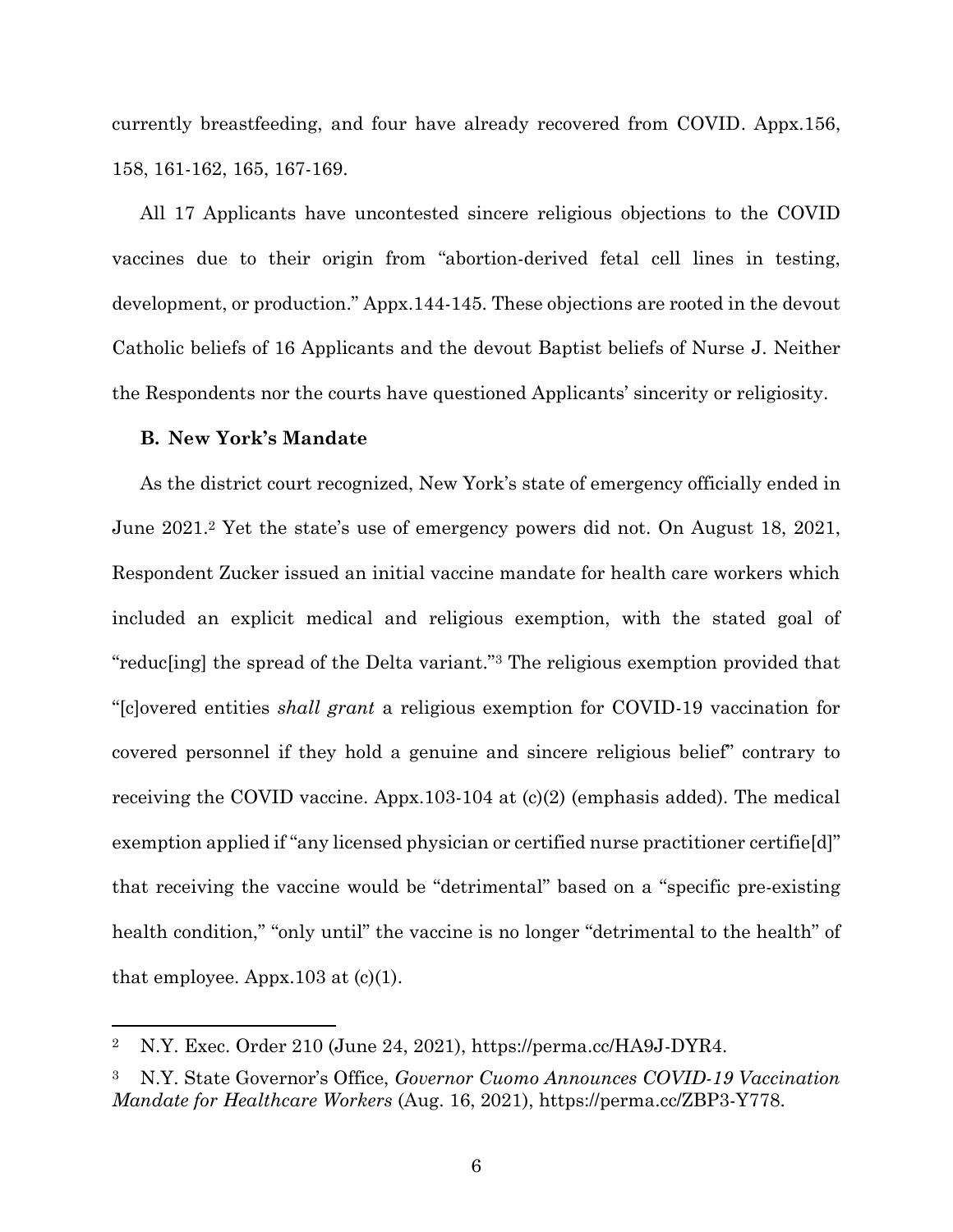Eight days later, on August 26, New York announced an updated version of the mandate. Governor Kathy Hochul explained at a news conference that the religious exemption was "left off," and that this omission was done "intentionally."<sup>4</sup> At the same conference, Governor Hochul stated that she is not aware of a "sanctioned religious exemption from any organized religion" and that "everybody from the Pope on down is encouraging people to get vaccinated."<sup>5</sup> This new "emergency" mandate, issued by the same commissioner (Respondent Zucker) and adopted by the Department of Health, is the operative mandate before this Court and requires most healthcare workers to be vaccinated within 30 days. Appx.107-131. The primary change in the August 26 rule was to remove the religious exemption entirely. The only changes to the medical exemption made it *broader*; the rule added that it is "inapplicable" entirely in the case of medical exemptions instead of requiring they be "subject to a reasonable accommodation," and it removed the requirement that medical exemptions are for "specific" conditions. Compare Appx.109, § 2.61(d)(1) with Appx.103 at  $(c)(1)$ .

New York's about-face immediately harmed Applicants, other religious objectors, and the healthcare system. Four Applicants had received religious exemptions before August 26, only to have them revoked after the mandate removed religious exemptions. Appx.148 ¶ 49 (Nurse A); Appx.152 ¶ 77 (Dr. F); Appx.163-164 ¶¶ 142- 143 (Dr. O); Appx.169 ¶ 174 (Dr. S). Nurse A's employer explained that it "must follow

<sup>4</sup> N.Y. State Governor's Office, *Video & Rough Transcript: Governor Hochul Holds Q&A Following COVID-19 Briefing* (Sept. 15, 2021), https://perma.cc/5DY6-S7KM. <sup>5</sup> *Ibid.*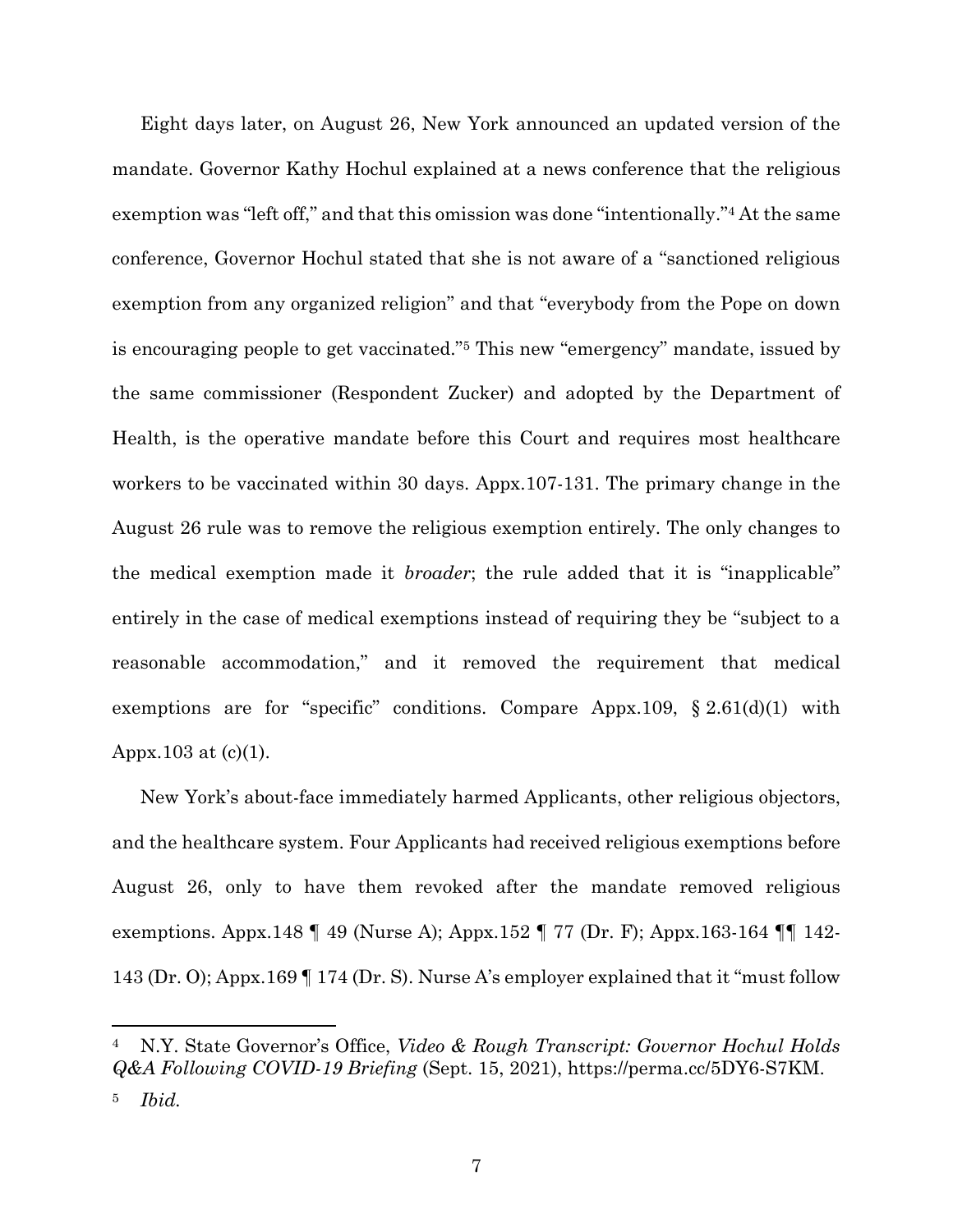NYS DOH requirements as they evolve. This means that [the hospital] can no longer consider any religious exemptions to the COVID vaccination *even those previously approved.*" Appx.148 ¶ 49. Dr. O's employer revoked his religious exemption because "under the emergency regulations the NYS DOH will not permit exemptions or deferrals for sincerely held religious beliefs." Appx.164 ¶¶ 142-143. Several other employers told employees that they wanted to grant religious exemptions, but the state mandate prevented them. See, *e.g.*, Appx.158-159 ¶ 112 (Nurse J was advised by executive director of home care agency that "my hands are tied" because no religious exemption is possible due to the mandate). Thousands of healthcare workers must now either violate their consciences or lose their jobs.<sup>6</sup> At the same time, New York faces a severe shortage of medical professionals, which Governor Hochul has declared a "statewide disaster emergency." The governor has authorized calling in medical personnel who are not licensed in New York, authorizing practice by recent graduates not yet licensed anywhere, bringing medical professionals from other countries, and, if necessary, deploying the National Guard.<sup>7</sup>

After prohibiting religious exemptions, New York then announced that employees terminated for declining the vaccine would be made ineligible for unemployment insurance. New York introduced this additional penalty on September 25, just two days before the original deadline for vaccination. As Governor Hochul's office

<sup>6</sup> Rob Frehse, *New York State Health Care Workers Will No Longer Have Religious Exemption to COVID-19 Vaccine Mandate, Court Rules,* CNN (Oct. 29, 2021, 10:29 PM), https://perma.cc/UK6M-EHKR.

See N.Y. Exec. Order No. 4 (Sept. 27, 2021), https://perma.cc/F2H9-VXDY.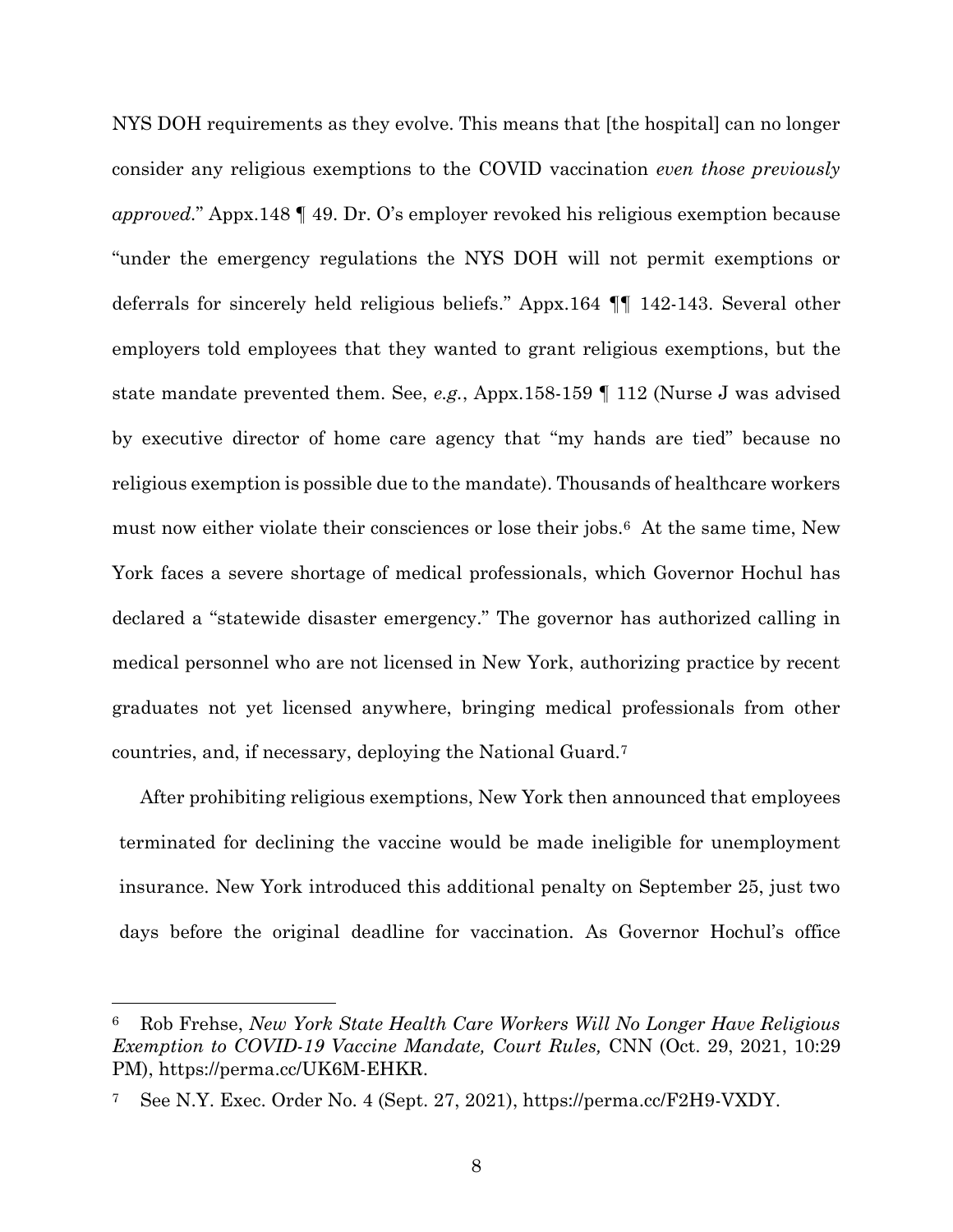explained in a press release: "The Department of Labor has issued guidance to clarify that workers who are terminated because of refusal to be vaccinated are not eligible for unemployment insurance absent a valid doctor-approved request for medical accommodation."<sup>8</sup> The Department's FAQ document emphasizes that while workers' cases are generally "reviewed on a case-by-case basis," healthcare workers who "are terminated for refusing an employer-mandated vaccination will be ineligible."<sup>9</sup>

Governor Hochul also publicly condemned religious objectors for rejecting "what God wants" and failing to be "true believers" who will say "thank you, God" for the COVID vaccine "[t]hat is from God to us." <sup>10</sup> In September, she spoke at two church services in Brooklyn and Harlem, explaining: "[God] made them come up with a vaccine. That is from God to us and we must say, thank you, God."<sup>11</sup> She added "[a]ll of you, yes, I know you're vaccinated, you're the smart ones, but you know there's people out there who aren't listening to God and what God wants. You know who they are. I need you to be my apostles."<sup>12</sup> She told another congregation:

How can you believe that God would give a vaccine that would cause you harm? That is not the truth. Those are just lies out there on social media. And all of you, have to be not just the true believers, but our apostles to go

<sup>8</sup> N.Y. State Governor's Office, *In Preparation for Monday Vaccination Deadline, Governor Hochul Releases Comprehensive Plan to Address Preventable Health Care Staffing Shortage* (Sept. 25, 2021), https://perma.cc/2GJV-TLQW.

<sup>9</sup> N.Y. State Dep't of Health, *Unemployment Insurance Top Frequently Asked Questions* (Sept. 25, 2021), https://perma.cc/Y4LL-KKFR.

<sup>10</sup> N.Y. State Governor's Office, *Rush Transcript: Governor Hochul Attends Service at Christian Cultural Center* (Sept. 26, 2021), https://perma.cc/KP48-4YVK.

<sup>11</sup> *Ibid*.

<sup>12</sup> *Ibid.*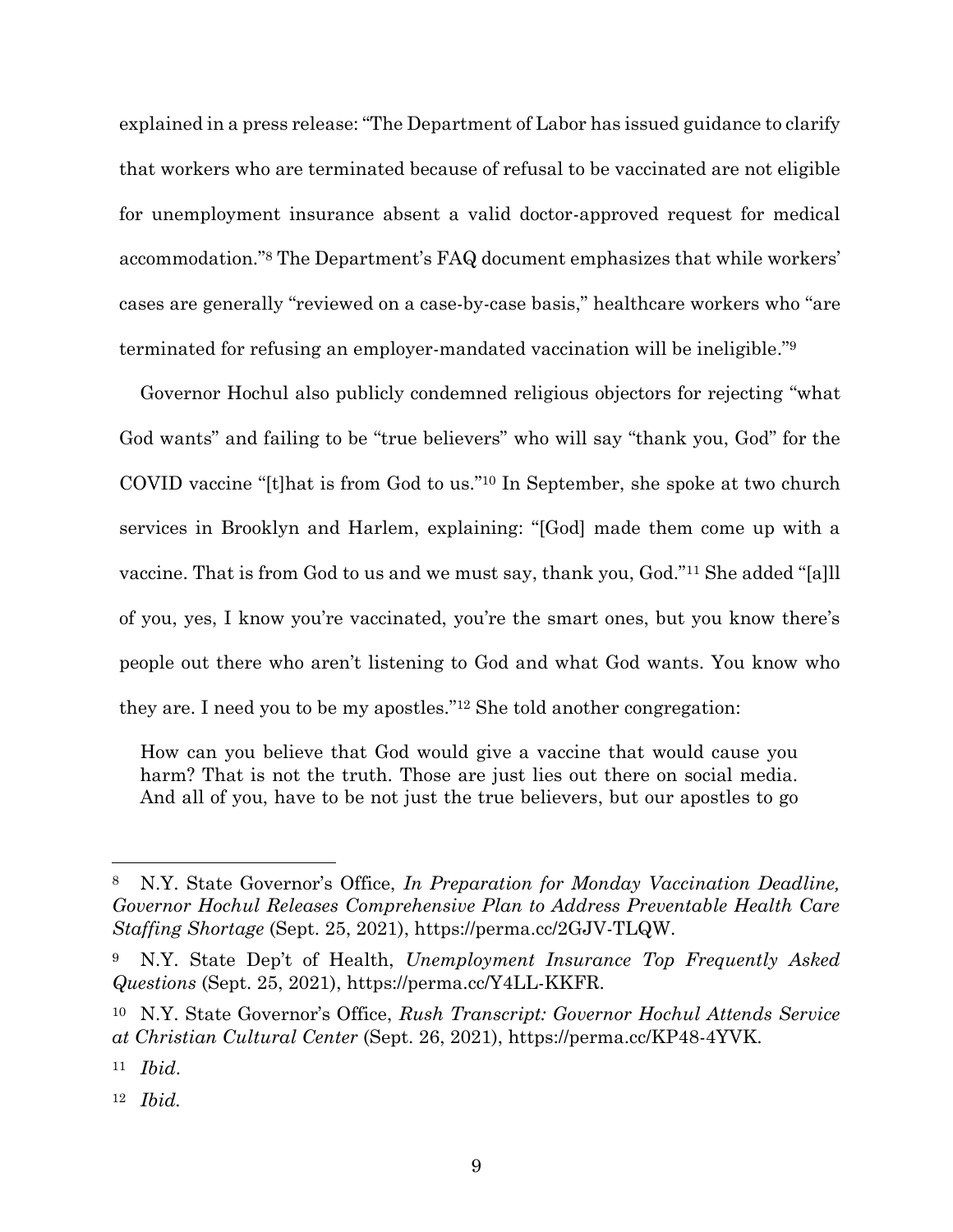out there and spread the word that we can get out of this once and for all, if everybody gets vaccinated.<sup>13</sup>

#### **C. District Court Proceedings**

On September 14, the district court granted Applicants' motion for temporary restraining order against the mandate. Appx.56-60. On October 12, the district court issued a preliminary injunction, determining that Applicants were likely to succeed on their Free Exercise claim because Section 2.61 is "not a neutral law" but a "'religious gerrymander' that triggers heightened scrutiny" because it "effectively targets religious opposition to the available COVID-19 vaccines." Appx.79, 80*.* The court also found that Section 2.61 is not generally applicable because it includes a broad medical exemption, although the unvaccinated for medical reasons pose the same "unacceptable" workplace risk as the unvaccinated for religious reasons. Appx.81. Respondents were likely to fail strict scrutiny because they did not explain why the reasonable accommodations that Section 2.61 guarantees for the medically exempt could not also extend to religious objectors, nor did they explain "why they chose to depart from \* \* \* other jurisdictions that include the kind of religious exemption that was originally present in the August 18 order." Appx.83.

The court also held that Applicants were likely to prevail on their argument that Title VII preempted Section 2.61, because Title VII demands "favored treatment" for religious employees through reasonable accommodations. Appx.74 (quoting *EEOC* v.

<sup>13</sup> N.Y. State Governor's Office, *Video, Audio, Photos & Rush Transcript: Governor Hochul Attends Services at Abyssinian Baptist Church in Harlem* (Sept. 12, 2021), https://perma.cc/PV76-EWAZ.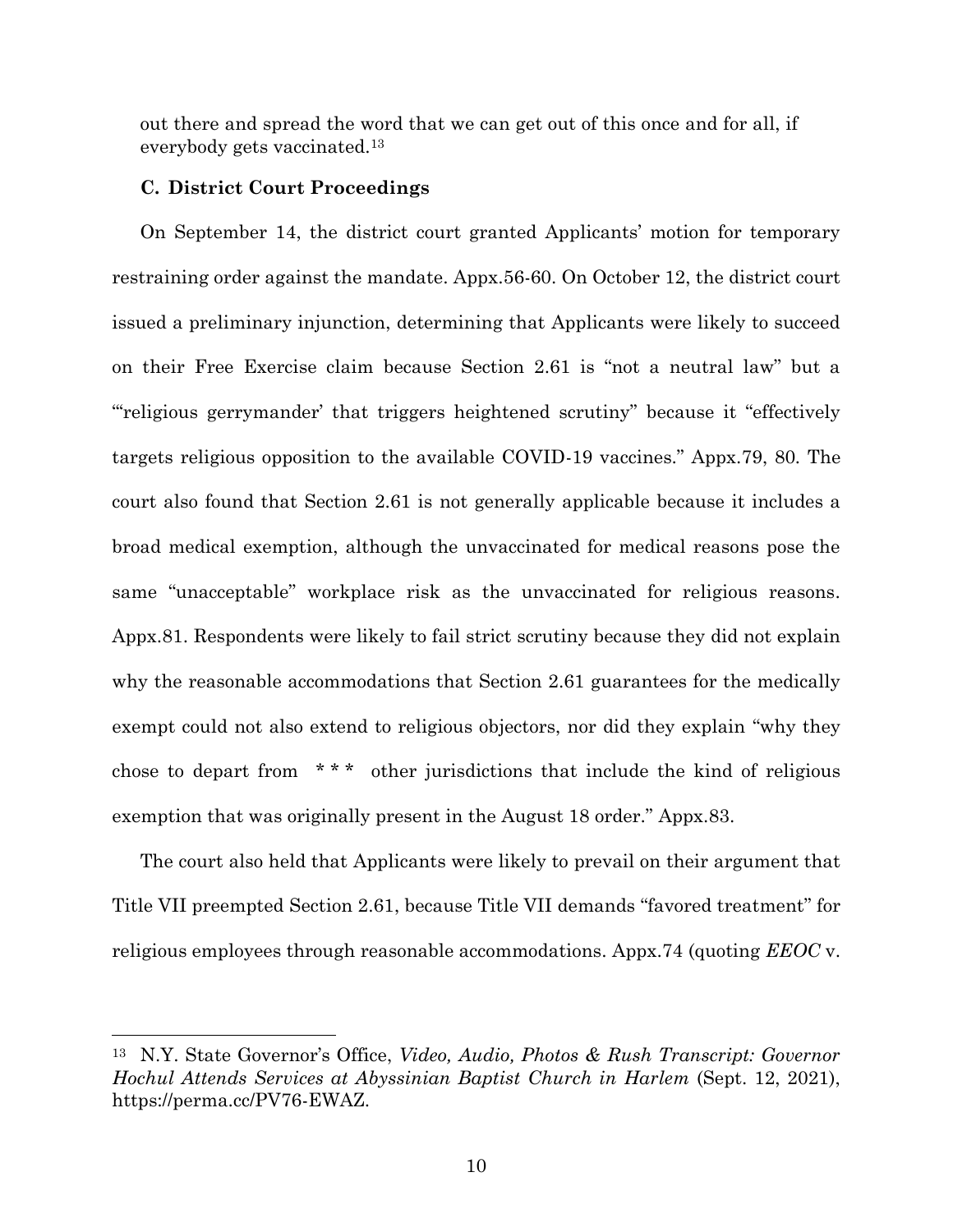*Abercrombie & Fitch Stores, Inc.*, 575 U.S. 768, 775 (2015)). Yet the "broad scope" of Section 2.61 has "effectively foreclosed the pathway to seeking a religious accommodation that is guaranteed under Title VII," by preventing Applicants' employers from granting religious exemptions or engaging in the interactive process that Title VII requires. Appx.76.

Though this injunction merely gave employers the *ability* to provide religious exemptions, without *requiring* any, employers quickly granted religious exemptions to roughly 2.4% of the healthcare workforce (15,844 employees statewide), demonstrating that they could do so without undue hardship.<sup>14</sup> This injunction also protected 15 of the 17 Applicants, who either received religious exemptions for the first time, had their original exemptions restored, or were allowed to continue working under indefinite status. Appx.201-202.

## **D. Second Circuit Proceedings**

On October 29, 2021, the Second Circuit issued an order reversing the Northern District's grant of preliminary injunction in this case and affirming the Eastern District's denial of preliminary injunction in *We the Patriots, Inc.* v. *Hochul*. The panel issued a partial mandate immediately, ordering the district court to vacate its injunction and conduct "further proceedings consistent with this Order and the forthcoming opinion of this Court." Appx.2-3.

<sup>14</sup> Rob Frehse, *New York State Health Care Workers Will No Longer Have Religious Exemption to COVID-19 Vaccine Mandate, Court Rules,* CNN (Oct. 29, 2021, 10:29 PM), https://perma.cc/UK6M-EHKR.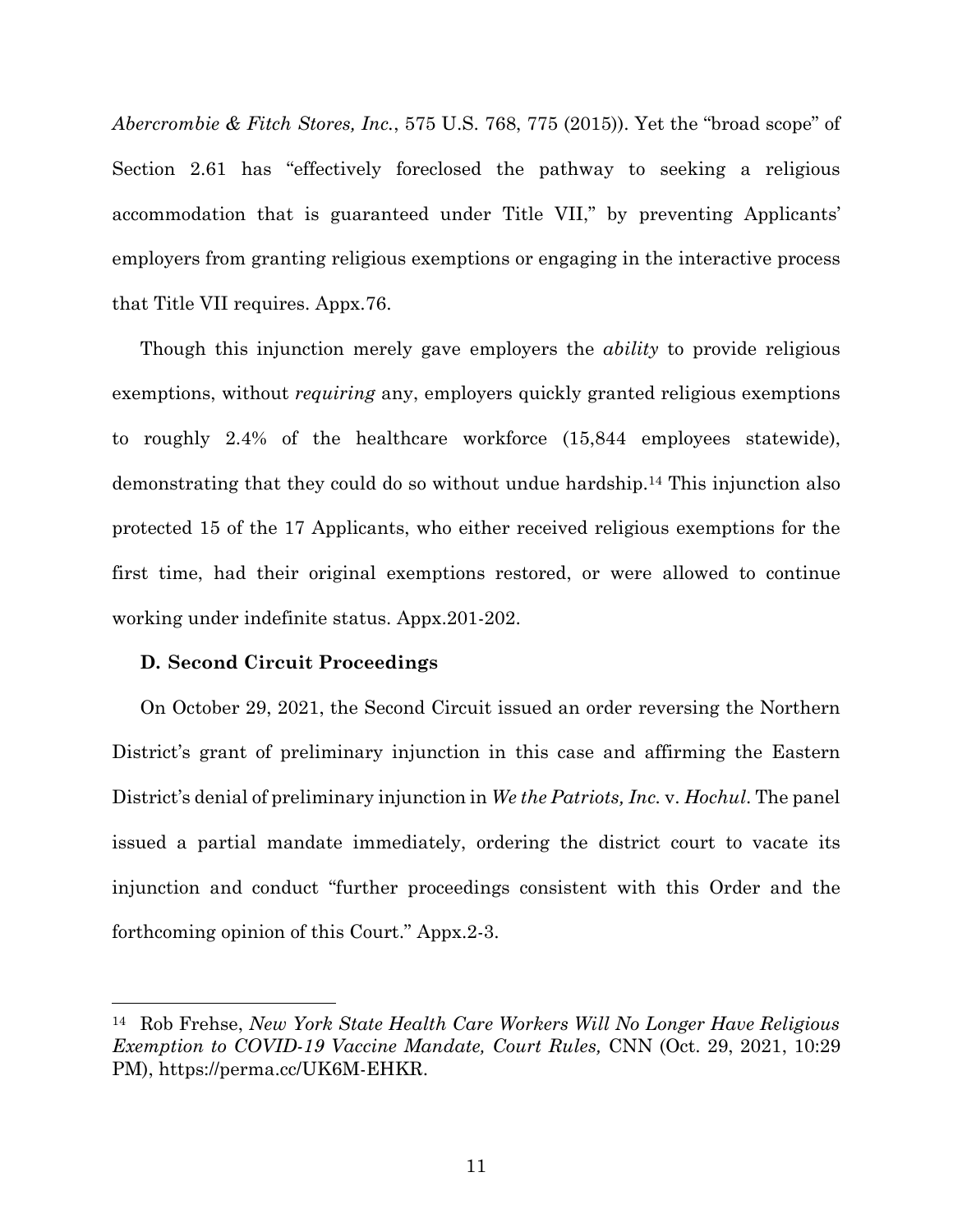The Second Circuit followed with a per curiam opinion on November 4. The court acknowledged that Applicants here are "subject to meaningful burdens on their religious practice" yet described their harm as "not of a constitutional dimension." Appx.46. Citing the Ninth Circuit's decision in *Stormans* v. *Wiesman* and the Tenth Circuit's *303 Creative* v. *Elenis*, the Second Circuit emphasized that "[t]he mere existence of an exemption procedure, absent any showing that secularly motivated conduct could be impermissibly favored over religiously motivated conduct," does not trigger strict scrutiny. Appx.37 (internal quotation marks omitted). Finding the mandate neutral and generally applicable, the Second Circuit concluded that it is subject to only rational basis review. Appx.39. Without claiming any difference in the risk of spreading COVID, the panel found that an unvaccinated medically exempt employee could nevertheless be "substantially distinguish[ed]" from an unvaccinated religious objector by relying heavily on "limited data" suggesting religious objections were more common, drawn from affidavits New York filed in a state-court action weeks after the injunction was entered here. Appx.34. Despite recognizing that "this case raises difficult, apparently unusual questions as to imminent irreparable harm," the Second Circuit also concluded that the mandate didn't violate Title VII because it "does not foreclose all opportunity" for religious claimants "to secure a reasonable accommodation" since religious objectors could be given remote "assignments—such as telemedicine." Appx.41-42, 47.

On November 5, the U.S. District Court for the Northern District of New York vacated the preliminary injunction. Appx.56-60.

12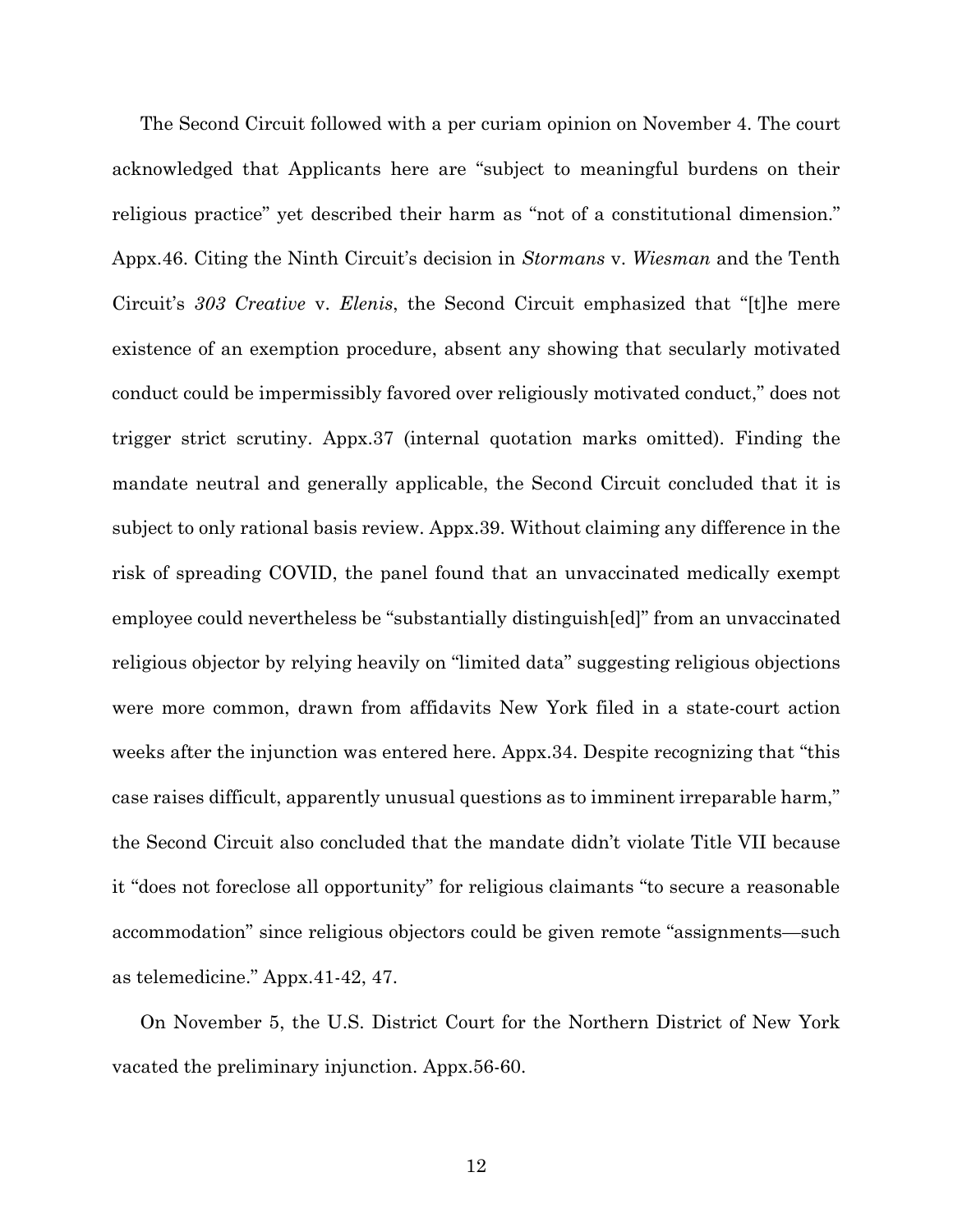#### **E. Consequences for Applicants**

As result of the mandate, Applicants will lose their current jobs, lose their ability to find any other jobs in their field throughout New York, and be denied unemployment benefits. For example, the six Applicants who are doctors and surgeons will lose admitting privileges at hospitals, rendering them unable to practice their medical specialties or perform surgeries. Appx.150 ¶¶ 61-62; Appx.153 ¶¶ 79-80; Appx.154 ¶¶ 86-87; Appx.157 ¶¶ 103-104; Appx.164 ¶¶ 144-145; Appx.169 ¶¶ 174-177 (hospital administration notified Dr. S that failure to prove vaccination will result in suspension of hospital privileges). For Nurse D, who has \$50,000 in student loans and whose job provides "a vital source" of income and health insurance for her family, the mandate and its punitive denial of unemployment benefits will prove financially devastating. Appx.151 ¶¶ 66-69. Two Applicants who are residents, Dr. M and Dr. P, face the imminent loss of their residencies and destruction of their careers, since they cannot practice independently without a residency, will not be able to find other residencies anywhere in New York to accept them, and will face adverse consequences for licensure. Appx.160-161, 165-166.

These consequences directly harm the patients and communities that Applicants serve. For example, Dr. C will no longer be able to perform eye surgeries, even though his clinic did 10,000 surgeries during 2020 without any COVID cases (or staff vaccinations). Appx.149-150 ¶ 57. Oral surgeon Dr. F, whose private clinic is vital to his rural upstate area and never turned away a patient with COVID, will no longer be able to perform surgeries. Appx.152-153 ¶¶ 76, 79. And all this is occurring at a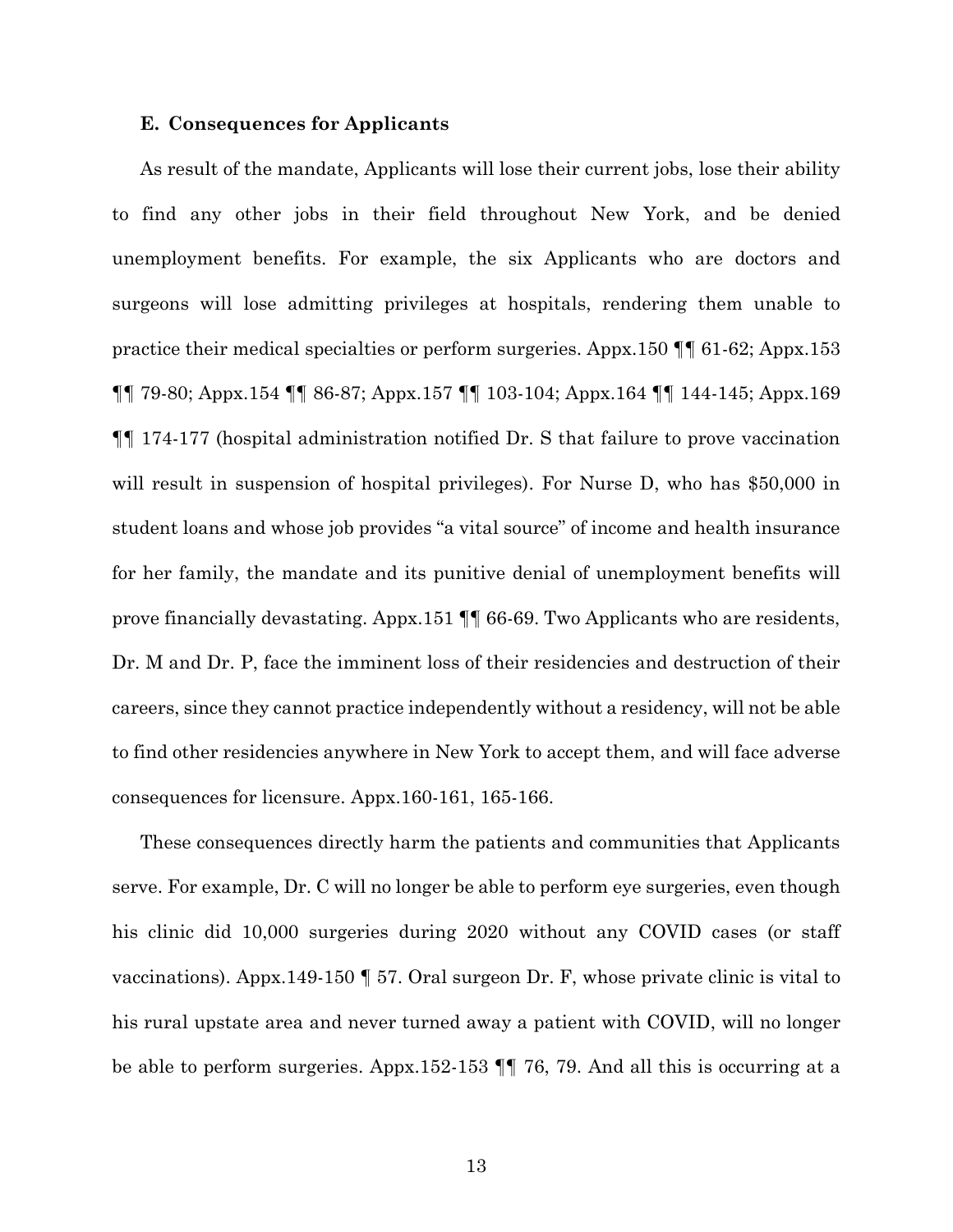time when Governor Hochul herself publicly emphasized New York's need for more healthcare workers.<sup>15</sup>

What is more, the Second Circuit recognized that Applicants lack a remedy for the devastating financial losses they face—yet didn't "place any weight" on that issue. Appx.47. The court acknowledged that seeking lost wages would likely be fruitless: if Applicants seek money damages under Title VII, the Second Circuit opined that their employers could "make a persuasive argument that they should not have to pay because they were in effect compelled by law to terminate the employment," and if Applicants sought to sue New York, sovereign immunity would likely prevent recovery of damages. Appx.47.

#### **REASONS FOR GRANTING THE APPLICATION**

Under the All Writs Act, this Court "may issue all writs necessary or appropriate" that aid its jurisdiction and are permitted by law. 28 U.S.C. 1651(a). An injunction pending disposition of a petition for a timely writ of certiorari is permissible where "applicants have clearly established their entitlement to relief pending appellate review." *Roman Catholic Diocese of Brooklyn* v. *Cuomo*, 141 S. Ct. 63, 66 (2020) (per curiam) (granting injunctions pending appeal to application filed under 28 U.S.C. 1651(a)). This showing is made where applicants demonstrate "that their First Amendment claims are likely to prevail, that denying them relief would lead to

<sup>15</sup> In September, Governor Hochul declared a "Statewide Disaster Emergency" because of the shortage of healthcare workers, justifying bringing in licensed providers from other states and countries, unlicensed recent graduates, and, if necessary, deploying the National Guard. See N.Y. Exec. Order No. 4 (Sept. 27, 2021), [https://perma.cc/34X8-UFQ6.](https://perma.cc/34X8-UFQ6)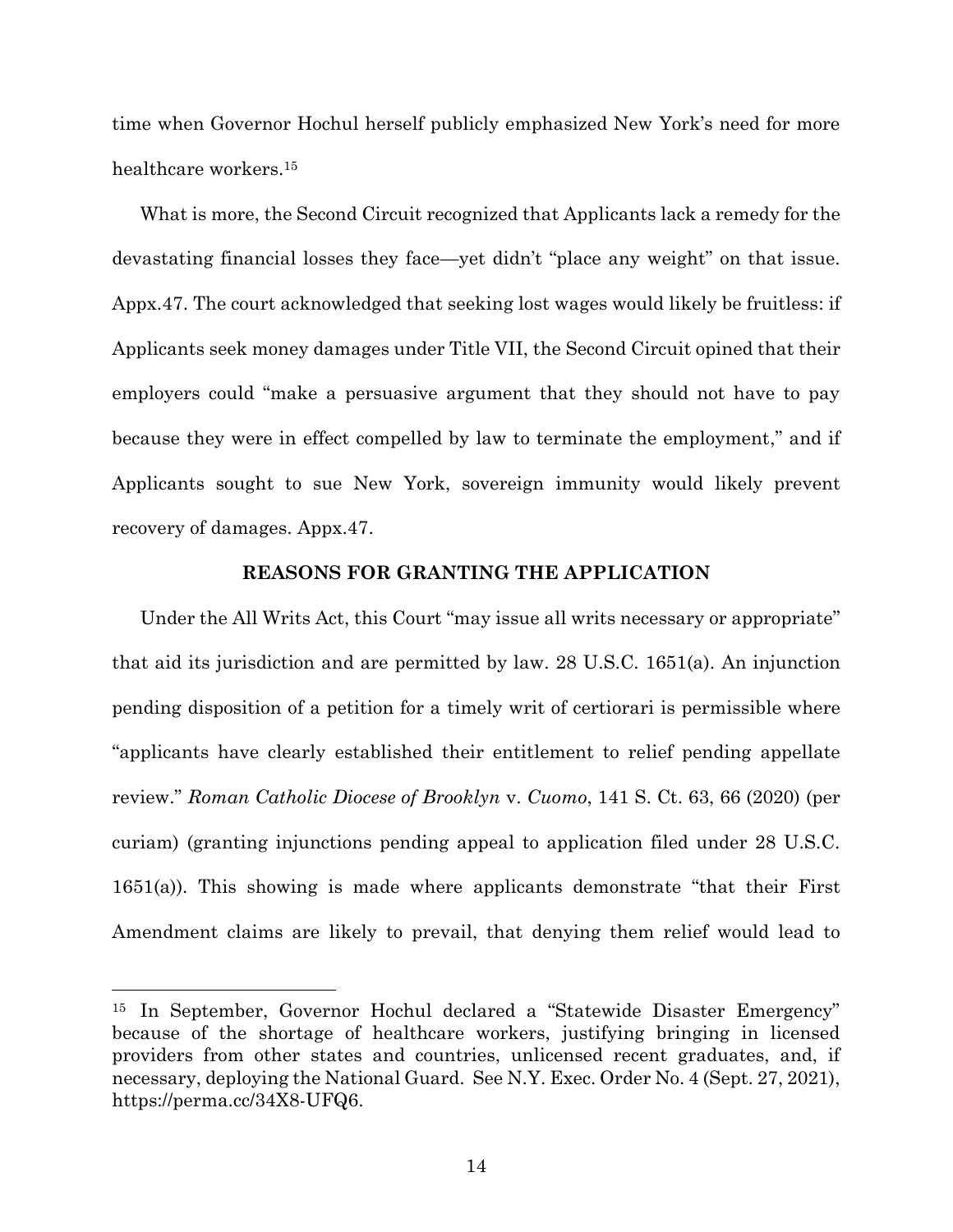irreparable injury, and that granting relief would not harm the public interest." *Ibid.* (citing *Winter* v. *Natural Res. Def. Council*, 555 U.S. 7, 20 (2008)); see also *Tandon* v. *Newsom*, 141 S. Ct. 1294, 1297 (2021) (per curiam) (same). Applicants satisfy this standard.

## **I. Applicants are likely to prevail because New York's ban on religious exemptions violates the Free Exercise Clause.**

## **A. Applicants have made out a** *prima facie* **Free Exercise case because their claims are both sincere and religious.**

No claim under the Free Exercise Clause can be made unless it is both sincere and religious. See *Wisconsin* v. *Yoder*, 406 U.S. 205, 215-216 (1972). Proving so is the religious claimant's burden. See *id.* at 235. Here, Applicants have put unchallenged sworn evidence into the record that their beliefs are sincere and have maintained them in the face of loss of job, career, and unemployment benefits. Appx.147-172. And they have also presented sworn testimony that their beliefs are religious, based in their respective Catholic and Baptist beliefs. *Ibid*. Moreover, Applicants have also explained the severe burden on those beliefs. *Ibid*. Accordingly, New York has not contested these issues, and the courts below accepted them as proven. Appx.66, 9.

#### **B. New York's ban is not neutral or generally applicable.**

Though it acknowledged that the religious exemption ban subjects Applicants "to meaningful burdens on their religious practice," the Second Circuit said those burdens were "not of a constitutional dimension" under *Employment Division* v. *Smith*, 494 U.S. 872 (1990). Appx.46. But New York's rule is not subject to *Smith* because it is neither neutral nor generally applicable in several ways: it permits secular conduct while banning comparable religious conduct that occurs in exactly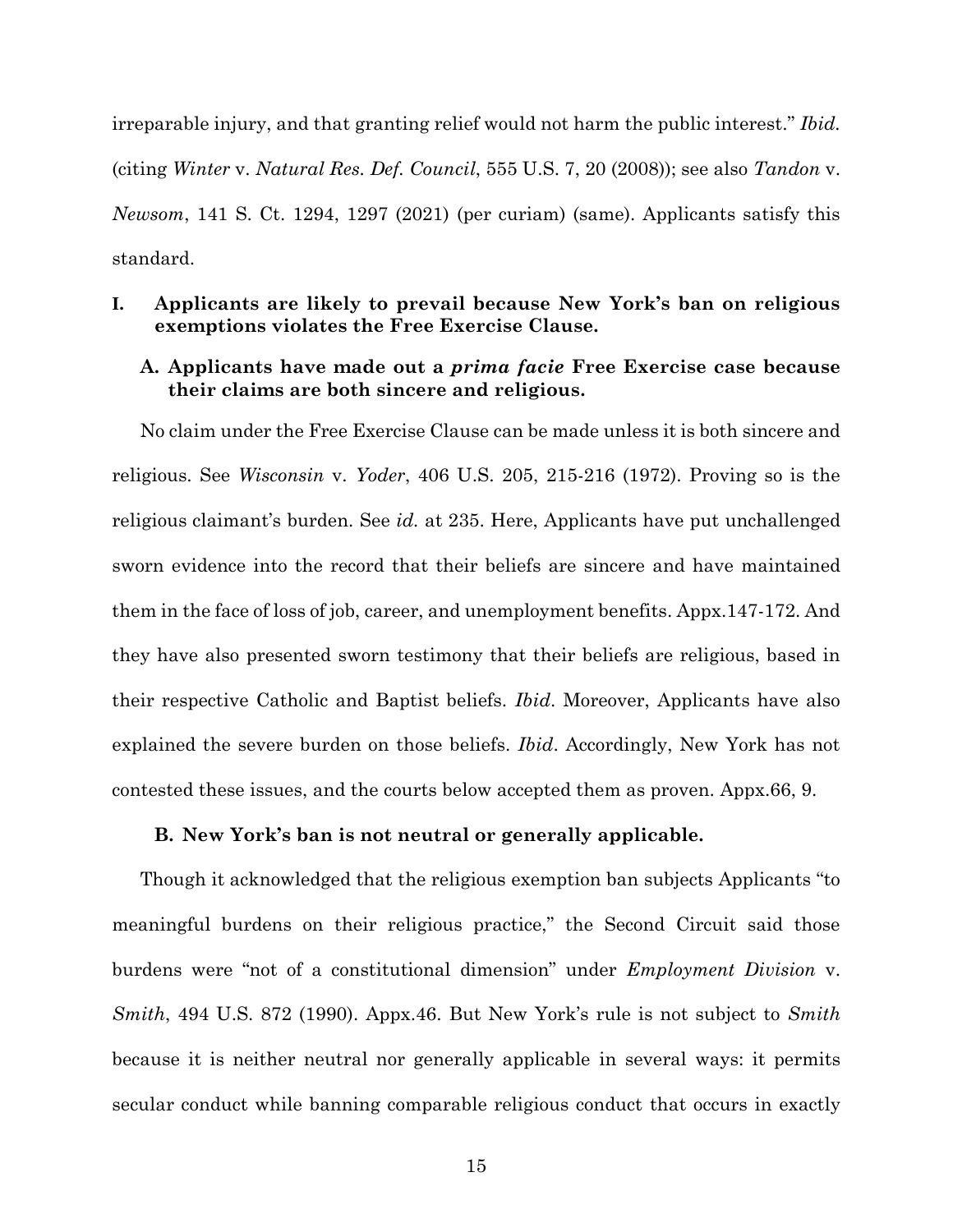the same place and at the same time, it contains an individualized exemption for medical exemptions, it targeted religion by removing a religious exemption, government officials confirmed the targeting in announcements surrounding the new rule, and it punitively and selectively denies unemployment compensation.

The rule is therefore subject to strict scrutiny, a test New York cannot satisfy.

## **1. New York's medical exemption treats comparable secular conduct better than religious conduct.**

A law "lacks general applicability if it prohibits religious conduct while permitting secular conduct that undermines the government's asserted interests in a similar way." *Fulton* v. *City of Philadelphia*, 141 S. Ct. 1868, 1877 (2021); accord *Tandon*, 141 S. Ct. at 1296. "Comparability is concerned with the risks various activities pose, not the reasons why" those activities are undertaken. *Tandon*, 141 S. Ct. at 1296*.*

As the district court correctly found, New York fails this test. New York forbids religious objectors from working on-site—deeming their risk of COVID spread "unacceptably high"—but then tolerates precisely the same risk from those with a medical exemption. Appx.81-82. Employees with a medical exemption are not required by the State to work off-site, or even to undertake any special precautions to prevent contracting or transmitting COVID other than using PPE. Instead, medically exempt employees are permitted to continue their normal job duties. Where the government grants accommodations for secular interests, as here, it "may not refuse to extend" those accommodations "to cases of 'religious hardship' without compelling reason." *Fulton*, 141 S. Ct. at 1878 (quoting *Smith*, 494 U.S. at 884).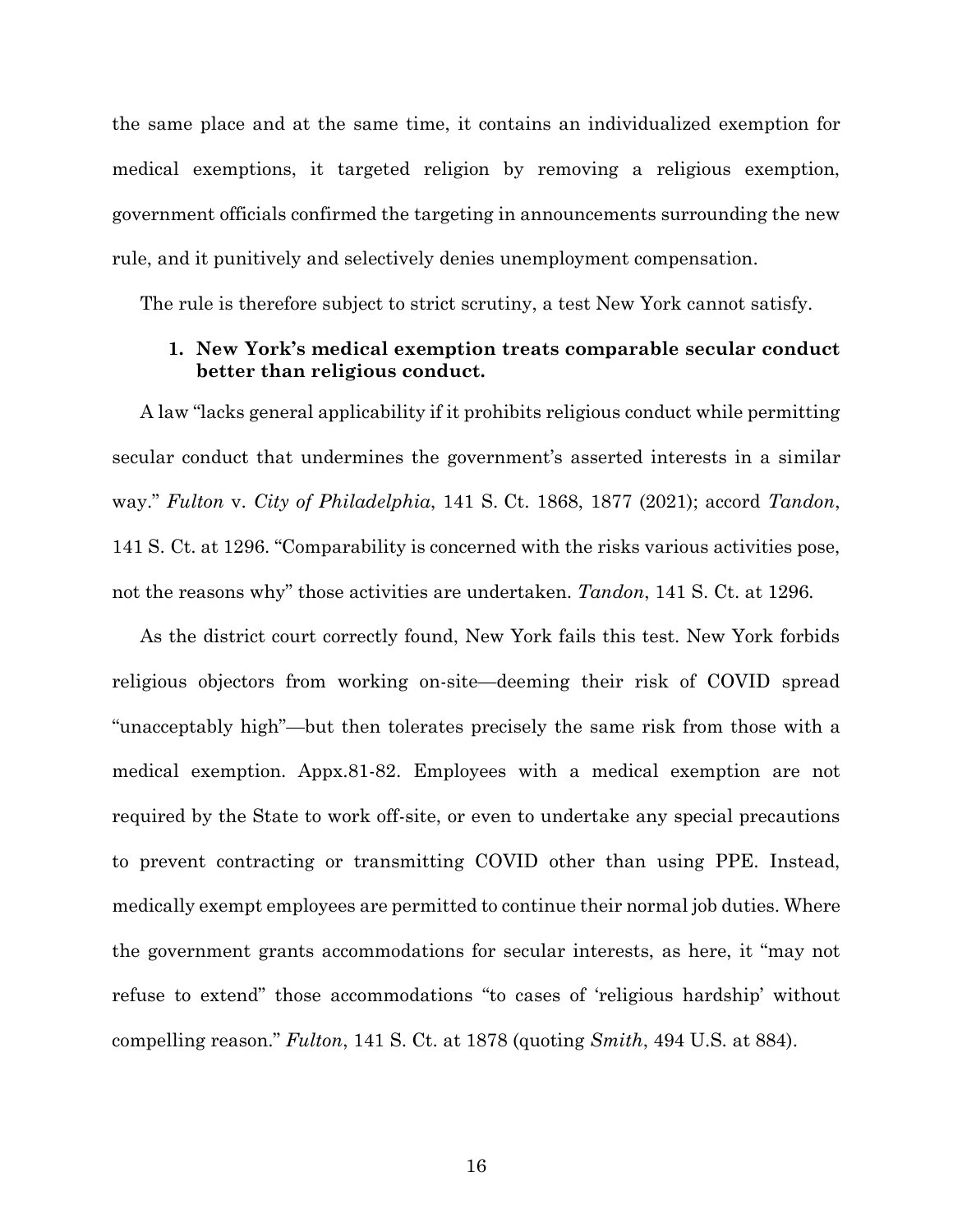The Second Circuit resisted this conclusion, but only superficially. First, the panel did not dispute the central claim—"that any individual unvaccinated employee is likely to present statistically comparable risks of both contracting and spreading COVID-19 at any given healthcare facility, irrespective of the reason that the employee is unvaccinated." Appx.33 (admitting this claim is "reasonable"). Nor has New York at any point disputed that an unvaccinated employee carries the same risk of COVID spread regardless of their reasons for remaining unvaccinated. Presumably that is because the virus is no respecter of persons. A medically exempt employee presents exactly the same risk of COVID spread as a religiously exempt one.

Second, the panel credited the State's claim that the exemptions are not comparable because the medical exemption is needed to ensure those employees "are able to continue working" and therefore will not contribute to "staffing shortages." Appx.30. But a fired religious objector, of course, will not be able "to continue working" either and likewise will contribute to "staffing shortages." Appx.30.

Third, the court of appeals also allowed New York to rely on later-filed affidavits from a state trial-court proceeding to assert that there are more religious objections than medical exemptions, an assertion that factored heavily into the court's analysis on comparability. <sup>16</sup> That is simply an effort to distract—even the possibility of secular

<sup>16</sup> The Second Circuit repeatedly claimed that Applicants had failed to meet their evidentiary burden to obtain a preliminary injunction. Appx.22, 29, 43. But to substantiate this claim, the court leaned heavily on Respondents' extra-record evidence that was never before the district court, was not cited until the appeal, and was only admitted in a state trial-court proceeding where the Applicants never had an opportunity to contest it. Appx.15-16. Among other problems with this evidence is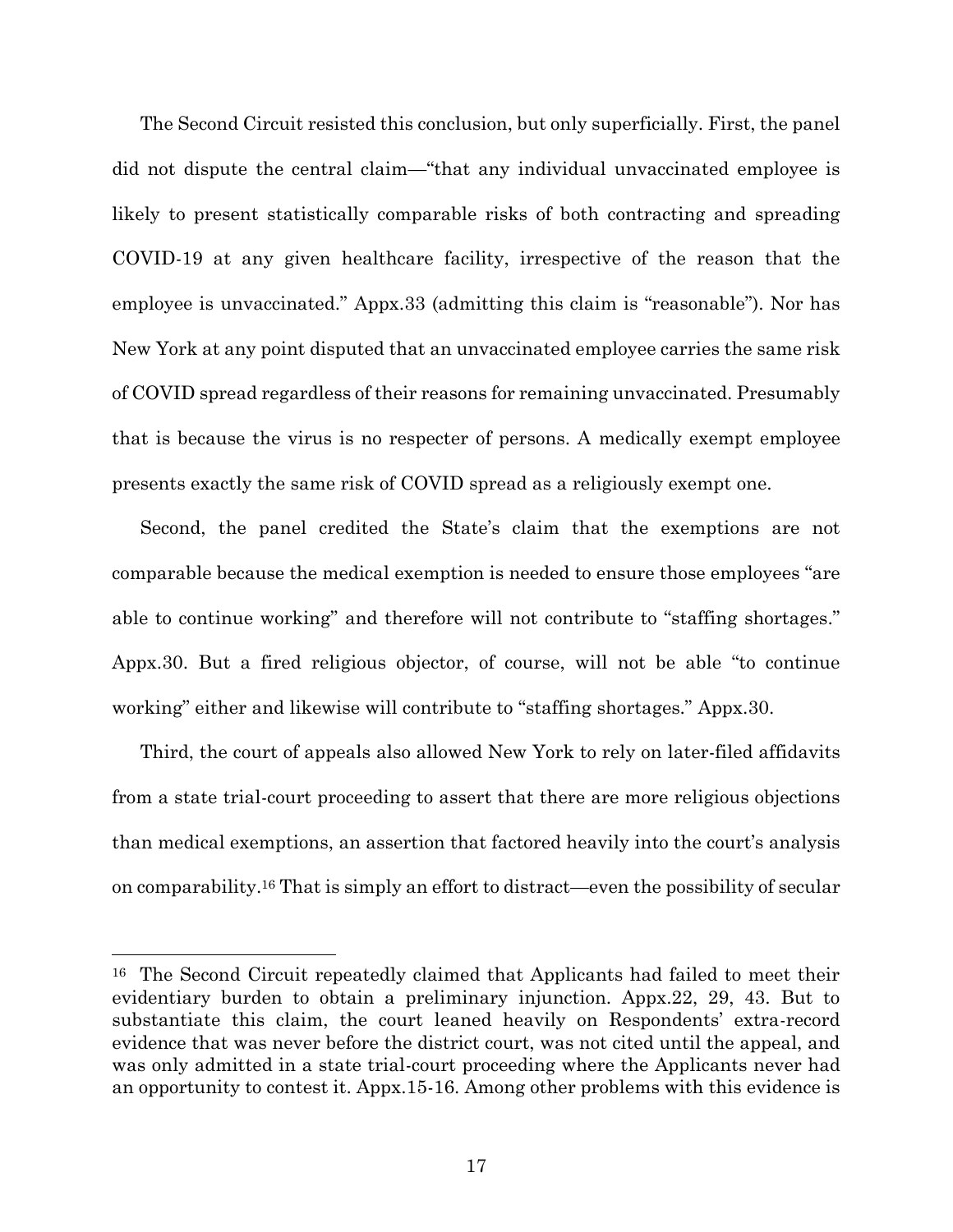exemptions that undermine the government's interest "in a similar way" as religious conduct defeats general applicability. *Fulton*, 141 S. Ct. at 1877. Here, New York has now acknowledged to this Court that there are *thousands* of people with medical exemptions who are currently allowed to continue doing their jobs. Response Br. at 13-14, *We the Patriots, Inc.*, No. 21A125 (Nov. 10, 2021). If thousands of unvaccinated people can be exempt for secular reasons, then the law is not generally applicable, and New York needs to satisfy strict scrutiny as to why it allows zero religious exemptions.<sup>17</sup>

## **2. New York's broadened medical exemption is an individualized exemption.**

New York's medical exemption means that many employees are eligible for and receive exemptions based on their individual circumstances as viewed by their

that it does not clearly demonstrate the central point for which it is cited: the number of religious objectors. Appx.16*.* Rather, the raw data on which Respondents rely only shows that hospitals cited non-medical bases for exemption, which Respondents selfservingly extrapolated to be synonymous with "religious" requests. Appx.16.

<sup>&</sup>lt;sup>17</sup> In light of vaccination rates well above 90% in the healthcare sector, New York has failed to explain why medically exempt employees can be permitted to remain onsite while religious objectors are banished. Although New York has never specified its target, in *Does* v. *Mills*, the Director of Maine's CDC also stated a goal of 90% vaccination rate in healthcare facilities, No. 21A90, 2021 WL 5027177, at \*4 (Oct. 29, 2021) (Gorsuch, J., dissenting), a goal New York has already exceeded. If New York wishes to defend this treatment of religious objectors, it must satisfy strict scrutiny by demonstrating that its differential treatment is the least restrictive way of furthering a compelling governmental interest. But even under New York's suspect numbers, 96% of hospital healthcare workers have received at least one dose of the vaccine, and New York only claims that 1.3% of hospital workers raised a religious objection to COVID vaccination. Appx.15-16. New York has not explained how, at those levels, eliminating religious exemptions allowed by virtually every other state and the federal government is the least restrictive means of achieving a compelling government interest.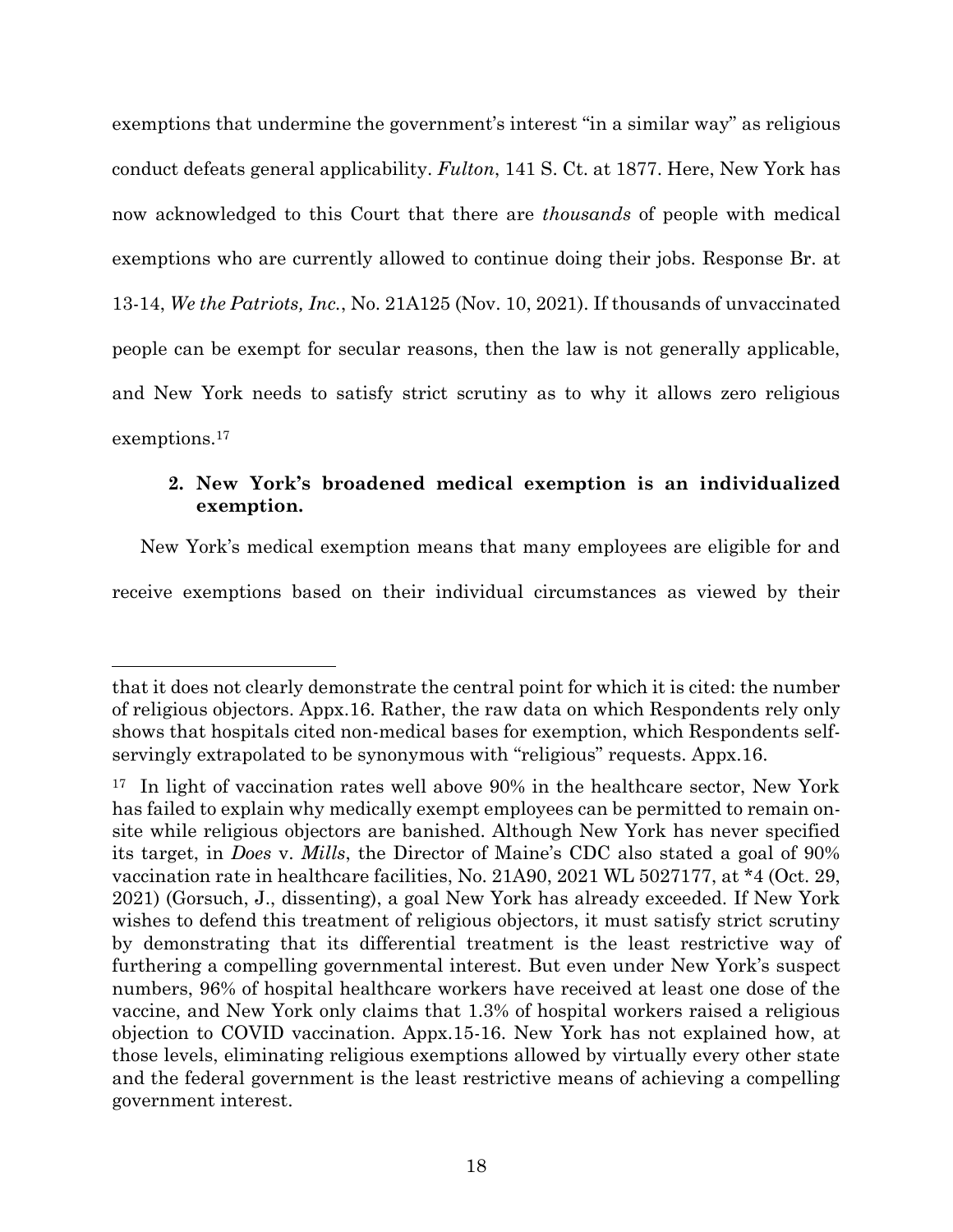individual healthcare providers. But a "law is not generally applicable if it invites the government to consider the particular reasons for a person's conduct by providing a mechanism for individualized exemptions." *Fulton*, 141 S. Ct. at 1877.

The panel found that these medical exemptions were not "individualized exemptions" by relying on *303 Creative* and *Stormans* for the proposition that an exemption that "objectively defined categories of persons" is not individualized. Appx.36. According to the panel, "[t]he 'mere existence of an exemption procedure,' absent any showing that secularly motivated conduct could be impermissibly favored over religiously motivated conduct is not enough to render a law not generally applicable." Appx.37. But this Court's cases say the exact opposite, that "[t]he creation of a formal mechanism for granting exceptions renders a policy not generally applicable, regardless whether any exceptions have been given," *Fulton*, 141 S. Ct. at 1879, and New York has already demonstrated that it *does* favor secular medical reasons over religious reasons for remaining unvaccinated, *Mills*, 2021 WL 5027177, at \*2 (Gorsuch, J., dissenting) (discussing Maine's individualized exemptions from its vaccine mandate).

#### **3. New York targeted religion by removing the religious exemption.**

Government actions are not neutral when the government "proceeds in a manner intolerant of religious beliefs or restricts practices because of their religious nature." *Fulton*, 141 S. Ct. at 1877. Here, New York failed to act neutrally when it removed an existing religious exemption while broadening the medical exemption. The Second Circuit excused this action as not "intended to 'target'" religious objectors. Appx.26. But New York made a deliberate choice to burden religious conduct *qua* religious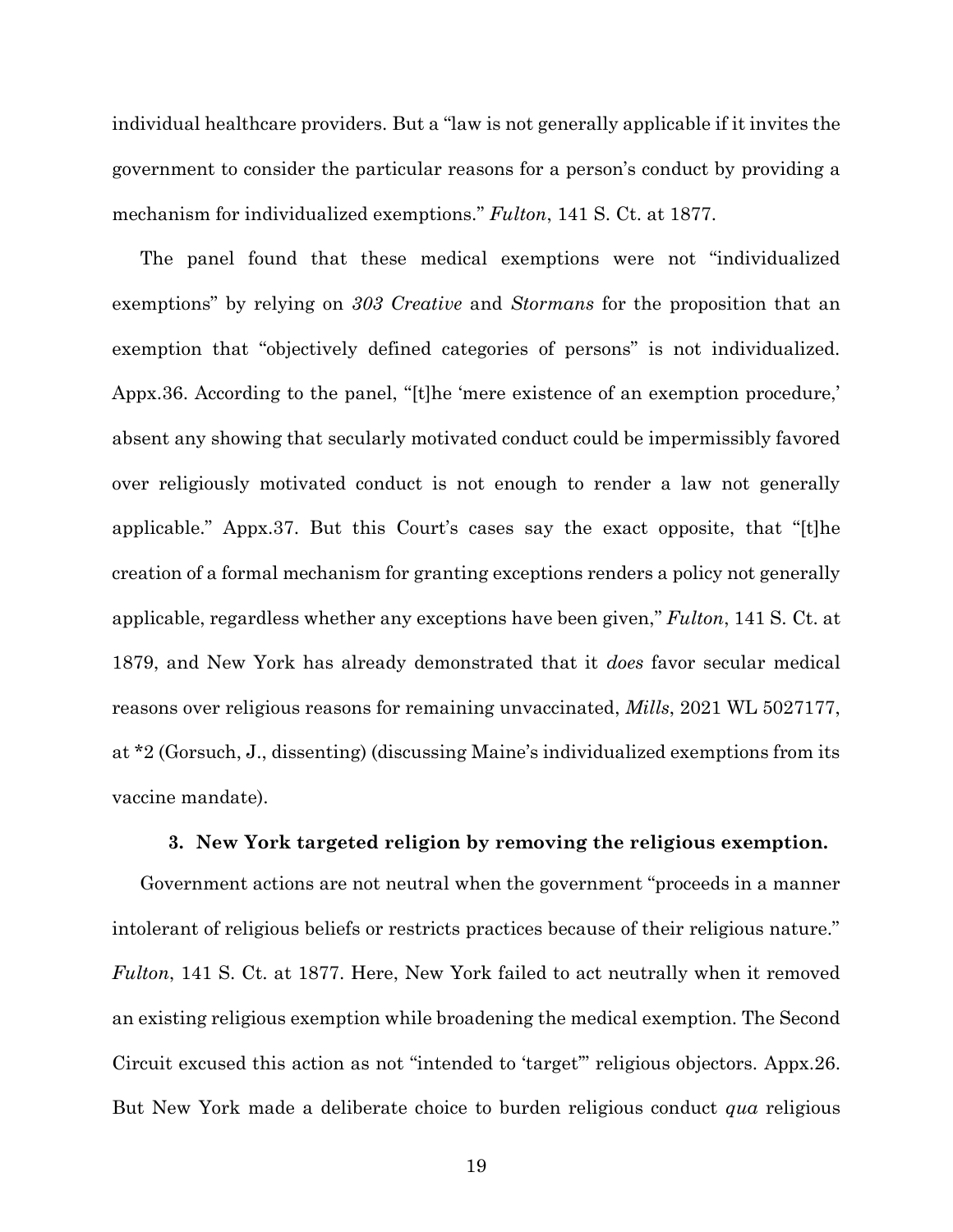conduct while broadening the exemption for comparable secular conduct. This is on its face not neutral as to religion, and it is certainly not the type of "across-the-board criminal prohibition" that "incidentally" burdened religion in *Smith*. 494 U.S. at 884. Laws that fail to operate "without regard to religion," or that otherwise "single out the religious" for disfavored treatment, "clear[ly]  $* * *$  impose[] a penalty on the free exercise of religion that triggers the most exacting scrutiny." *Trinity Lutheran Church of Columbia, Inc.* v. *Comer*, 137 S. Ct. 2012, 2020-2021 (2017).

Applicants' experiences confirm this non-neutrality. Four of them had been offered exemptions by their employers, and those exemptions were permitted under New York's August 18 rule. Appx.148 ¶ 49 (Nurse A); Appx.152 ¶ 77 (Dr. F); Appx.163 ¶ 142 (Dr. O); Appx.169 ¶ 174 (Dr. S). New York then categorically forbade religious exemptions on August 26. And Applicants' employers revoked the prior accommodations precisely *because the objections were religious*. Appx.148 ¶ 49 (hospital revoking Nurse A's religious exemption because it "must follow NYS DOH requirements as they evolve. This means that [the hospital] can no longer consider any religious exemptions to the COVID vaccination *even those previously approved*"); Appx.163-164 ¶¶ 142-143 (hospital revoking Dr. O's religious exemption because "under the emergency regulations the NYS DOH will not permit exemptions or deferrals for sincerely held religious beliefs"). That is not "neutral" treatment that just happens "incidentally" to burden religion.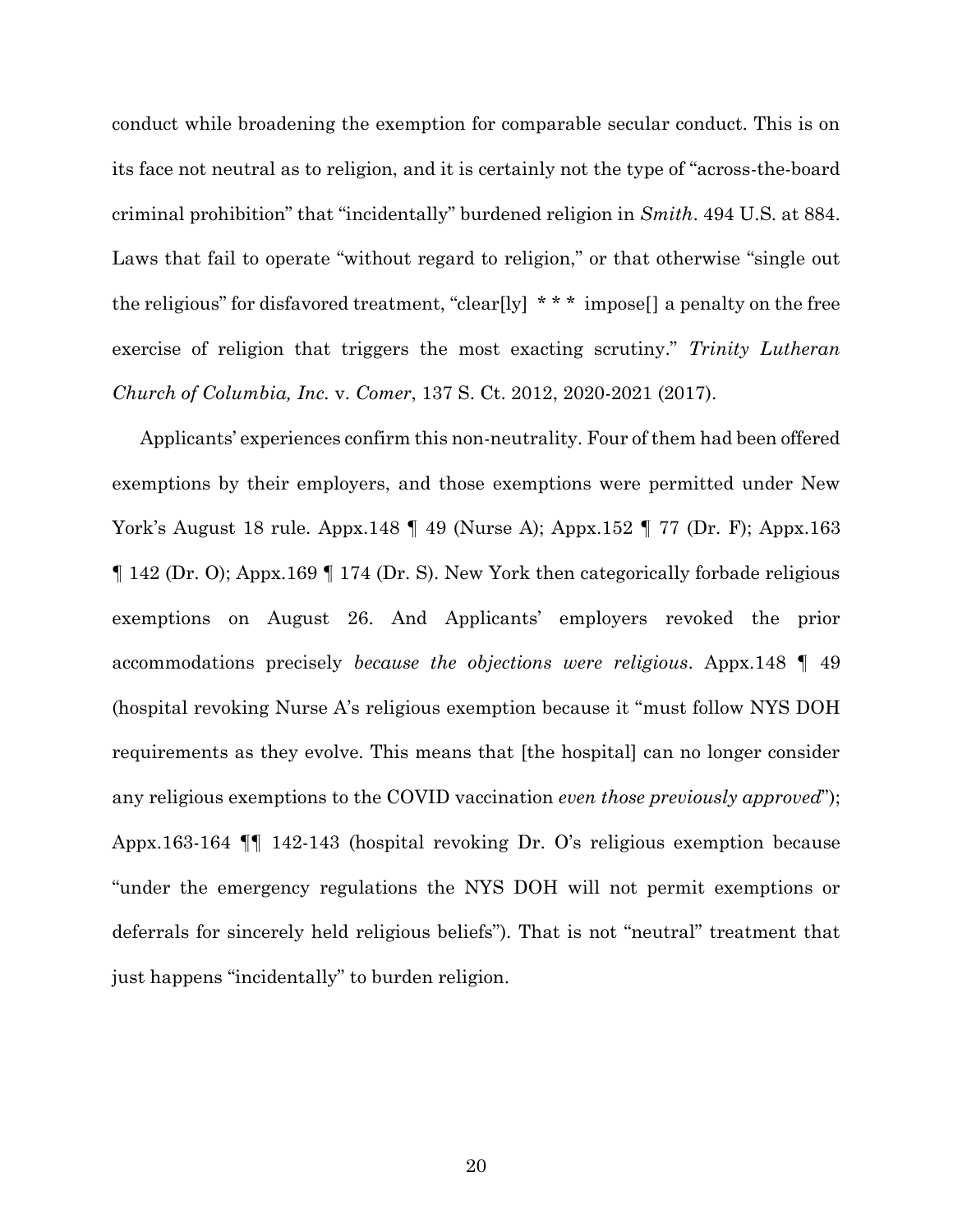#### **4. New York officials targeted religious objectors.**

New York officials' speech surrounding the revocation of the religious exemption demonstrated that the ban was not religiously neutral, but rather reflected antipathy toward religious objectors. Governor Hochul spoke twice to religious audiences using disparaging language about religious objectors that could not have been misconstrued: "How can you believe that God would give a vaccine that would cause you harm? That is not the truth. Those are just lies out there on social media."<sup>18</sup> At another church service, she said, "All of you, yes, I know you're vaccinated, you're the smart ones, but you know there's people out there who aren't listening to God and what God wants. You know who they are."<sup>19</sup> And when explaining why New York "left off" religious exemptions "intentionally," Hochul explained that she is not aware of a "sanctioned religious exemption from any organized religion" and that "everybody from the Pope on down is encouraging people to get vaccinated."<sup>20</sup>

This is the opposite of "the requisite religious neutrality that must be strictly observed" by the government. *Masterpiece Cakeshop Ltd.* v. *Colo. Civil Rights Comm'n*, 138 S. Ct. 1719, 1732 (2018). "[E]ven slight suspicion" that state action

<sup>18</sup> See N.Y. State Governor's Office, *Video, Audio, Photos & Rush Transcript: Governor Hochul Attends Services at Abyssinian Baptist Church in Harlem* (Sept. 12, 2021), [https://perma.cc/PV76-EWAZ.](https://perma.cc/PV76-EWAZ)

<sup>19</sup> See N.Y. State Governor's Office, *Rush Transcript: Governor Hochul Attends Service at Christian Cultural Center* (Sept. 26, 2021), https://perma.cc/KP48-4YVK.

<sup>20</sup> N.Y. State Governor's Office, *Video & Rough Transcript: Governor Hochul Holds Q&A Following COVID-19 Briefing* (Sept. 15, 2021), [https://perma.cc/3254-8ZLM.](https://perma.cc/3254-8ZLM)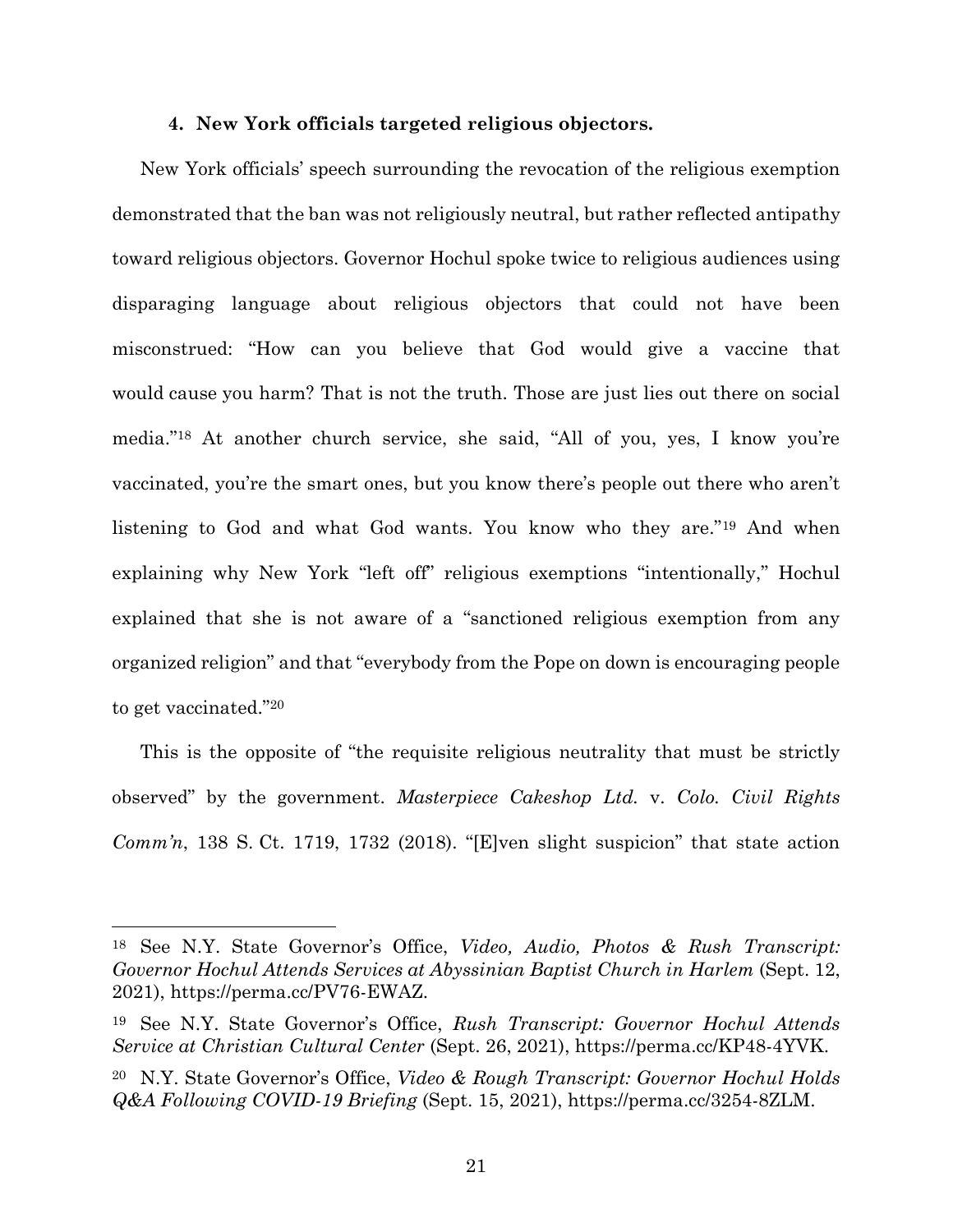against religious conduct "stem[s] from animosity to religion" is enough to give pause under the First Amendment. *Id.* at 1731. And if Government actions are indeed based on "impermissible hostility toward \* \* \* sincere religious beliefs," they are per se unconstitutional. *Id.* at 1729. Given that not even courts should "undertake to dissect religious beliefs" or resolve "intrafaith differences" because they "are not arbiters of scriptural interpretation," governors *certainly* lack that power. *Thomas* v. *Review Bd. of Ind. Emp. Sec. Div.*, 450 U.S. 707, 715-716 (1981)*.*

The Second Circuit excused Governor Hochul's sermons as mere "personal opinion" consistent with a "religion-neutral government interest." Appx.28-29. But accusing religious objectors of not "listening to God and what God wants," and declaring that "God would [not] give a vaccine that would cause you harm," *supra* at 9-10, are not the words of a "neutral decisionmaker who would give full and fair consideration" to contrary religious beliefs. *Masterpiece*, 138 S. Ct. at 1732. Rather, they improperly "suggest[]" that "the religious ground for [Applicants'] conscience based objections is \* \* \* illegitimate." *Id.* at 1731. That's particularly true when the words are considered in context, coming shortly after New York removed its religious exemption, and shortly before Governor Hochul's office announced that New York would categorically deny unemployment benefits to workers fired because of the vaccine mandate.

None of this is "neutral" lawmaking that only "incidentally" burdens religious exercise. To the contrary, by removing an existing religious exemption, denouncing the beliefs of religious objectors, and proclaiming that God was on the side of the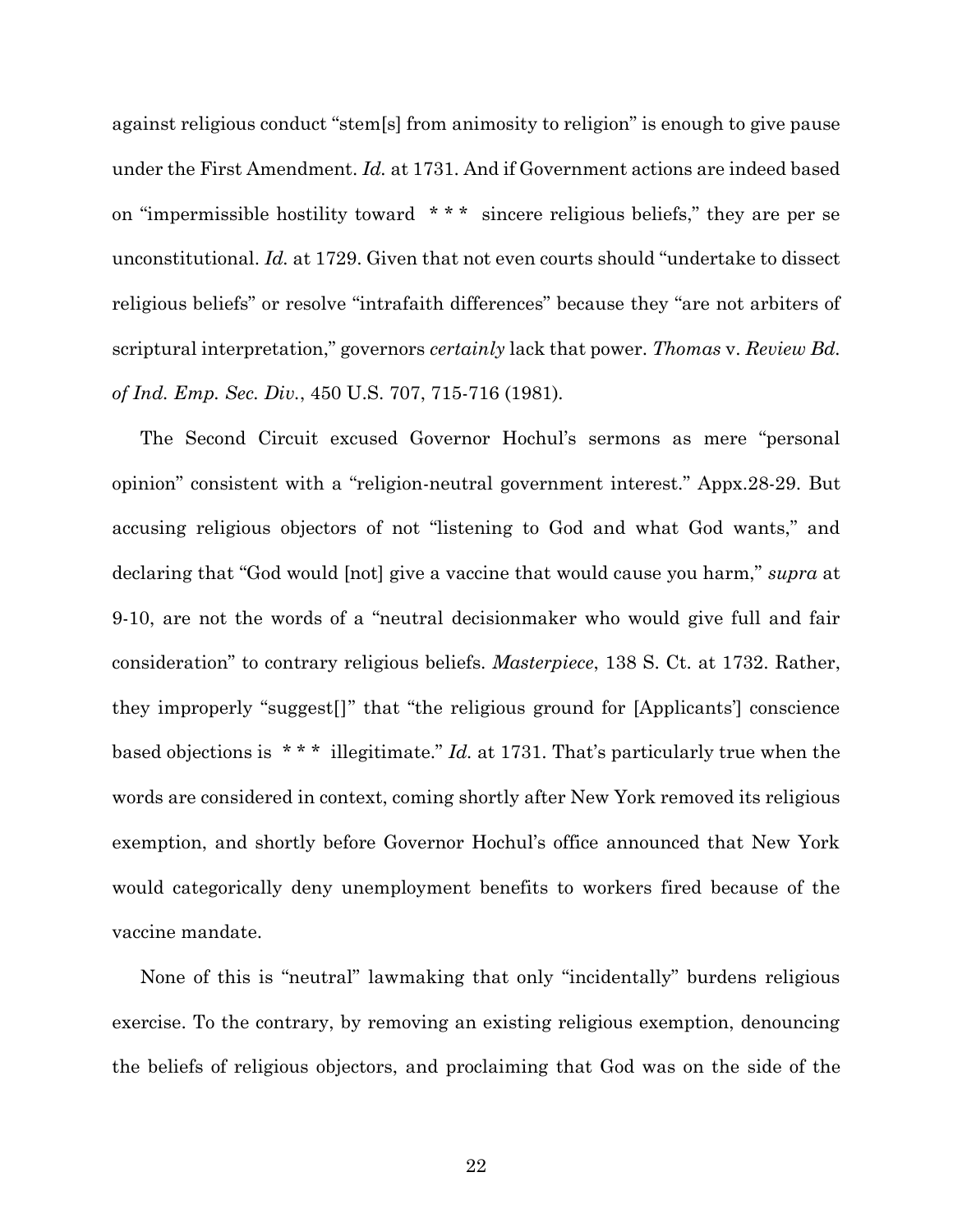State, New York officials have—yet again—failed to act neutrally. See *Diocese of Brooklyn*, 141 S. Ct. at 65-66 (enjoining "very severe restrictions" that "treat [ed] houses of worship much more harshly than comparable secular facilities"). Strict scrutiny applies.

## **C. New York's ban independently triggers strict scrutiny by categorically denying unemployment compensation to religious objectors.**

New York's approach also triggers strict scrutiny because of its newest feature: the selective and punitive deprivation of unemployment benefits. Governor Hochul announced on September 25—just days before the vaccination deadline—that the State had gerrymandered its unemployment insurance coverage to target religious objectors. The governor warned that New York was eliminating unemployment benefits for employees terminated for refusing a COVID vaccination.<sup>21</sup> While *other*  workers will have their applications "reviewed on a case-by-case basis," healthcare workers who "are terminated for refusing an employer-mandated vaccination will be ineligible."<sup>22</sup> The only exception is for terminated employees who seek a "*medical*  accommodation." See *supra* n.21. Thus, Applicants are categorically "ineligible" for refusing vaccination because of their religious beliefs. 23

<sup>21</sup> N.Y. State Governor's Office, *In Preparation for Monday Vaccination Deadline, Governor Hochul Releases Comprehensive Plan to Address Preventable Health Care Staffing Shortage* (Sept. 25, 2021), https://perma.cc/2GJV-TLQW.

<sup>22</sup> N.Y. State Dep't of Health, *Unemployment Insurance Top Frequently Asked Questions* (Sept. 25, 2021), https://perma.cc/Y4LL-KKFR. <sup>23</sup> *Ibid*.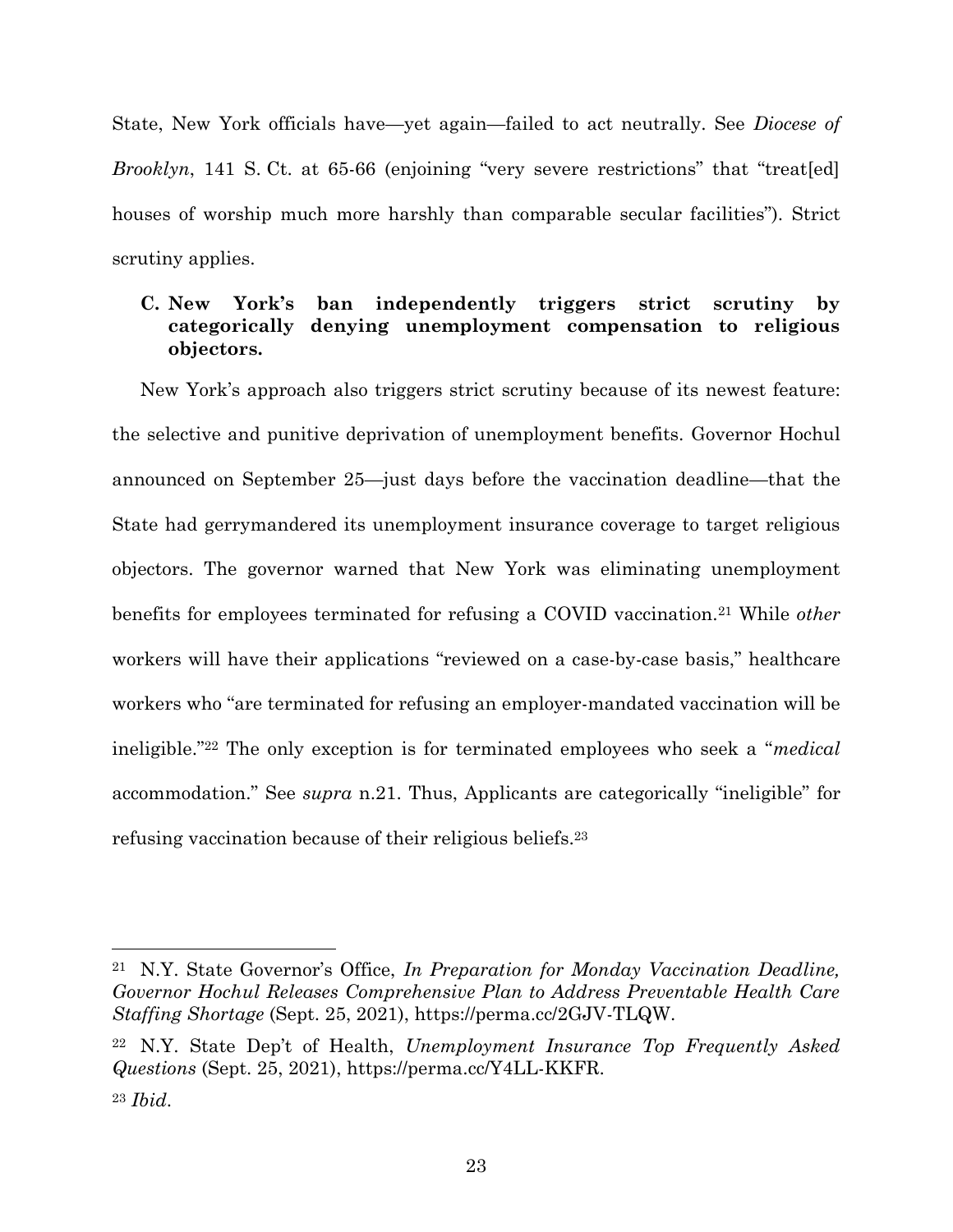New York has prejudged that religious reasons for refusing vaccination can never amount to good cause for losing one's job. This vindictive approach is the quintessential example of a law that violates the Free Exercise Clause, even under *Smith*. Cf. *Sherbert* v. *Verner*, 374 U.S. 398, 401, 403-404 (1963) (striking down state unemployment commission decision that a religious objection to working on Saturday was not "good cause" for refusing work).

*Smith* observed that the Court had applied strict scrutiny to invalidate state unemployment compensation rules three times: in *Sherbert, Thomas*, and *Hobbie* v. *Unemployment Appeals Commission of Florida,* 480 U.S. 136 (1987). 494 U.S. at 883. *Smith* expressly distinguished these as unemployment benefits cases, characterizing them as "stand[ing] for the proposition that where the State has in place a system of individual exemptions, it may not refuse to extend that system to cases of 'religious hardship' without compelling reason." *Id.* at 884; see *Hobbie*, 480 U.S. at 146 (explaining that, under the Free Exercise Clause of the First Amendment, the government "may not force an employee 'to choose between following the precepts of her religion and forfeiting benefits, . . . and abandoning one of the precepts of her religion in order to accept work'" (citation omitted)). But that is exactly what New York has done here: religious objectors are categorically ineligible for unemployment benefits. Under *Sherbert*, *Thomas*, and *Hobbie*—which *Smith* emphasized were not overruled—the vaccine mandate violates the Free Exercise Clause.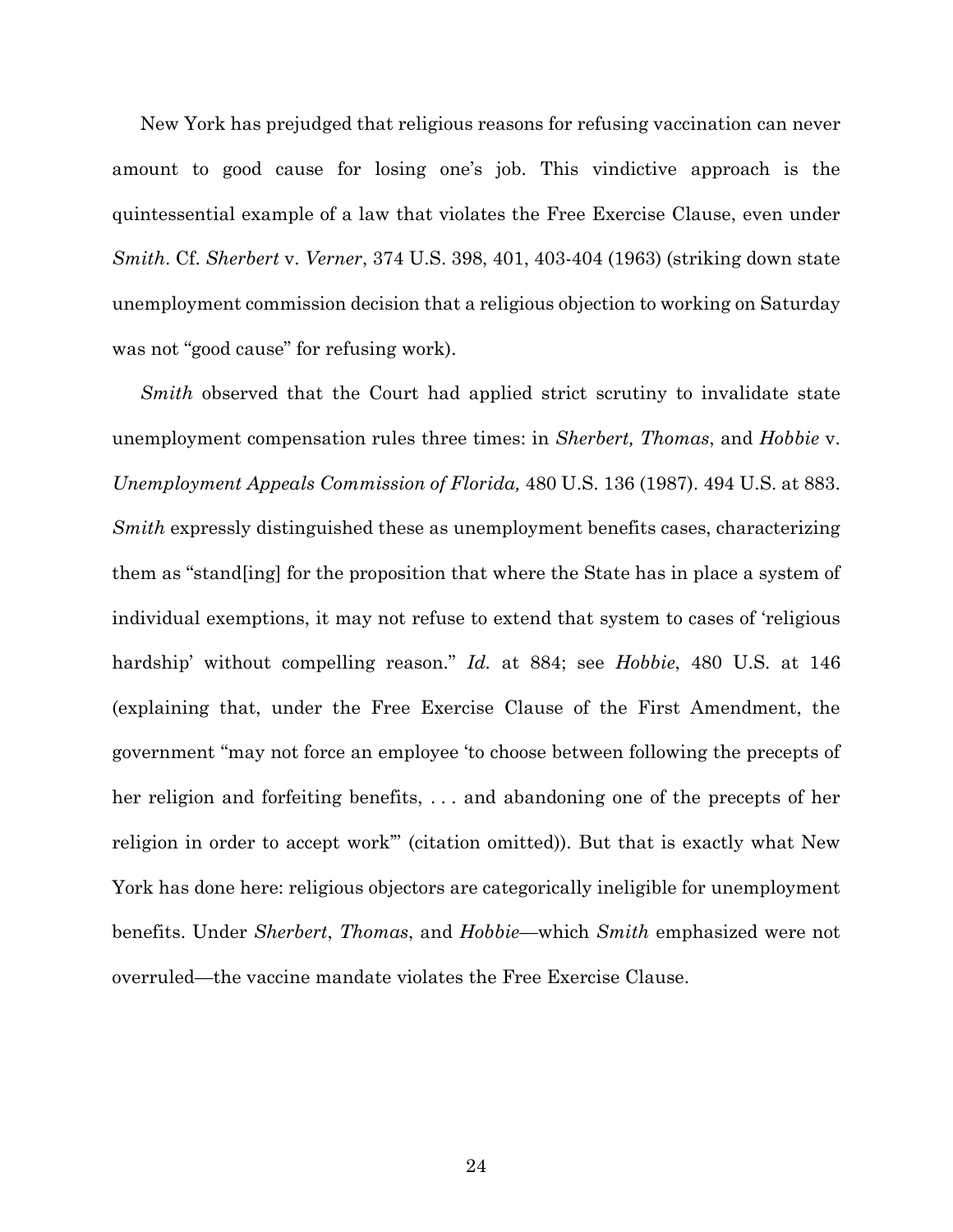#### **D. New York's ban fails strict scrutiny.**

Since the rule is not neutral and generally applicable, New York bears the burden of satisfying strict scrutiny. *Tandon*, 141 S. Ct. at 1296. Strict scrutiny is "the most demanding test known to constitutional law." *City of Boerne* v. *Flores*, 521 U.S. 507, 534 (1997). To meet strict scrutiny, New York must show that it has a compelling interest, which is an interest "of the highest order," in requiring these specific Applicants to violate their religious beliefs. *Gonzales* v. *O Centro Espirita Beneficente Uniao do Vegetal*, 546 U.S. 418, 429-430 (2006). Even when the government has identified such an interest, the restriction on religious exercise "must be actually necessary to the solution." *Brown* v. *Entertainment Merchs. Ass'n*, 564 U.S. 786, 799 (2011). "That is a demanding standard." *Ibid*. And "because [the government] bears the risk of uncertainty, ambiguous proof will not suffice." *Id.* at 799-800 (internal citations omitted). "[S]o long as the government can achieve its interests in a manner that does not burden religion, it must do so." *Fulton*, 141 S. Ct. at 1881.

Even though this Court has held that limiting the spread of COVID is a compelling government interest, see *Diocese of Brooklyn*, 141 S. Ct. at 67, New York cannot show that its vaccine mandate and vindictive punishments of healthcare workers even after they are fired is the least restrictive means of advancing its interests.

## **1. New York has not shown that it needs greater restrictions than 47 other states and the federal government.**

New York's restrictions are a national outlier. First, even though they face the same public health problems, 47 other states have not imposed any COVID vaccination mandate on private-sector healthcare workers, have allowed religious

25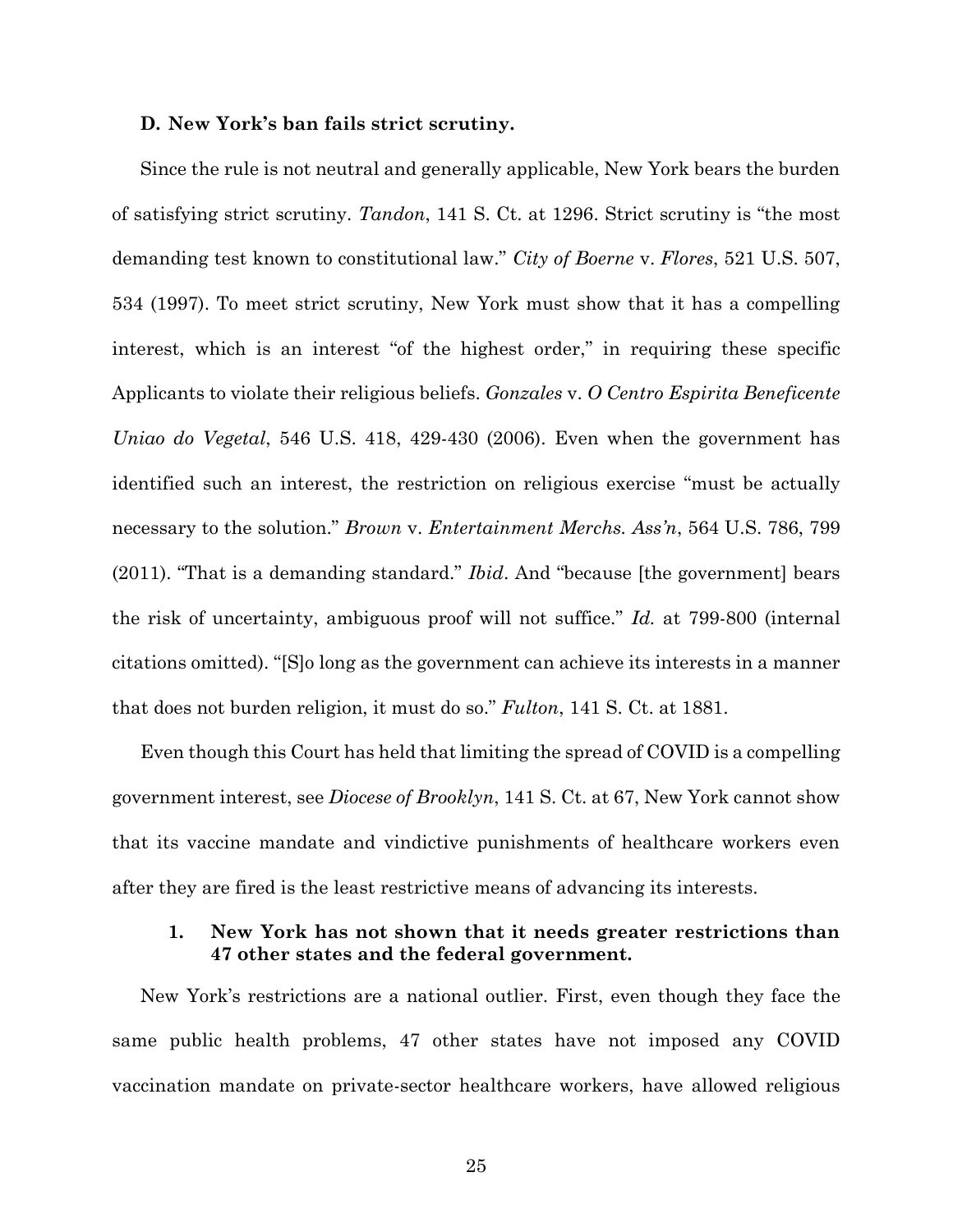exemptions, or have allowed accommodations like weekly testing. See Addendum. Only 14 states and the District of Columbia require private-sector healthcare workers to be vaccinated against COVID. Of these, all but three either provide for religious exemptions or allow employees to undergo testing instead of vaccination. Only New York, Rhode Island, and Maine require private-sector healthcare workers to receive COVID vaccines with no religious accommodation or testing alternative. "[W]hen so many" other jurisdictions "offer an accommodation, [New York] must, at a minimum, offer persuasive reasons why it believes that it must take a different course." *Holt* v. *Hobbs*, 574 U.S. 352, 369 (2015).

When enacting COVID vaccine mandates at the national level, the federal government has likewise been careful to emphasize that religious employees continue to be protected by federal employment laws such as Title VII. Thus, when enacting the federal employee vaccine mandate, the government stated that federal agencies are "required to provide a reasonable accommodation to employees \* \* \* because of a sincerely held religious belief, practice, or observance."<sup>24</sup> And both the Occupational Safety and Health Administration (OSHA) mandate for private employers and the Center for Medicare and Medicaid Services (CMS) mandate for certain health care providers state that Title VII requires employers to offer reasonable accommodations to employees who object to the vaccine on religious grounds. <sup>25</sup> Where, as here, New

<sup>24</sup> Safer Federal Workforce, *Vaccinations*, https://perma.cc/599Q-XQWR.

<sup>25</sup> Under the OSHA mandate, private employers that mandate vaccines in the healthcare context or elsewhere must allow exemptions for sincere religious objections. 86 Fed. Reg. 61,402, 61,447 (Nov. 5, 2021) ("sincerely-held religious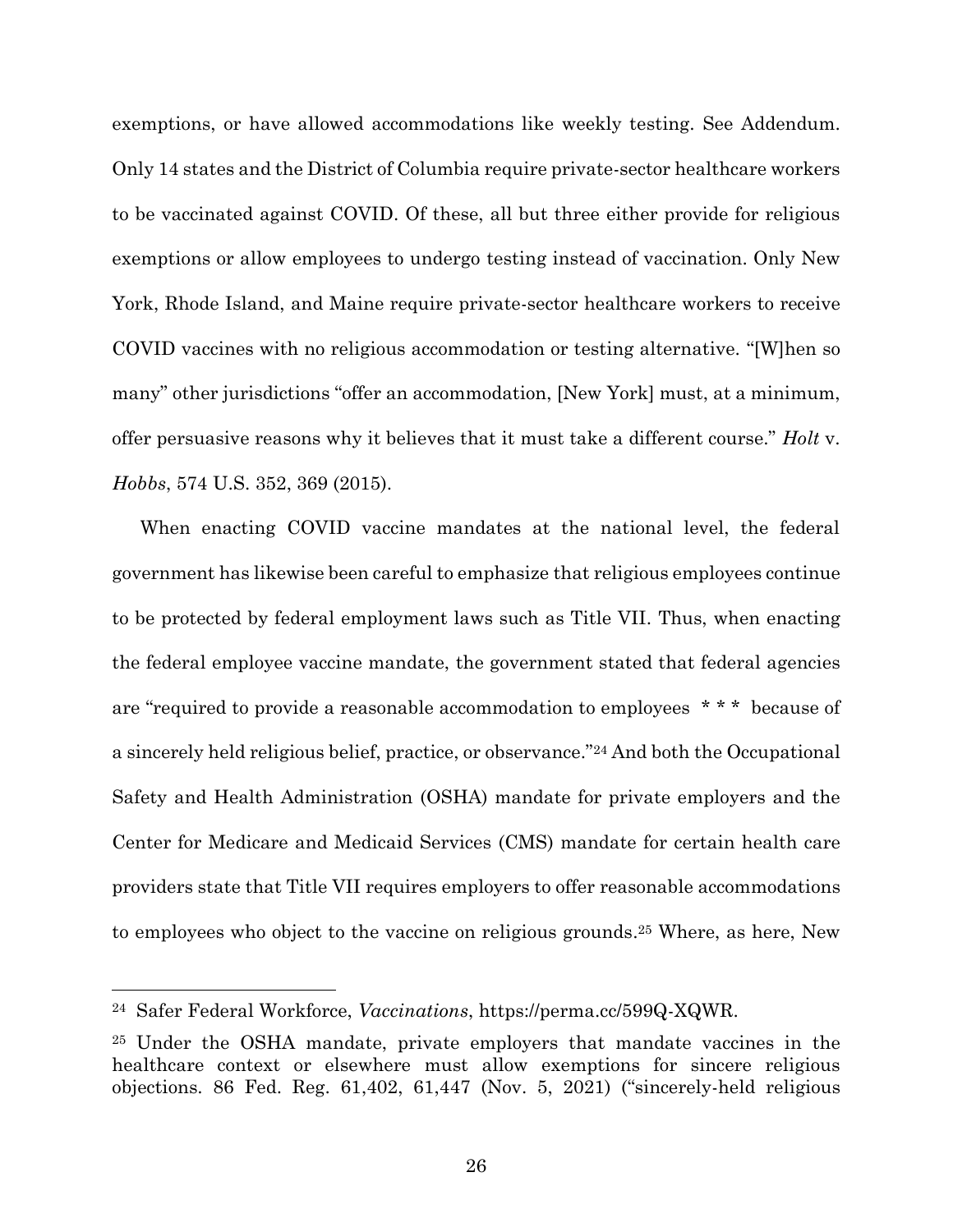York "has available to it a variety of approaches that appear capable of serving its interests," it must explain why it cannot take the more common path. *McCullen* v. *Coakley*, 573 U.S. 464, 493-494 (2014) (considering policies of other states under intermediate scrutiny); *Holt*, 574 U.S. at 368-369 (same under strict scrutiny).

New York's response to this argument is only that it considered and rejected alternatives to vaccination as "inadequate." Appellants' Reply Br. at 18, 20. But that does not explain the difference between New York and the 47 states and the federal government that do not require vaccination for the small percentage of their healthcare workforce that requests religious exemptions.<sup>26</sup> That alone means they flunk strict scrutiny. *Holt*, 574 U.S. at 368-369.

## **2. New York has shown that it** *can* **accommodate religious objectors.**

New York also fails strict scrutiny because it has not explained why it cannot treat employees with religious objections like those who receive medical exemptions from the mandate. There is no reason that New York's "interests could [not] be achieved

beliefs" make employees "legally entitled to a reasonable accommodation under federal civil rights laws"). Under the CMS mandate, health care providers and suppliers that receive Medicare and Medicaid are "required" to create a process for employees to request exemptions under federal employment law, including Title VII. 86 Fed. Reg. 61,555, 61,572 (Nov. 5, 2021) ("we require that providers and suppliers  $***$  implement a process by which staff may request an exemption  $***$ based on an applicable Federal law").

<sup>&</sup>lt;sup>26</sup> The fact that some other states may take a significantly more protective approach toward religious objectors does not *require* New York to take the exact same approach. See *McCullen*, 573 U.S. at 493-494 (The State need not "enact all or even any" of the less restrictive means identified). But when the vast majority of states and the federal government have refrained from the punitive actions New York has taken, New York must show why it is entitled to outlier status in its treatment of a constitutional right. New York has not done so.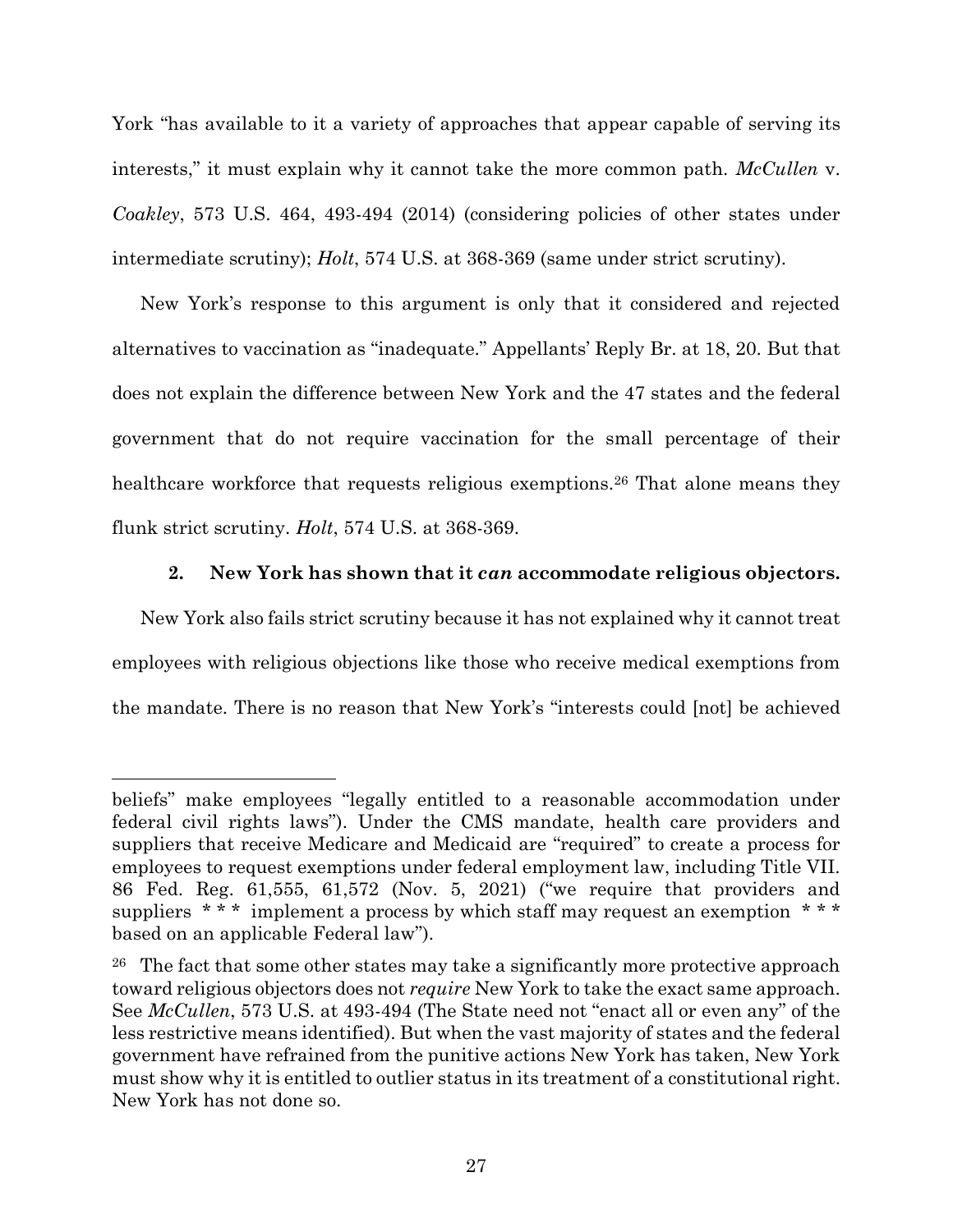by narrower [laws] that burdened religion to a far lesser degree." *Church of the Lukumi Babalu Aye, Inc.* v. *City of Hialeah*, 508 U.S. 520, 546 (1993). That is, the precautions New York takes for medically exempt workers to ensure that they can continue working in the same facilities as religious objectors should apply just as well to religious objectors. *Holt*, 574 U.S. at 365 ("[I]f a less restrictive means is available for the Government to achieve its goals, the Government must use it."). The Second Circuit noted that "healthcare entities may permit a medically exempt employee to continue normal job responsibilities provided they comply with requirements for personal protective equipment," Appx.43 n.33, but it neglected to "requir[e] the State to explain why it could not safely permit" religious objectors to exercise the same "precautions used [for] secular" objectors. *Tandon*, 141 S. Ct. at 1297. Thus, New York has failed to meet its "most demanding" burden of proof under strict scrutiny. *City of Boerne*, 521 U.S. at 534.

The closest New York gets is that, as alleged in the affidavits it filed in a different case in state court, during the brief time that religious accommodations were legal in New York, the number of religious accommodation requests was higher than the number of medical exemptions. Appx.32. But even accepting those numbers, *supra*  n.16, in the counties that the Second Circuit identified as having a higher proportion of religious accommodation requests, the overall vaccination rate for health care workers was above 90%. Appx.15-16. And the fact that religious exemptions are somewhat more common is not, by itself, a reason to deny them. To the contrary, the existence of these accommodations confirms that many healthcare employers have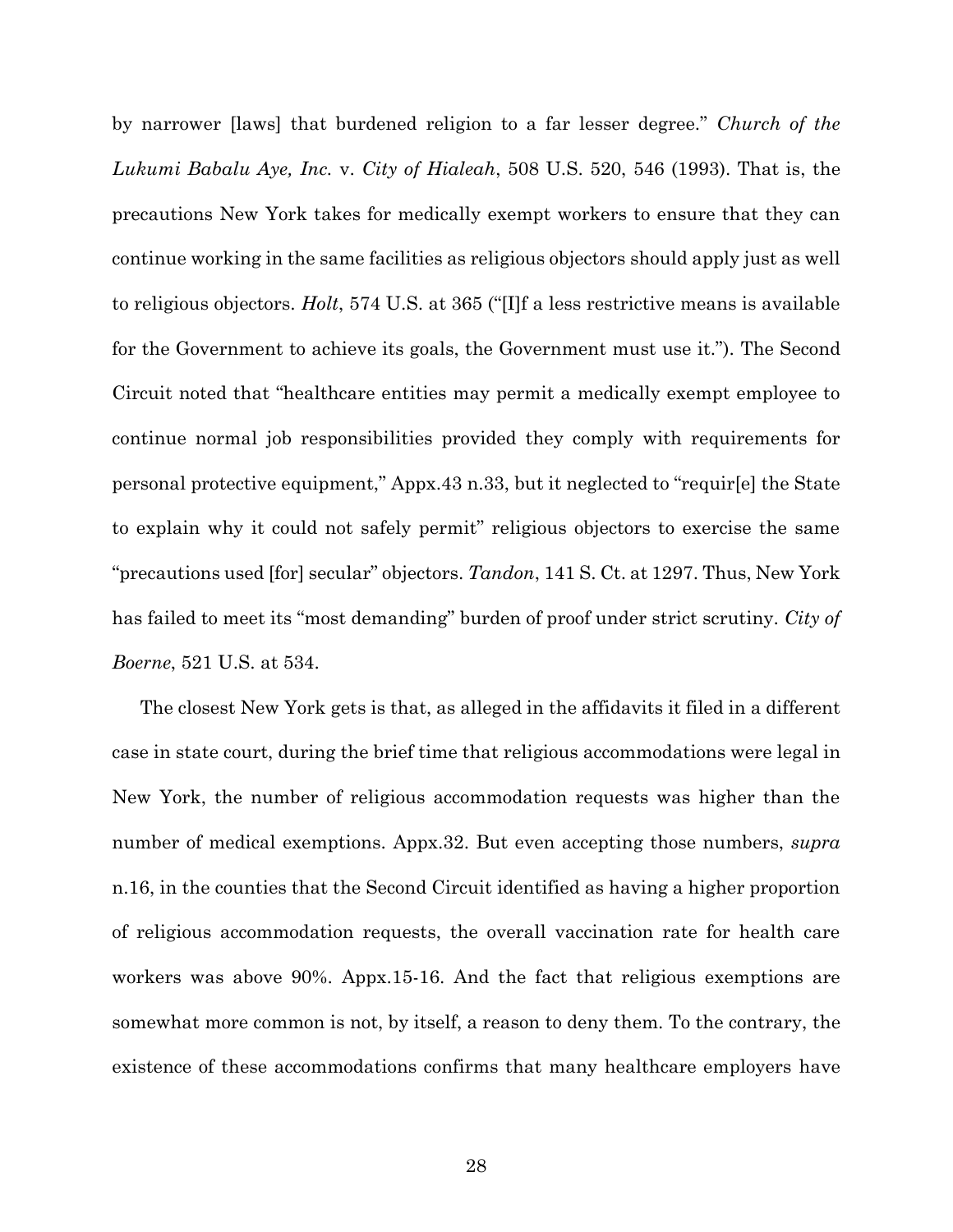found it entirely possible to safely accommodate religious employees in their facilities without undue hardship.

## **3. New York's categorical denial of unemployment benefits is not the least restrictive means of serving any valid interest.**

New York also fails strict scrutiny by irrationally denying religious objectors unemployment benefits. See *supra* at 8-9. Even if firing religious objectors from their jobs was somehow the least restrictive way to meet its interests in curbing the spread of the virus and maintaining healthcare workers, depriving religious objectors of the ability to feed their families contributes to neither of those interests if they are already out of work. "[P]roperly narrowed," then, "we must conclude that the interests advanced by the state do not justify the burden placed on the free exercise of religion." *Thomas*, 450 U.S. at 719.

## **II. New York's categorical ban on religious accommodations directly conflicts with Title VII.**

Under Title VII, "[a]n employer may not take an adverse employment action against an applicant or employee because of any aspect of that individual's religious observance or practice unless the employer demonstrates that it is unable to reasonably accommodate that observance or practice without undue hardship." *Abercrombie & Fitch*, 575 U.S. at 775-776 (Alito, J., concurring). In order to meet their Title VII obligations, employers must engage in a good faith process involving "bilateral cooperation" with their employees who request religious accommodations. *Ansonia Bd. of Educ.* v. *Philbrook,* 479 U.S. 60, 69 (1986). While an employer is not required to accept an employee's preferred accommodation, it is per se unreasonable for employers to deny a religious accommodation if they have already granted similar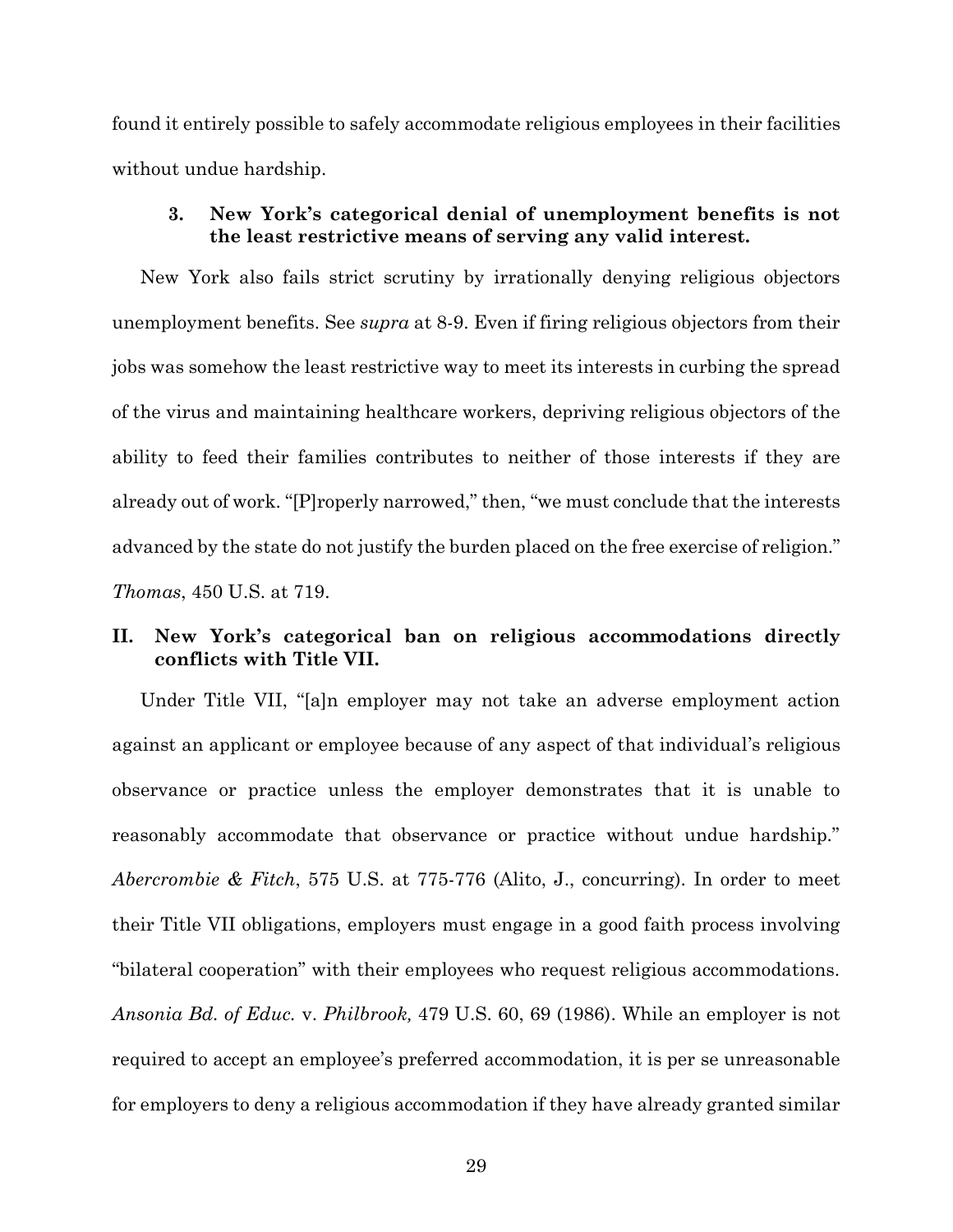accommodations to other employees for secular reasons. *Id.* at 71. That is because, once an employer has authorized an accommodation, it "may not be doled out in a discriminatory fashion," since "discrimination against religious practices \* \* \* is the antithesis of reasonableness." *Ibid*.

Consistent with this rule, when adopting its own "Health Care Staff Vaccination" regulation last week, the federal government recognized that health care employers "may also be required to provide appropriate accommodations" under Title VII "for employees who request and receive exemption from vaccination because of a \*\*\* sincerely held religious belief, practice, or observance." <sup>27</sup> And when issuing guidance for employers implementing vaccine mandates, the EEOC emphasized that they must "thoroughly consider all possible reasonable accommodations"—listing examples such "wear[ing] a face mask, work[ing] at a social distance from coworkers or nonemployees, work[ing] a modified shift, get[ting] periodic tests," teleworking, or reassignment. 28

<sup>&</sup>lt;sup>27</sup> 86 Fed. Reg. at 61,568-61,569; see also 86 Fed. Reg. at 61,552 (allowing employers to exempt employees "[w]ho are legally entitled to a reasonable accommodation under federal civil rights laws because they have a disability or sincerely held religious beliefs, practices, or observances that conflict with the vaccination requirement").

It bears emphasizing that this case is not a collection of individual Title VII claims. The district court rightly recognized that it did not have to determine the merits of a future Title VII suit, but that New York's rule "has effectively foreclosed the pathway to seeking a religious accommodation that is guaranteed under Title VII." Appx.76.

<sup>28</sup> See K.2., K.12., and L.3. at EEOC, *What You Should Know About COVID-19 and the ADA, the Rehabilitation Act, and Other EEO Laws* (updated Oct. 28, 2021), https://perma.cc/E3WH-WH7Q.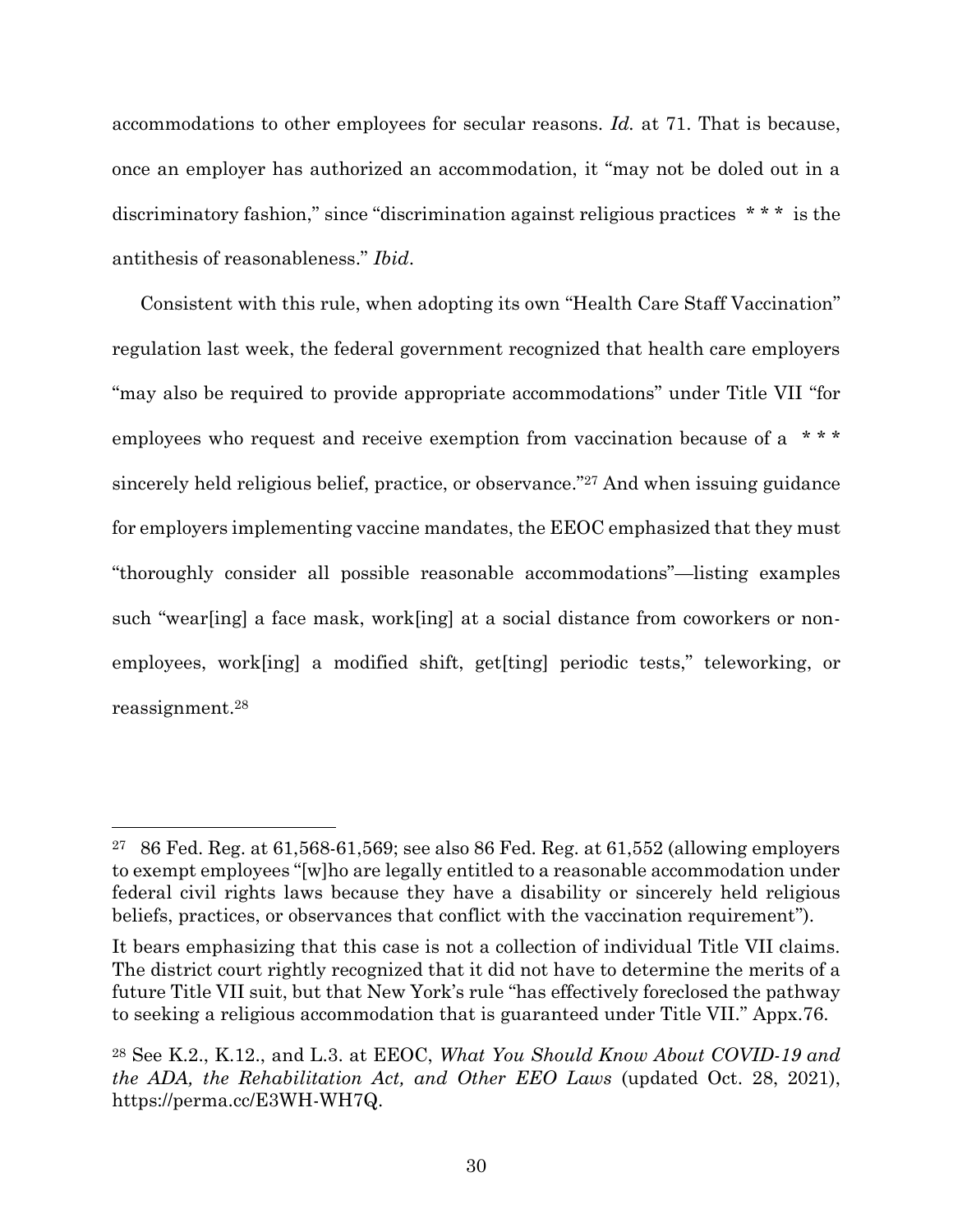By contrast, Section 2.61 directly conflicts with Title VII. It requires vaccination for all on-site employees, and only allows employers to grant one kind of exemption, for medical reasons. Appx.109 at (c), (d). For unvaccinated employees with medical exemptions, "any reasonable accommodation may be granted." *Id.* at (d)(1). But for unvaccinated employees with religious objections, the law allows no exemptions.

In both its public-facing communications and in its Second Circuit briefing, New York took the position that the only "accommodation" consistent with Section 2.61 was to put the religious health care provider in a position where she would have no physical contact with patients or other employees and thus would not qualify as "personnel" under the Rule. Appx.41 (citing New York's brief).<sup>29</sup> The Second Circuit held there was no conflict between Section 2.61 and Title VII, because "Section 2.61, on its face, does not bar an employer from providing an employee with a reasonable accommodation that removes the individual from the scope of the Rule." Appx.42.

But New York's so-called accommodation falls far short of the actual accommodations New York permits under the medical exemption, which include things like continuation of normal duties while wearing PPE. Appx.109 at (d)(1). And that, by itself, violates Title VII, because once an employer has authorized an accommodation for secular purposes, it "may not be doled out in a discriminatory

<sup>29</sup> See also New York Dep't of Labor, *Frequently Asked Questions (FAQs) Regarding the August 26, 2021 – Prevention of COVID-19 Transmission of Covered Entities Emergency Regulation*, https://perma.cc/YZV2-YK8U (allowing "accommodation" but specifying that "covered entities cannot permit unvaccinated individuals to continue in 'personnel' positions such that if they were infected with COVID-19, they could potentially expose other covered personnel, patients, or residents to the disease.").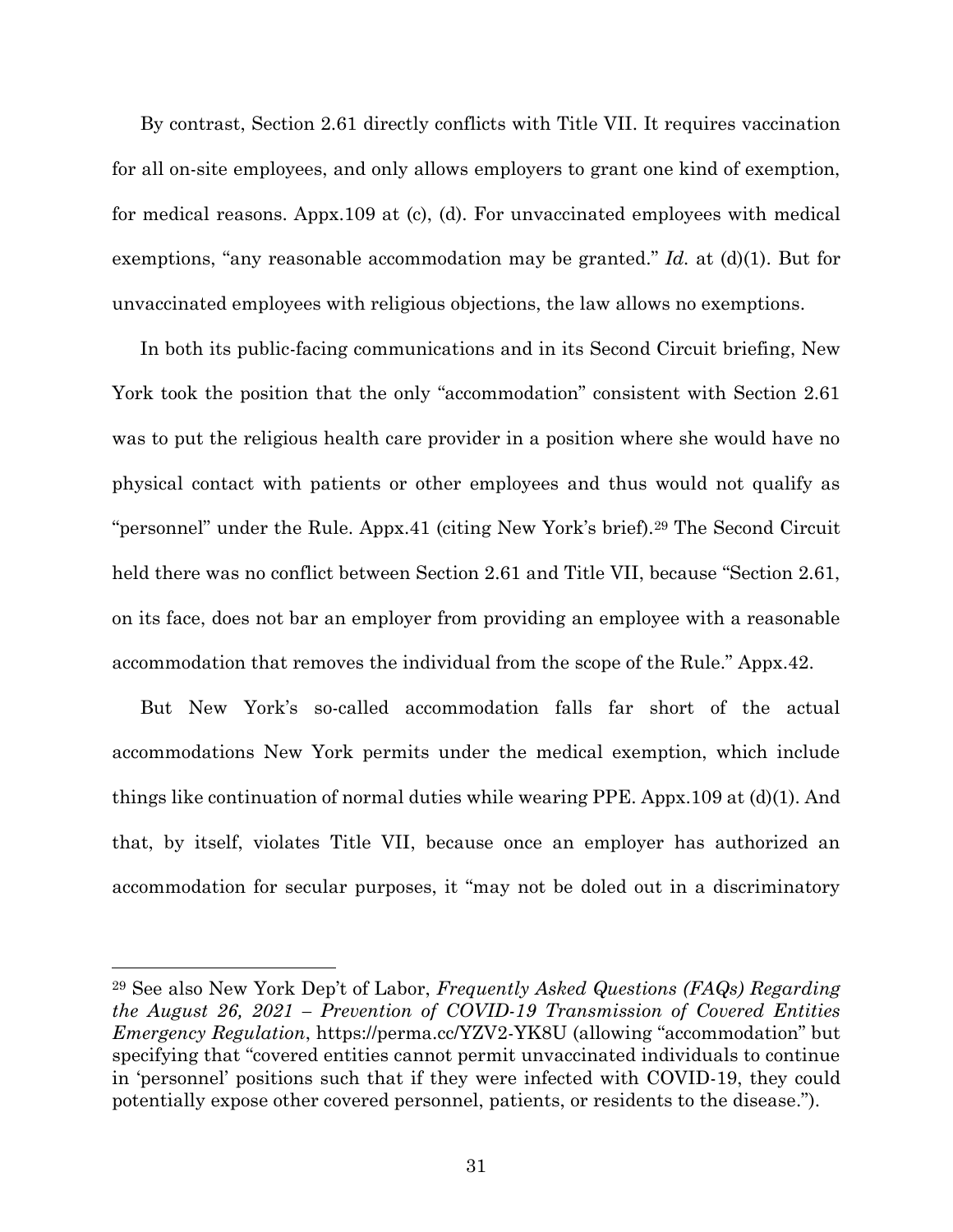fashion" that excludes religious accommodation. *Ansonia*, 479 U.S. at 71. It is not "reasonable" to banish employees who are unvaccinated for religious reasons from the worksite while accommodating employees who are unvaccinated for medical reasons with alternatives like PPE.<sup>30</sup>

Section 2.61's promulgation immediately caused employers to violate Title VII.<sup>31</sup> Nurse A, Dr. F, Dr. S, and Dr. O had all previously received religious accommodations from their employers, only to see those accommodations rescinded once Section 2.61 made them illegal. <sup>32</sup> Appx.148 ¶ 49 (Nurse A); Appx.152 ¶ 77 (Dr. F); Appx.169 ¶ 174 (Dr. S); Appx.163 ¶ 142 (Dr. O); see Appx.148 ¶ 49 (hospital revoking Nurse A's religious accommodation because it "must follow NYS DOH requirements as they

<sup>30</sup> In many cases, exclusion from the worksite is no accommodation at all. Applicants who are surgeons and OB/GYNs, for example, cannot repair an eye or deliver a baby remotely. See Appx.149-150 (ophthalmologist with surgical practice); Appx.152-153 (oral surgeon); Appx.156-158, 165-166 (OB/GYNs).

<sup>&</sup>lt;sup>31</sup> Of course, the employers continue to be liable for violating Title VII. As even the Second Circuit has recognized elsewhere, Title VII "explicitly relieves employers from any duty to observe a state hiring provision 'which purports to require or permit' any discriminatory employment practice." *Gulino* v. *New York State Educ. Dep't*, 460 F.3d 361, 380 (2d Cir. 2006); see also 42 U.S.C. 2000e-7 ("Nothing in this subchapter shall be deemed to exempt or relieve any person from any liability, duty, penalty, or punishment provided by any present or future law of any State or political subdivision of a State, *other than any such law which purports to require or permit the doing of any act which would be an unlawful employment practice* under this subchapter.") (emphasis added). But as the Second Circuit observed in this case, the employers' defense that they were complying with state law could significantly limit employees' ability to recover damages. Appx.47.

<sup>&</sup>lt;sup>32</sup> The Second Circuit dismissed this evidence as mere "say-so" and held that it was clear error for the district court to rely on it. That was error. These statements appeared in Applicants' verified complaint, and New York never contested them. "[S]ince they have not yet been denied or contradicted by countervailing affidavits or evidence," the facts in the verified complaint "must be accepted as true." *O'Connor* v. *Bd. of Educ. of Sch. Dist. 23*, 449 U.S. 1301, 1302 (1980).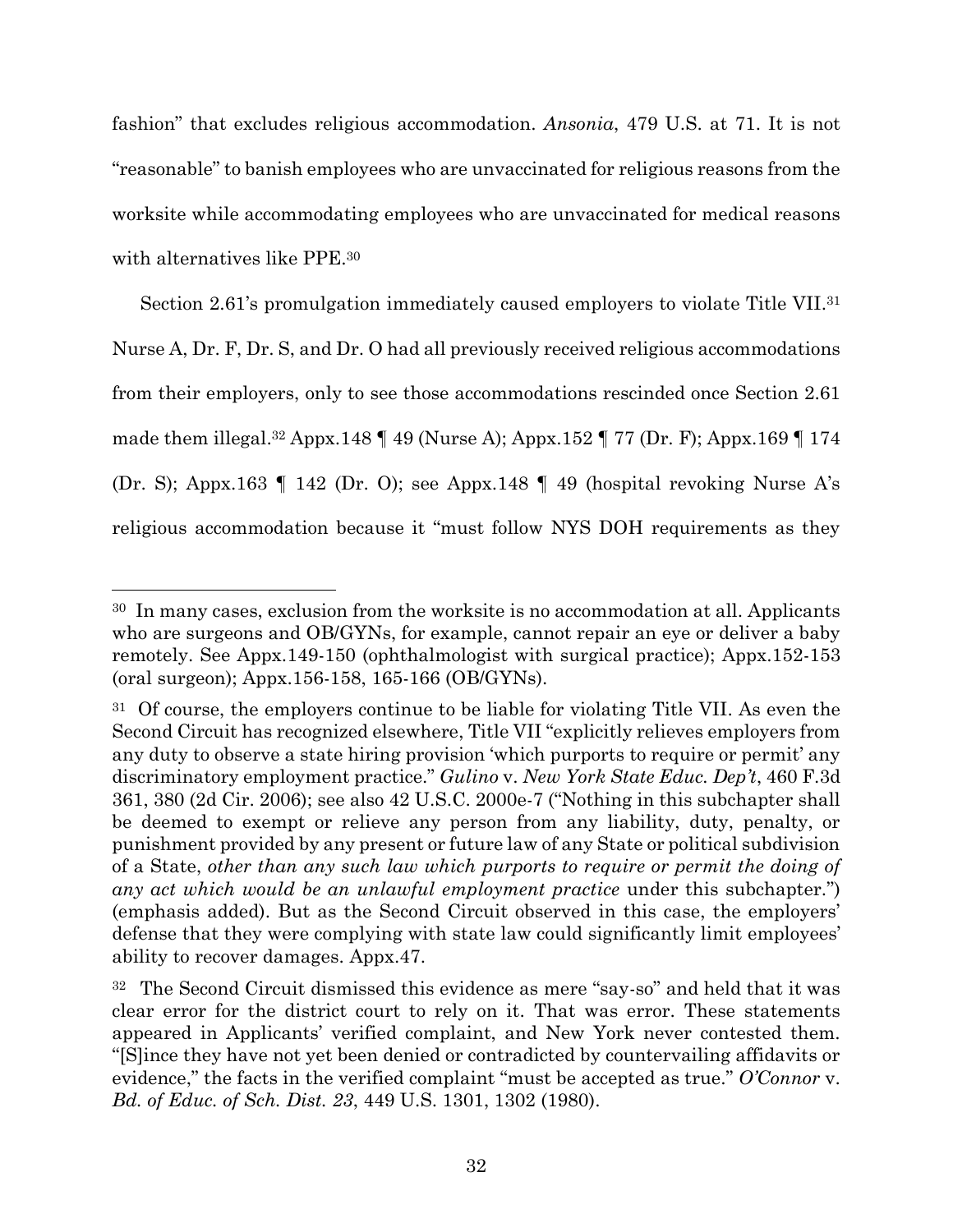evolve. This means that [the hospital] can no longer consider any religious exemptions to the COVID vaccination even those previously approved"); Appx.163- 164 ¶¶ 142-143 (hospital revoking Dr. O's religious accommodation because "under the emergency regulations the NYS DOH will not permit exemptions or deferrals for sincerely held religious beliefs").

Conversely, once Section 2.61 was enjoined, health care employers moved quickly to accommodate their employees, granting religious exemptions to an estimated total of 15,844 health care workers (2.4% of the workforce), including 15 of the 17 Applicants. 33

But when the Second Circuit vacated the district court injunction, employers once again revoked their religious accommodations due to Section 2.61. For example, one Applicant received this notice:

<sup>33</sup> Rob Frehse, *New York State Health Care Workers Will No Longer Have Religious Exemption to COVID-19 Vaccine Mandate, Court Rules,* CNN (Oct. 29, 2021, 10:29 PM), https://perma.cc/UK6M-EHKR. Following the district court injunction in this case, 15 out of 17 Applicants either received religious exemptions for the first time, had their original exemptions restored, or were allowed to continue working under indefinite status. Appx.201-202.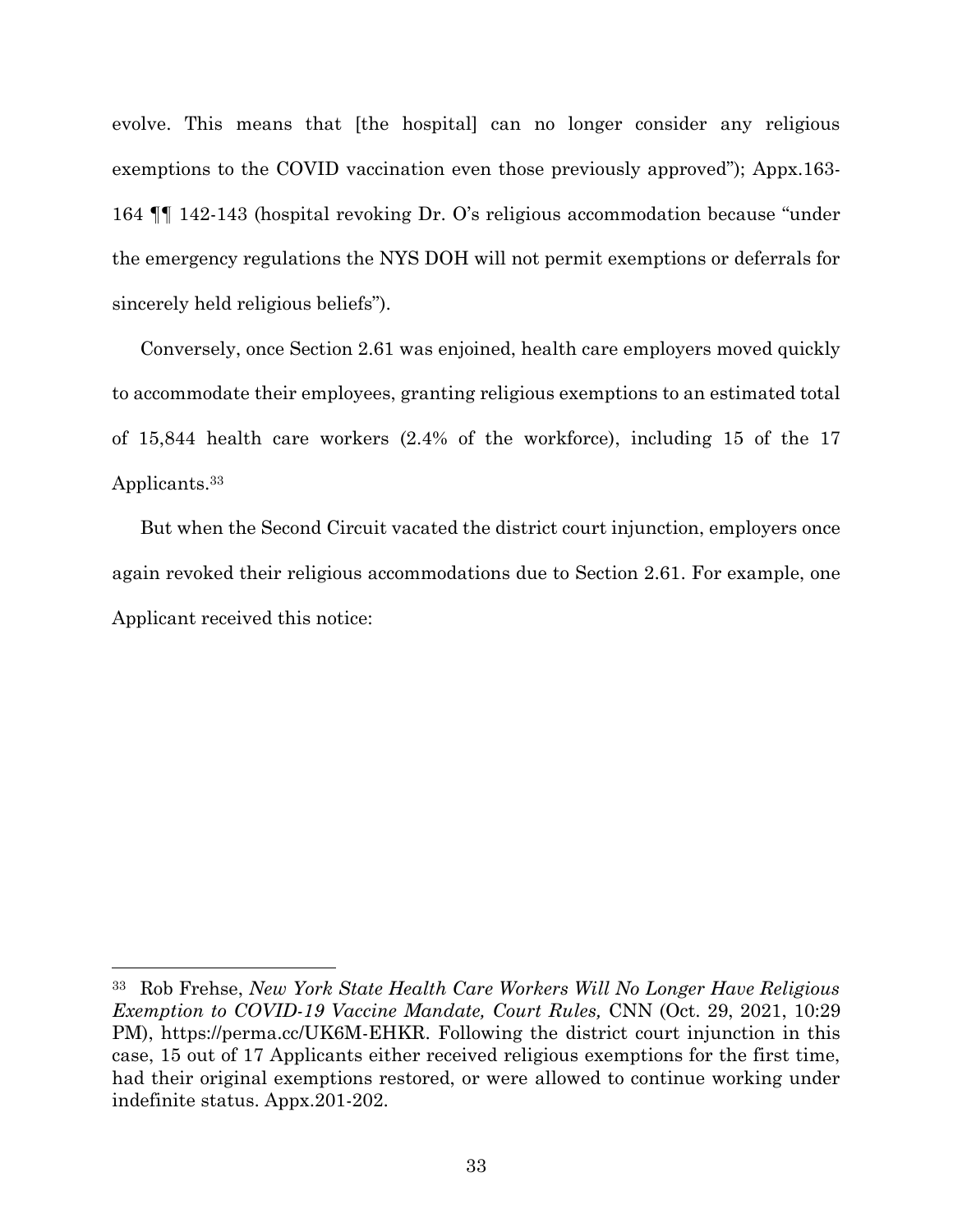Date: November 2, 2021

**To: Employees** 

From: , Administrator

Re.: Mandate Leave Updated to reflect Federal Court Ruling Eliminating Religious Exemptions for Covid 19 Vaccine

This is to inform you that on Friday, October 29, 2021 the Second Circuit Court of Appeals vacated the temporary injunction that allowed religious exemptions, which means that New York State healthcare workers will no longer be able to claim a religious exemption to the COVID-19 vaccine.

As a result you are being placed on Mandate Leave effective today, November 2, 2021. Employees may be on Mandate Leave for up to 60 days from today. The Employer may terminate any employee on Mandate Leave at any time after 30 days. All employees still on Mandate Leave at 60 days, will be terminated from employment; however, they may reapply should circumstances change allowing them to work.

This leads to the most obvious Title VII violation: the mandate has forced employers who *can* accommodate their employees' religious beliefs and *want* to accommodate them to nonetheless exclude them from the worksite. See *supra* at 7-8 & n.29. Instead, no matter how easy it might be to accommodate employees, and no matter how dramatic the consequences from letting them go, the mandate requires exclusion. Title VII requires the exact opposite.

## **III. Immediate injunctive relief is warranted to prevent irreparable harm and would serve the public interest.**

The Second Circuit found New York's law compatible with Title VII. But on Wednesday, New York doubled down in this Court, passing up the chance to moderate its position after the federal government's new rules reiterated Title VII's requirement of reasonable accommodation, and instead admitting its desire to "interefer[e]" with employers granting religious exemptions. Response Br. at 13, *We the Patriots*. In light of New York's unyielding position, Applicants have clearly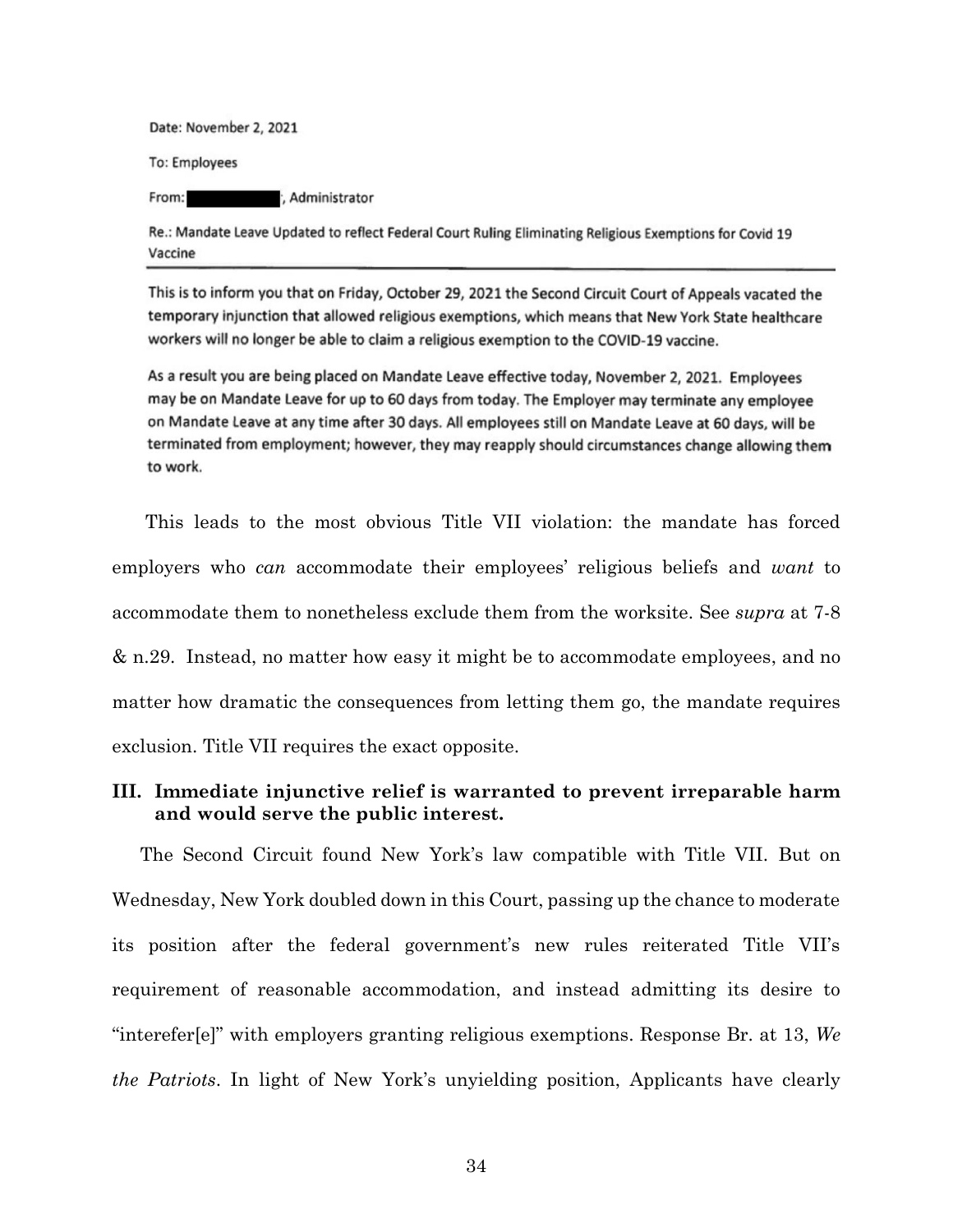established that New York is violating both the First Amendment (under *Smith*, *Sherbert*, or any other standard) and Title VII. Absent immediate relief, Applicants face irreparable harm not only to their First Amendment and civil rights, injuries alone sufficient to justify protection pending appeal, *Diocese of Brooklyn*, 141 S. Ct. at 67, but also to their ability to provide for their families—losing their jobs, losing their admitting privileges or residencies, losing the ability to obtain other jobs in their fields, being barred from receiving unemployment, and potentially being unable to obtain damages.

Applicants are already receiving notices of termination or unpaid leave. See *supra*  at 34. They need immediate relief. Providing that relief and allowing essential workers to be accommodated by their willing employers will help, rather than harm, the public interest because compliance with the First Amendment and Title VII is in the public interest, and because the public is not well served by firing healthcare workers who are in short supply.

For these reasons, "applicants have clearly established their entitlement to relief pending appellate review." *Diocese of Brooklyn*, 141 S. Ct. at 66 (granting injunction pending appeal to application filed under 28 U.S.C. 1651(a)).

## **IV. Alternatively, Applicants respectfully request that the Court either stay enforcement of New York's mandate or treat this application as a petition for certiorari and grant certiorari forthwith.**

**Stay.** In the alternative, Applicants respectfully request that the Court grant a stay of enforcement of the mandate to permit a "reasonable time" for Applicants to petition for certiorari. See 28 U.S.C. 2101(f); Sup. Ct. R. 23. A stay is appropriate upon a showing that there is a "fair prospect" that the lower court judgment will be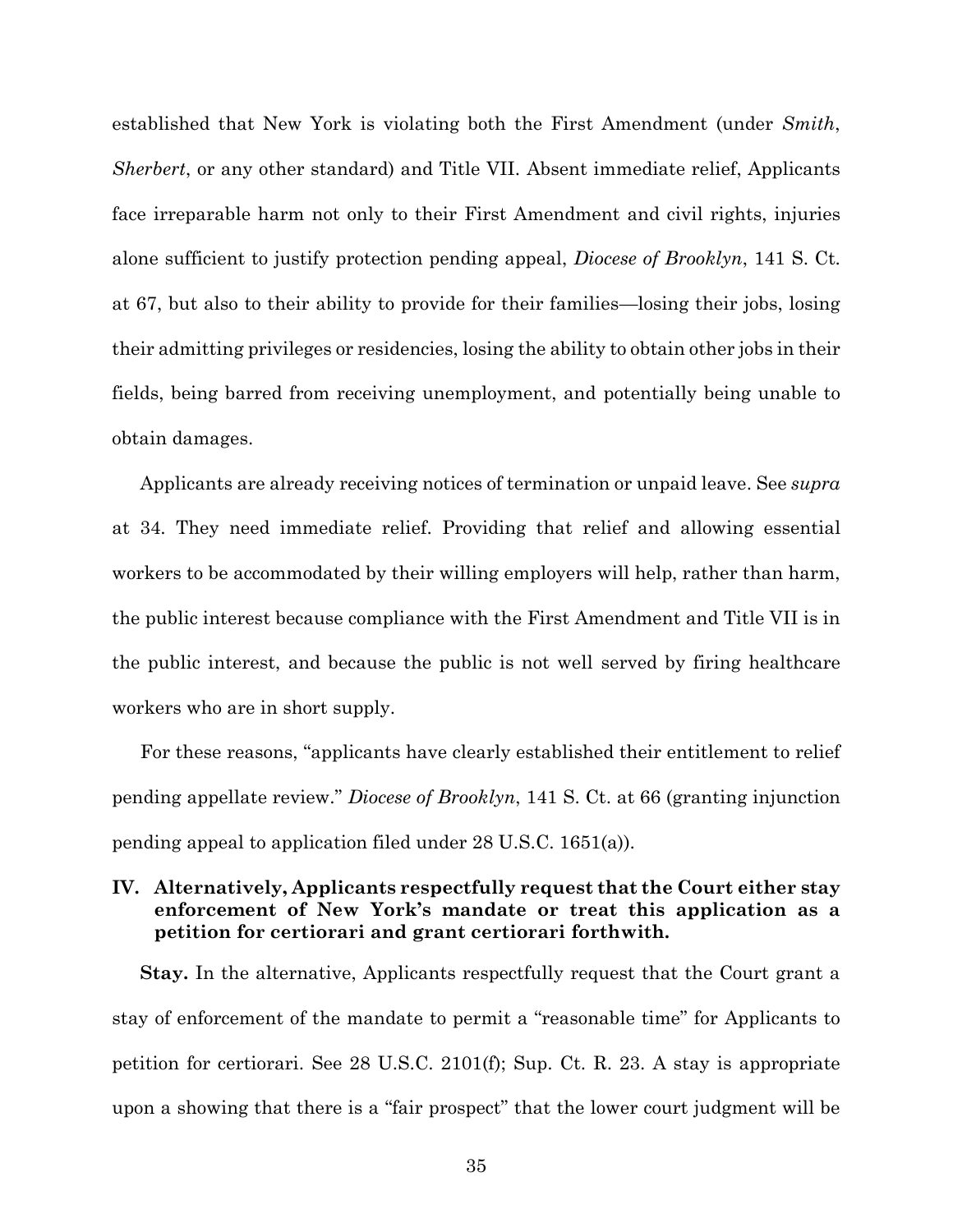reversed, a likelihood of "irreparable harm," and that there is "a reasonable probability that four Justices will consider the issue sufficiently meritorious to grant certiorari." *Hollingsworth* v. *Perry*, 558 U.S. 183, 190 (2010) (per curiam) (further noting that, in close cases, courts will also "balance the equities and weigh the relative harms").

As shown above, there is more than a "fair prospect" that the lower court judgment will be reversed, given its conflict with so many of this Court's decisions, that Applicants face obvious irreparable harms, and that the equities and relative harms favor Applicants. Furthermore, in light of the recent three-Justice dissents in *Mills*, 2021 WL 5027177, *Roman Catholic Diocese* v. *Emami*, No. 20-1501, 2021 WL 5043558 (Nov. 1, 2021), and *Dignity Health* v. *Minton*, No. 19-1135, 2021 WL 5043742 (Nov. 1, 2021), there is at least a "reasonable probability" that a fourth justice will consider the questions presented sufficiently worthy of certiorari. *Hollingsworth*, 558 U.S. at 190.

*Certiorari.* While New York has been an outlier on multiple fronts, religiously discriminatory COVID-19 restrictions are an ongoing problem of nationwide scope. More to the point, New York's targeted denial of religious exemptions—coming less than a year after its targeted shutdown of houses of worship—is itself an issue of "imperative public importance," Sup. Ct. R. 11. Prompt merits consideration by this Court will provide much-needed guidance to governments, employers, employees, and lower courts as to how to navigate this important group of cases before many people suffer harms even the panel recognized would be irreparable.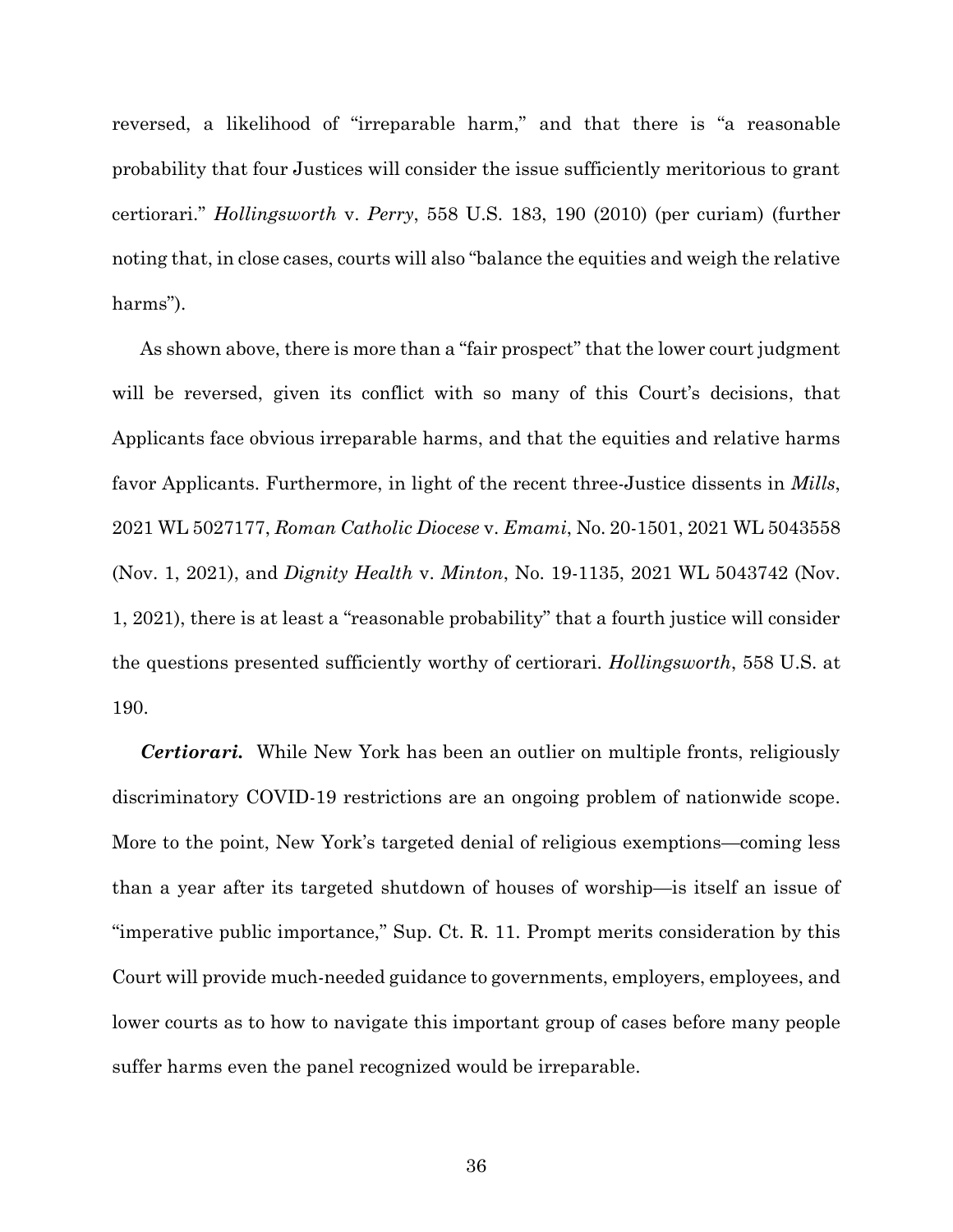Certiorari is further warranted given the conflicts between the Second Circuit's decision and decisions of other circuits and of this Court. The Second Circuit declined to apply heightened scrutiny even though the Rule treated religious objectors worse than healthcare workers with a medical exemption. By contrast, the Sixth Circuit subjected a Michigan college's COVID-19 vaccination order to heightened scrutiny because it discriminated against student religious objectors and in favor of other students, including students with a medical exemption. *Dahl*, 15 F.4th 728. And the Third Circuit has held that even a single secular exemption to an otherwiseapplicable prohibition can render a law not neutral and generally applicable as applied to religion, regardless of whether other secular conduct is likewise banned. *Fraternal Ord. of Police* v. *City of Newark*, 170 F.3d 359, 365-366 (3d Cir. 1999); see *Calvary Chapel Dayton Valley* v. *Sisolak*, 140 S. Ct. 2603, 2613 (Kavanaugh, J., dissenting) ("The point is not whether one or a few secular analogs are regulated. The question is whether a single secular analog is *not* regulated." (citation omitted) (emphasis in original)).

Moreover, as explained above, the Second Circuit's Free Exercise analysis runs afoul of this Court's well-settled precedent under *Smith*, *Sherbert*, or any other standard. This case—in which New York's punitive treatment of religious objectors is a textbook violation of the Free Exercise Clause—is the proper vehicle to resolve these conflicts and remind the Nation that, even in a pandemic, the Constitution and the Courts continue to provide protection.